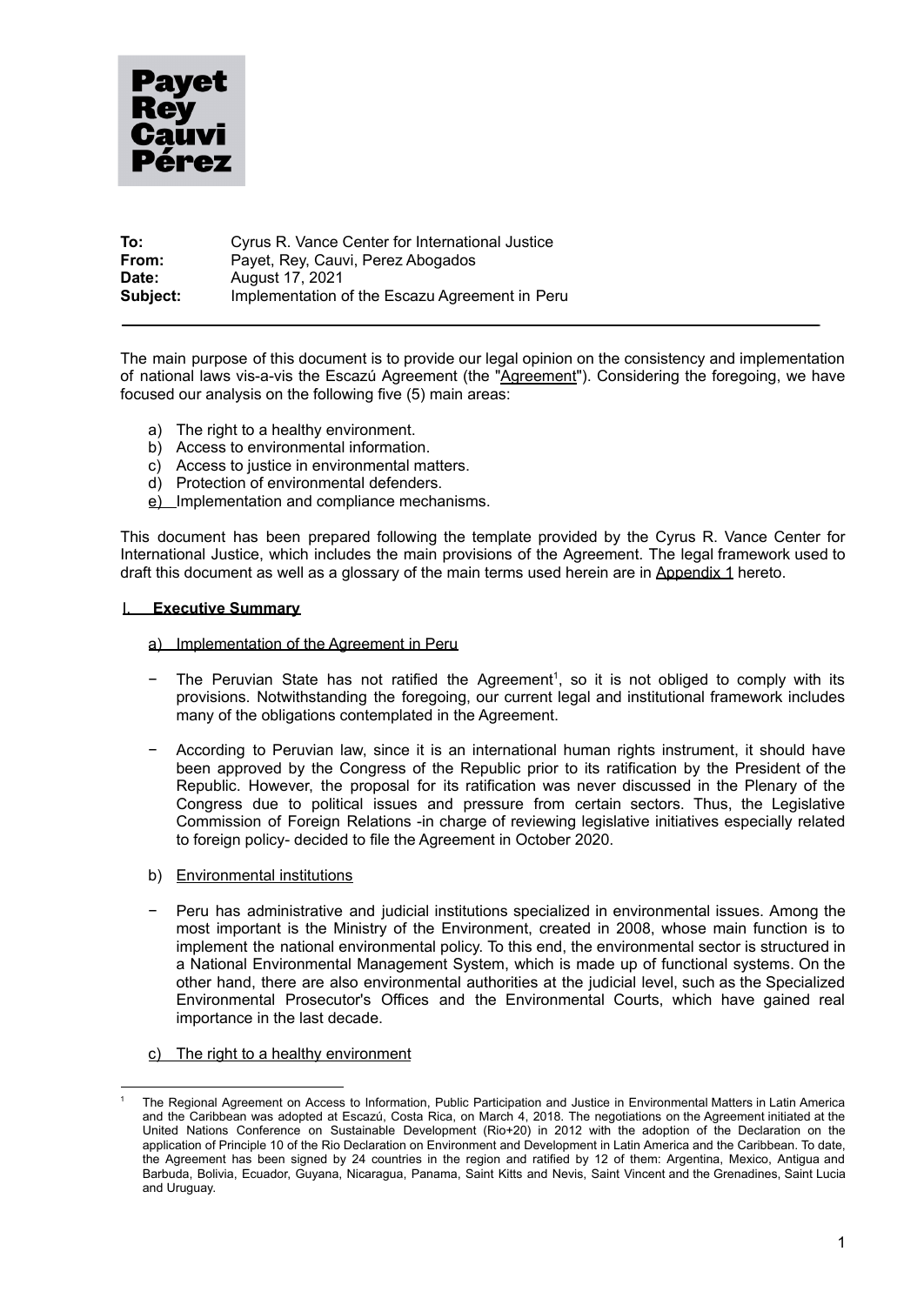

- The current legal framework has established particularities with respect to environmental processes in order to guarantee effective access to environmental justice. Among them, the following stand out: (i) the broad active standing to file a lawsuit in defense of the environment, (ii) the reversal of the burden of proof in Amparo Proceedings and (iii) the administrative strict liability in environmental matters. However, the construction of a solid legal framework for environmental proceedings is still under development.
- The PCP recognizes as a fundamental right the right of every person to enjoy a balanced environment adequate for the development of his or her life<sup>2</sup>. The content of this right is determined by: i) the right to enjoy that environment and, ii) the right to have that environment preserved. Since this is a constitutional right, when it is threatened or violated, an Amparo Proceeding may be filed.
- The Amparo Process has some limitations, mainly in its duration and in the cost of its promotion by the plaintiff. However, certain favorable particularities have been developed from the concept of "Amparo Ambiental", which attempt to respond to the protection of this right according to its special nature.

# d) Access to environmental information

- − Another of the relevant rights in environmental matters is the right of access to public information, which has been recognized as a fundamental right in the PCP, which consists of the power of every person to -without expression of cause- request and access information held by public entities. The fundamental right of access to information can be protected through the Habeas Data Process.
- The administrative regulations also recognize the right of access to public information, which is materialized through (i) requests for access to public information, (ii) the direct and immediate access procedure and (iii) the information published in the Transparency Portals maintained by each of the public administration entities.
- The right to citizen participation in environmental decision-making processes is established in environmental regulations. In this regard, it is established that any natural or legal person, individually or collectively, may present opinions, positions, points of view, observations or contributions, in the decision-making processes related to Peruvian environmental management and in the policies and actions that affect it, as well as in its subsequent execution, follow-up and control.

### e) Protection of environmental defenders

In general, it can be noted that the current context remains a threat to environmental defenders. According to reports from various institutions specializing in the subject, the number of murders of environmental defenders in 2020 alone amounted to eight (8) victims and approximately twenty (20) between 2013 and 2021. However, these figures could be higher, given that there is another number of cases that, due to limitations of access to complaints or poor accessibility to data, are not part of the official figures presented.

<sup>2</sup> At a regional level, the Additional Protocol to the American Convention on Human Rights in the Area of Economic, Social and Cultural Rights "Protocol of San Salvador" recognized the right to a healthy environment and provides in Article 11 that everyone has the right to live in a healthy environment and that States Parties shall promote the protection, preservation, and improvement of the environment (See Advisory Opinion OC-23/17, dated November 15, 2017, numbers 5 and 6).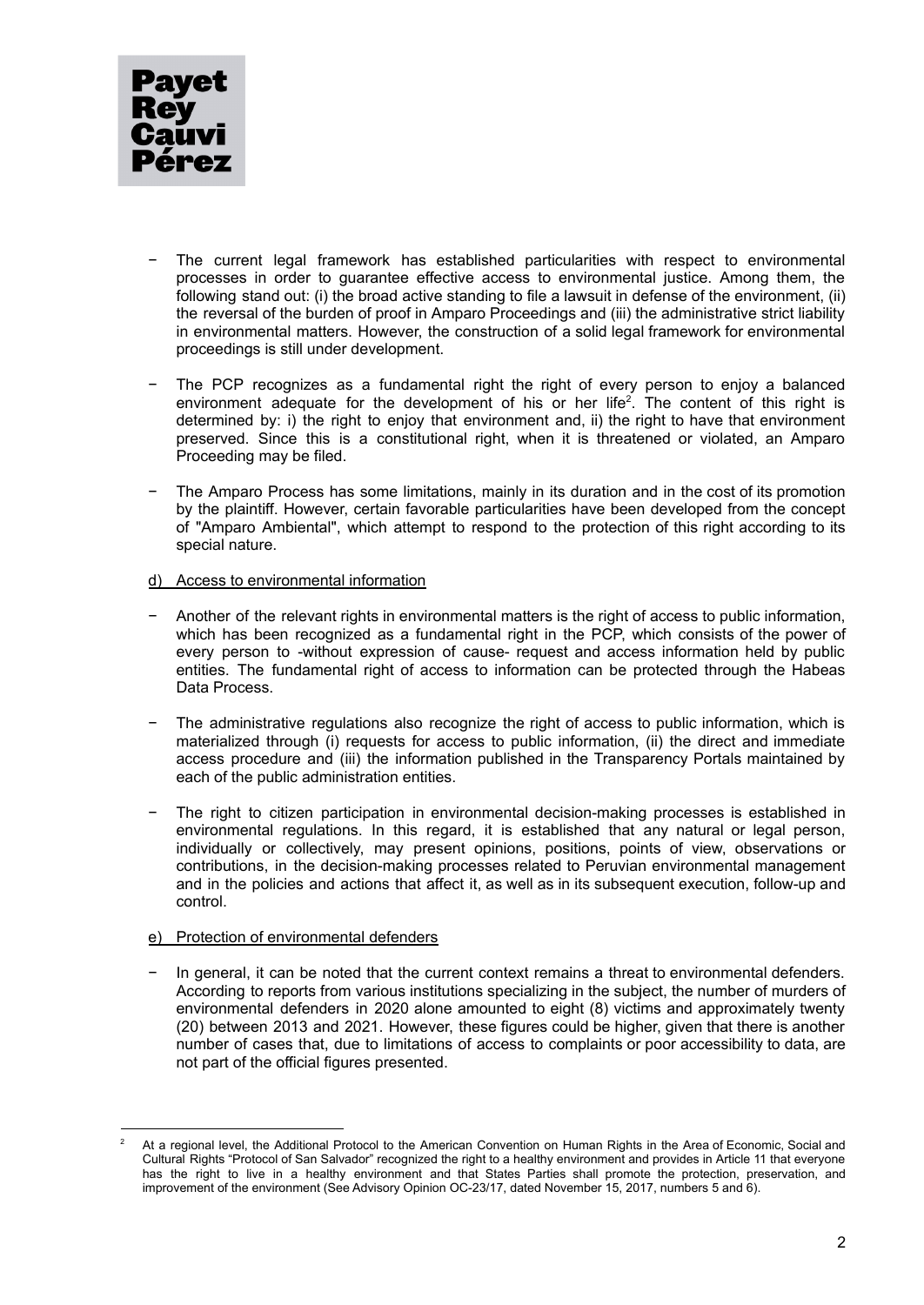

- Notwithstanding the current context, Peru has been taking measures to protect the rights of human rights defenders in environmental matters. The current regulatory framework is led by initiatives from the Executive Branch. The main advances are the result of measures deployed by the Ministry of Justice and Human Rights; however, none of these measures are backed by a Law. There are currently two (2) initiatives in Congress of bills presented for the protection and defense of the rights of environmental defenders; however, they are still pending approval.
- − During 2018, a National Human Rights Plan 2018-2021 has been approved within the Ministry of Justice and Human Rights. This Plan includes the recognition of special protection for environmental defenders. What is remarkable about this instrument is that it proposes measures to promote the protection of environmental defenders by the Ministry of Justice and some authorities of the Executive Branch. However, it is not equally binding on all authorities of the state administration.
- Since April of this year, the Ministry of Justice and Human Rights has also had in place the Intersectoral Mechanism for the Protection of Human Rights Defenders. This instrument establishes a catalog of protection measures for the protection of human rights defenders, the registry of risk situations, authorities, deadlines and coordination between institutions to promote their defense and protection.
- In July 2021, the Ministry of the Environment approved the Sectorial Protocol for the Protection of Environmental Defenders, which established general guidelines for the prevention, recognition and protection of the rights of environmental defenders, as well as the publication of a biannual report on their main challenges and risks.
- From the review carried out, it has been noted that not only do the norms contribute to the protection of environmental defenders, but also through the prior solution to the structural problems of territory, the fight against drug trafficking, deforestation, among others, for which they advocate. Likewise, in order to prevent attacks, investigate and punish those responsible, concrete measures should be applied to collateral problems such as the stigmatization and criminalization suffered by environmental defenders, which impede their due protection.

# II. **Legal analysis**

Does Peru have national legislation that establishes the obligations defined in the Escazu Agreement? How is the implementation and enforcement of these rules in the country?

Although Peru has not ratified the Agreement, the normative framework developed with respect to the rights involved is aligned with what is developed in the Agreement. From the PCP to laws and regulations of lower hierarchy, the national legal system has managed to develop a substantive and procedural framework of environmental regulations that concretize the exercise of the rights and measures contemplated in the Agreement. It should be pointed out that the legal framework referred to is still in a process of development, and its development has not been systematic with respect to all the matters included in the Agreement, nor with respect to all the institutions. As a result, the implementation and enforcement of these norms has had shortcomings at the practical level. Nevertheless, progress has been made in strengthening these measures through state and even private initiatives.

| Right to a healthy environment                                                                                                                                             |
|----------------------------------------------------------------------------------------------------------------------------------------------------------------------------|
| Guarantee the right to a healthy environmental in the Constitution.                                                                                                        |
| The right to live in a healthy environment is contemplated in the PCP. Based on the<br>recognition of the right to the environment, the PCP developed a broad framework of |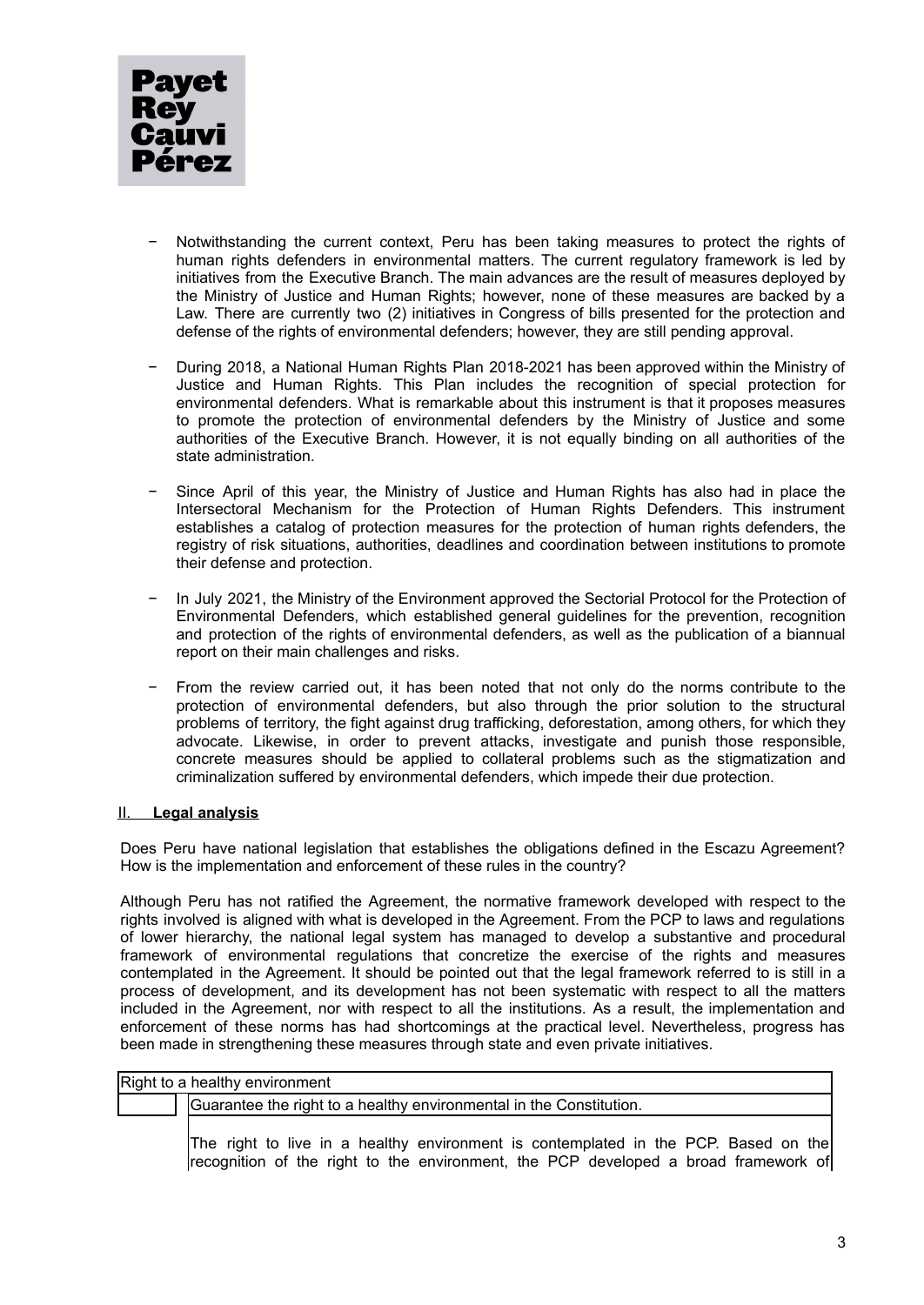provisions on this matter. Article 2.22 of the 1993 <sup>3</sup> PCP establishes the following: "*everyone has the right to peace, tranquility, enjoyment of free time and rest, as well as to enjoy a balanced and adequate environment for the development of his life*" 4 . The PCP also established a normative framework for matters such as the National Environmental Policy, the natural resources regime, the sustainable development of the Amazon, the conservation of ecological biodiversity and Natural Protected Areas<sup>5</sup>.

Additionally, the international framework establishes provisions and obligations for the Peruvian State that affect the measures taken to protect the right to enjoy an adequate and balanced environment. According to article 55 of the PCP, "*treaties entered into by the State and in force are part of national law".* Thus, the provisions of the treaties that Peru has ratified are included in the legal system and are enforceable by the State. In this line, for instance, as the Peruvian State has ratified the American Convention on Human Rights ("ACHR"), its provisions are applicable and the legal framework in force retains as a mandatory reference the Reports of the Inter-American Commission on Human Rights ("IACHR"), as well as the Advisory Opinions and jurisprudence of the Inter-American Court of Human Rights ("LACHR Court")<sup>6</sup>. Moreover, other international soft law instruments, such as Declarations, are also important to provide the legal framework to demand the protection of this right by the State and society in general.

Regarding the fundamental right to enjoy a balanced and adequate environment for the development of life, the Peruvian Constitutional Court (the "Constitutional Court") has interpreted the content of this right as having two parts determined by: (i) the right to benefit from this environment and, (ii) the right to have that environment preserved (Grounds 17 of the Judgment in Case No. 0048-2004-AI/TC, dated April 1, 2005).

Regarding the first part, the Constitutional Court has stated that it implies the right of people to enjoy an appropriate environment for their development and dignity. The second one refers to the obligations to preserve environmental resources in adequate conditions for their enjoyment, which is aimed at society in general and to the governmental authorities in charge of supervising and controlling the development of economic activities that directly or indirectly impact the environment.

Since it is a fundamental right, when its constitutionally protected content is threatened or violated, one of the six (6) regulated constitutional guarantees may be triggered: the *Amparo* Process (the "Amparo"). The purpose of the *Amparo* is to restore things to the situation prior to the violation or threatened violation of the constitutional right. For cases involving the right

<sup>&</sup>lt;sup>3</sup> The current PCP dates to 1993, when there was also an Environmental and Natural Resources Code (CMARN), which was published in 1990 and is no longer in force. The CMARN was the first law to develop a legal framework for environmental management in the country and developed the main guidelines for national environmental policy, the natural resource management regime, and cultural heritage, among others.

*<sup>4</sup>* The previous Constitution of 1979 established a similar provision in Article 123 in the Chapter on the Economic Regime, which stated that "everyone has the right to live in a healthy, ecologically balanced and adequate environment for the development of life and the preservation of the landscape and nature. Everyone has the duty to conserve this environment. It is the obligation of *the State to prevent and control environmental pollution*". However, the great change was attributed to the inclusion of the right to a balanced environment in the catalog of fundamental rights of the current PCP.

<sup>5</sup> The Constitutional Court has recognized this set of provisions as the "Ecological Constitution" (Grounds 6 to 12 of the Judgment in Case No. 03343-2007-PA/TC, dated November 25, 2005) as it establishes the relationship between the individual, society and the environment. The Ecological Constitution has a triple dimension: (i) As a principle that irradiates the entire legal order since it is the obligation of the State to protect the natural wealth of the Nation, (ii) As the right of all persons to enjoy a healthy environment, a constitutional right that is enforceable through various judicial channels and, (iii) As a set of obligations imposed on the authorities and individuals, "in their capacity as social contributors".

<sup>6</sup> In addition, Peru ratified the International Covenant on Economic, Social and Cultural Rights (ICESCR), adopted by the United Nations General Assembly on 16 December 1966, and the Additional Protocol to the American Convention on Human Rights in the Area of Economic, Social and Cultural Rights "Protocol of San Salvador". The latter recognized the right to a healthy environment and that it must be protected by each State.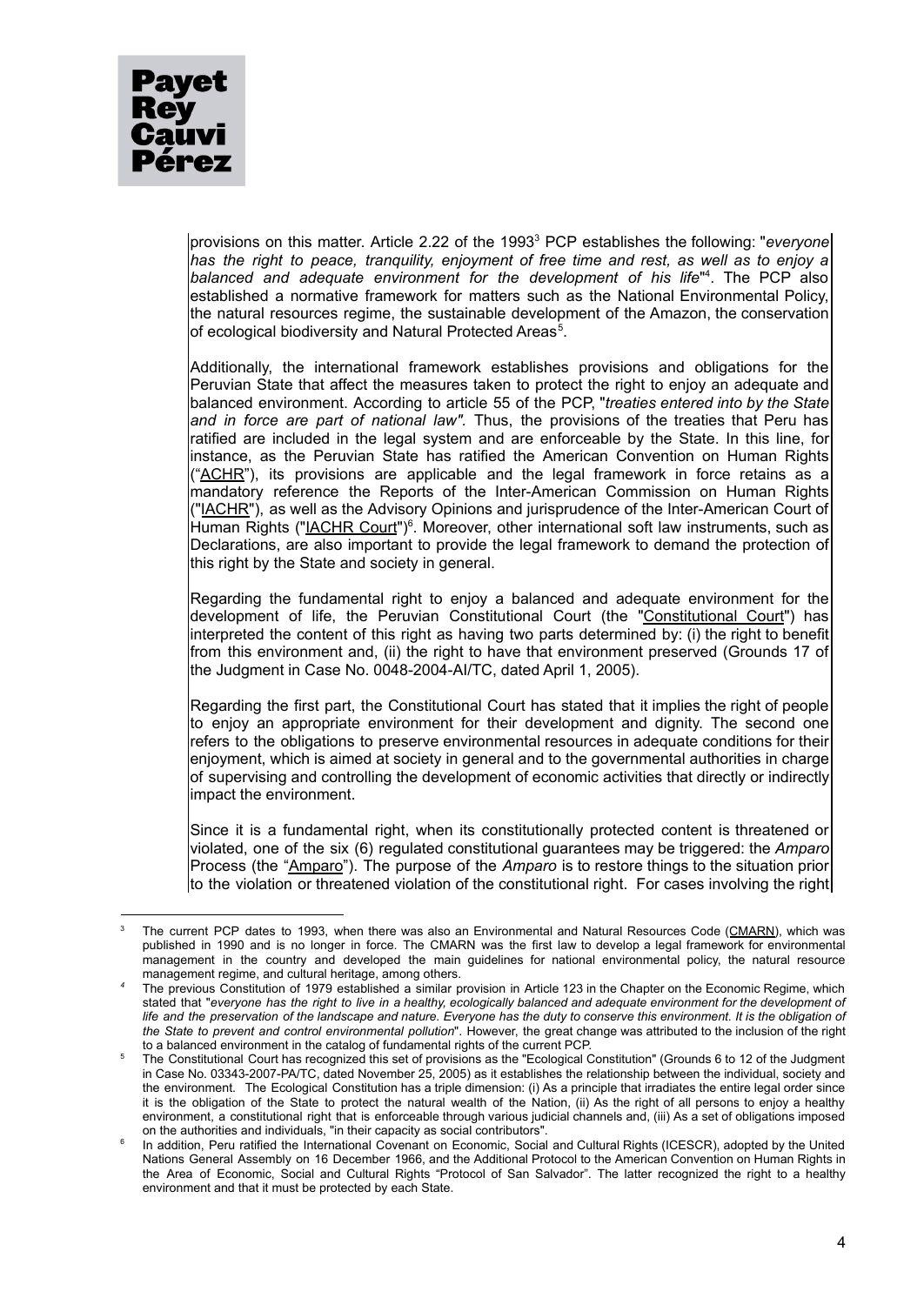to a balanced and appropriate environment, the Constitutional Court has characterized the particularities of the "Environmental Amparo" (Grounds from 8 to 12 of the Judgment in Case No. 04216-2008-PA/TC). One of them is that the Judge participates in the investigation to clarify the controversy since it requires "*a strong probative period*". It is stated that the limitation of evidentiary proceedings must be interpreted in line with PCP and the purpose of constitutional proceedings (Ground 8 of the Judgment in Case N° 02682-2005-PA/TC, dated January 25, 2006). Another feature of the *Amparo* refers to who may file the claim. Although the *Amparo* Process can be filed by the party concerned or its representative, in cases involving diffuse rights or interests such as the environment, where the affected parties are part of a community, it can be filed by any person. The complaint may also be filed by the Ombudsman's Office or non-profit institutions.

The Amparo can be filed against the State or against any person who, through an act or omission, has threatened or affected this right. The term to file the claim is sixty (60) days after the violation of the right has occurred, provided that the affected party has had knowledge of the injurious act and has been in a position to file the claim. The beginning of the time period depends on the type of violation. To access this process, it is required to exhaust previous administrative or judicial procedures that are equally satisfactory to protect their rights. In order to have access to this process, it is required to exhaust the prior administrative or judicial procedures that are equally satisfactory in providing protection to their rights. This requirement may be adaptable as the legislation provides for exceptions on a case-by-case basis.<sup>7</sup> The process consists of two instances in the ordinary judicial process. Only when in the second instance the judicial decision is not favorable to the plaintiff, the plaintiff may access the Constitutional Court through a constitutional remedy.

The *Amparo* is an urgent process, so it is usually faster than other judicial processes. However, from the filing of the lawsuit to the final judgment, an *Amparo* can last between two (2) to three (3) years on average. This term is not appropriate if the purpose is to protect the possible violation of the right to an adequate and balanced environment against a threat or irreparable environmental damage. In that sense, to guarantee a prompt response while the process moves forward, precautionary measures may be requested for the protection of the right, when the requirements established by law are met. Notwithstanding this, the granting of a precautionary measure will depend in many cases on the Judge's assessment.

Financial constraints represent another obstacle to access to the process. The current legal framework establishes that *Amparo* is not subject to the payment of judicial fees. However, the filing and prosecution of a lawsuit will require additional expenses such as the payment of attorneys' fees, or personal expenses to prosecute the case, in the case of persons who do not reside in the place where the lawsuit will be filed. That is the case of members of indigenous and local communities. The intervention of some Non-Governmental Organizations ("NGOs") has provided a solution, since the NGOs file the *Amparos* on the behalf or in support of the indigenous and local communities by providing the required legal advice. Also, the legal provision that establishes that in case the final judgment is favorable to the plaintiff, the reimbursement of the costs generated in the process could be requested. $8$ Another limitation is language. Judgments are issued in Spanish and in a legal language that

7 " *Article 46.- Exceptions to the prior exhaustion of remedies*

*Exhaustion of preliminary remedies shall not be required if:*

8

"*Article 56.- costs and legal fees 4) The prior remedy is not resolved within the terms established for its resolution."*

<sup>1)</sup> A resolution, other than the last one in the administrative proceeding, is executed before the expiration of the term for it to *become consensual; 2) By the exhaustion of the prior proceeding the aggression could become irreparable; 3) The prior proceeding is not regulated or has been initiated unnecessarily by the affected party; or*

If the judgment declares the claim to be well founded, the costs and legal fees established by the Judge shall be imposed on the *authority, official or defendant."*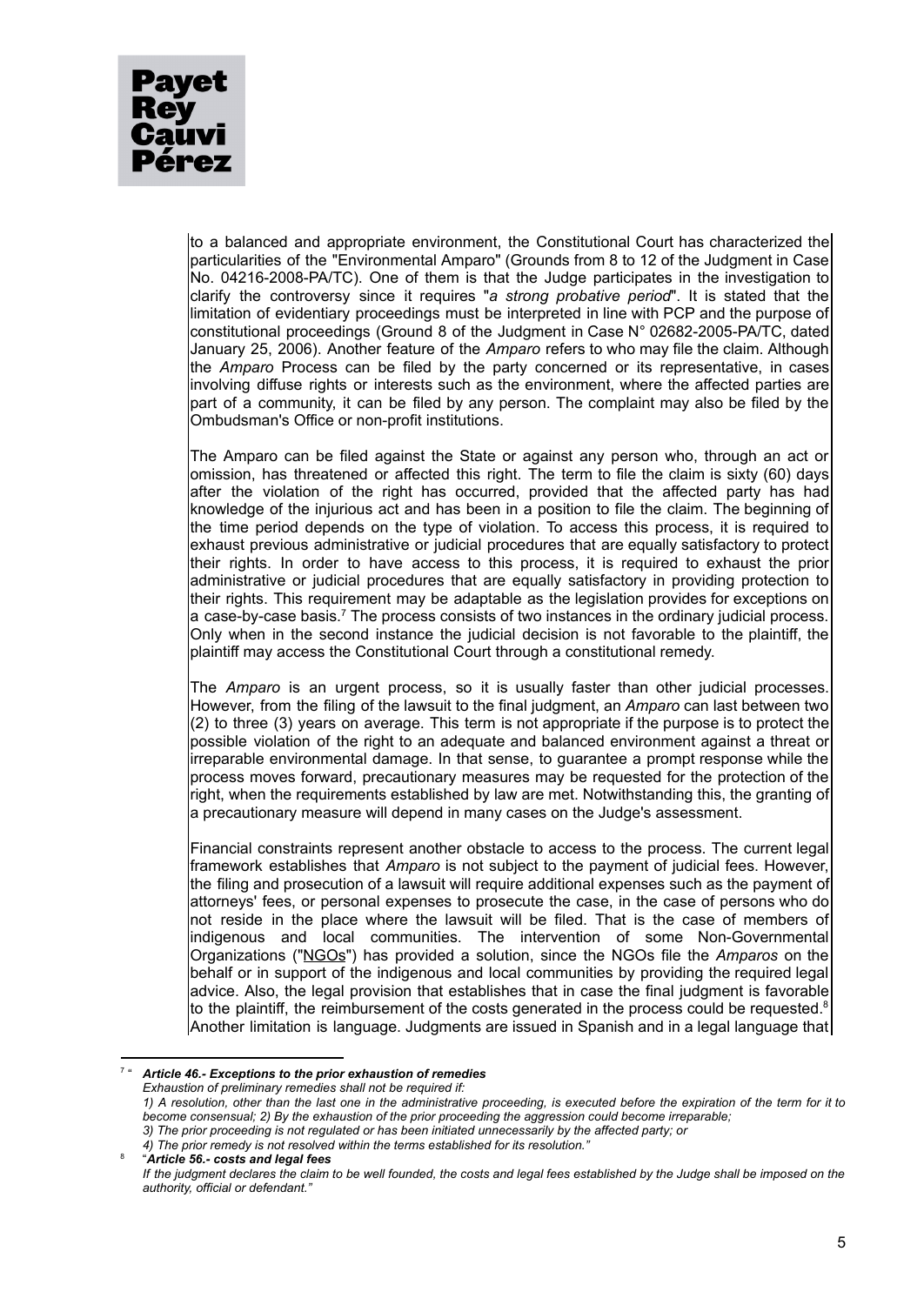

is not friendly to the public. The Constitutional Court has sought a solution to this problem by incorporating official translators of native languages in the Judiciary. However, in practice, not all cases are covered.

Another important problem is also related to the enforcement of the sentences declared to be well-founded. It may happen that, after the *Amparo* has been completed, the judgment has been favorable to the plaintiff; but due to legal inaccuracies, bureaucratic obstacles to execute an act or other limitations, the judgment does not achieve its purpose and is not executed. Solutions have been considered, such as filing another *Amparo* to request the execution of the judgment. Yet, this is still a problem in practice.

Another issue to consider is its limited application. Since it is a legal procedure that seeks to resolve a specific case, the scope of the judgment is limited to the parties participating in the lawsuit. Nevertheless, these decisions are persuasive case law and may be used to inform similar conditions in other *Amparos*. Additionally, it has been observed a recent increase in the use of this procedure to ensure access to environmental justice and action on climate change for the benefit of society. 9

It is important to point out that the *Amparo* is not the only constitutional legal procedure to protect the right to a balanced and appropriate environment. Other processes such as Habeas Data could also give effectiveness to this right through the protection of the right of access to information, which we will explain in greater detail in the following section of this document. Likewise, the Process of Unconstitutionality, the *Acción Popular* 10 , and the Actions of Compliance<sup>11</sup>, can protect this right with the peculiarities and limitations that each one presents. However, even with the deficiencies, the *Amparo* maintains its nature as an urgent, broad and accessible process<sup>12</sup> to guarantee the protection of the right to a healthy and balanced environment.

# Right of access to environmental information

01 Ensure the right to public access to environmental information and define procedure for such access.

Access to public information is a right established in national legislation. The legal framework for access to public information is as follows:

a) The right of access to information as a constitutional right

The right of access to public information has been recognized as a fundamental right in Article 2.5<sup>13</sup> of the PCP, which consists of the power of every person to request and access

*<sup>13</sup> "Article 2°.- Right of the person. Every person has the right:*

<sup>&</sup>lt;sup>9</sup> A current and notable case is the Amparo Process case filed by a group of children under the advice of the Legal Defense Institute and an NGO in 2019 to request government action on climate change, arguing for the protection of their right to life, environment and sustainable development. The case is still under evaluation and could become a precedent for climate justice in the country, especially considering that the current regulation on climate change is recent and general.

Proceedings to expel or modify in whole or in part laws, regulations, administrative rules or resolutions of a general nature that violate the PCP. In this regard, the Code of Constitutional Procedure establishes regarding both processes: *"Article 75.- Purpose*

The purpose of the Class Action suit and proceedings to determine inconstitutionality is to defend the Constitution against *infringements against its hierarchy of norms."*

Aimed at demanding the execution of a law or an administrative act.

<sup>&</sup>lt;sup>12</sup> All other constitutional processes have particularities in the active legal standing and requirements for their admission that limit their access, unlike the Amparo Process, which relaxes the requirements for admission in matters referring to the right to the environment.

<sup>5.</sup> To request, without expression of cause, the information he/she requires and to receive it from any public entity, within the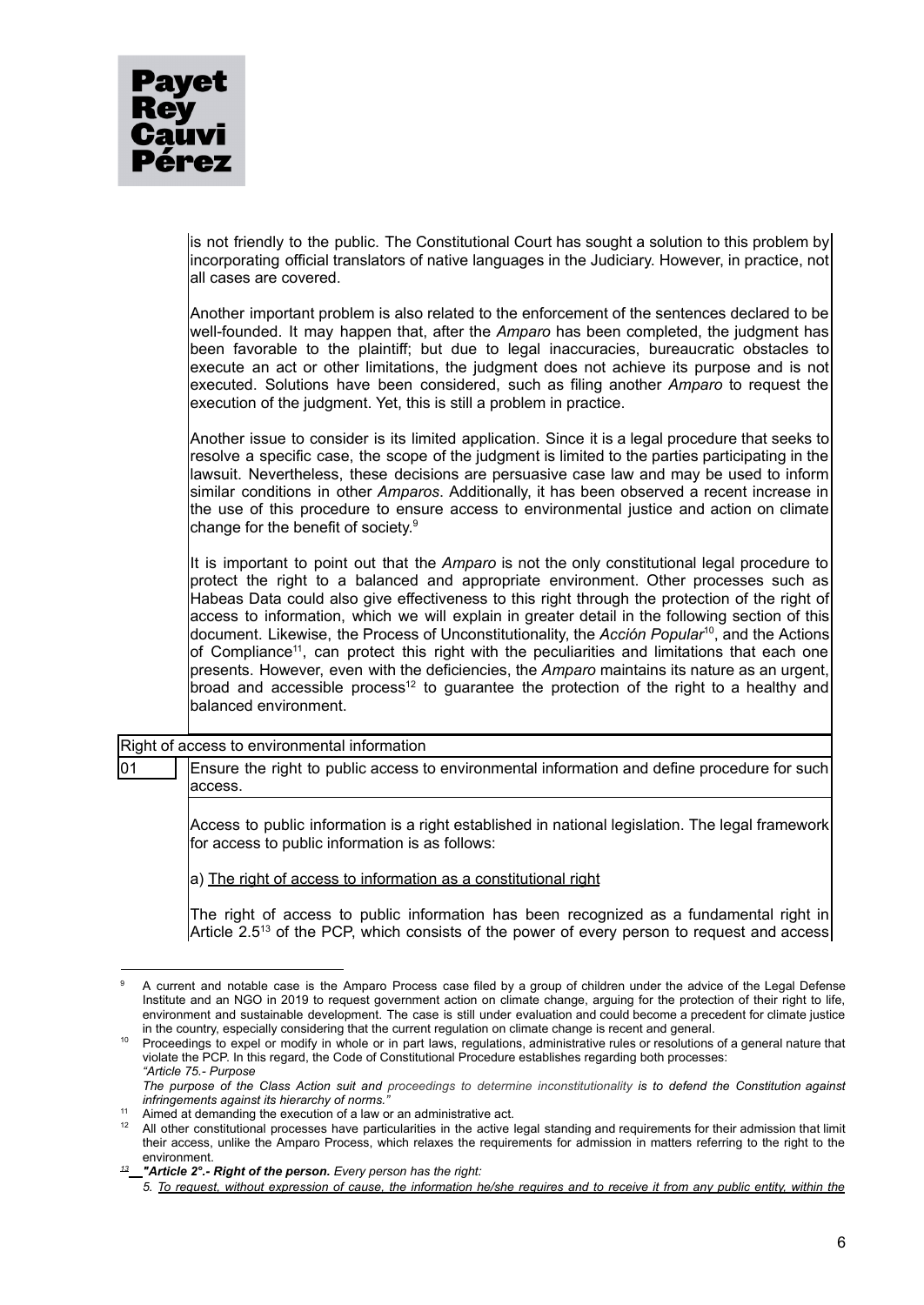information held mainly by state entities, excluding information whose public access is prohibited by the Constitution, i.e., information affecting personal privacy and information expressly excluded by law or for reasons of national security. The right of access to information was a novelty in the 1993 PCP, since this right has no precedent in previous constitutions in our country.

Based on the foregoing, the right to obtain information, as conceived in our constitutional system, consists of the right to seek and obtain information that should not be denied by the State. The right to access information considered public involves an active requesting party and a passive disclosing party. Any person, without distinction of any kind, considered a holder of a fundamental right as per the PCP can be the active requesting party; while the passive disclosing party can be any entity exercising public functions..

The fundamental right of access to information can be protected through the Habeas Data Process, which is established in numeral 1 of Article 61 of the PCP, which states that any person may resort to the Habeas Data Process to *"access information held by any public entity, whether it is information generated, produced, processed or possessed by them, including information contained in completed or pending files, studies, opinions, statistical data, technical reports and any other document that the public administration has in its possession, regardless of whether it is in its possession, studies, opinions, statistical data, technical reports and any other document that the public administration has in its possession, regardless of its content, processed or possessed, including information contained in completed or pending files, studies, opinions, statistical data, technical reports and any other document in the possession of the public administration, regardless of the form of expression, whether graphic, audio, visual, electromagnetic or in any other type of material support".*

The Habeas Data Process proceeds when the plaintiff has claimed the respect of his right of access to public information, and the defendant has reiterated its failure to deliver the information or has not answered within ten (10) business days following the filing of the request. However, exceptionally, these requirements may be dispensed with when their exigency generates the imminent danger of suffering irreparable damage, which must be accredited by the plaintiff.

The duration of the Habeas Data Process is approximately three (3) years, which is not very advantageous when it is required to protect the right of access to environmental information. However, to guarantee a more immediate response while the Habeas Data is being processed, the Judge may require the defendant who owns, administers or manages the file, registry or data bank, to remit the information to the plaintiff. Likewise, the request for anticipated execution may also be requested by the plaintiff at any stage of the proceeding and prior to the issuance of the judgment. Such information must be provided by the defendant within a maximum term of three (3) business days.

b) Legal framework of the right of access to information

The right of access to public information was initially recognized in Legislative Decree No. 757, which approved the Framework Law for the Growth of Private Investment ("DL 757") in 1991. DL 757 included a chapter on transparency in the processing of administrative procedures, in which it was established that the information in possession of public entities

legal term, with the cost involved in the request. Exceptions are made for information affecting personal privacy and information *expressly excluded by law or for reasons of national security.*

Bank secrecy and tax secrecy may be lifted at the request of a judge, the Attorney General, or a congressional investigative committee in accordance with the law and provided that they refer to the case under investigation. [...]". (Emphasis added).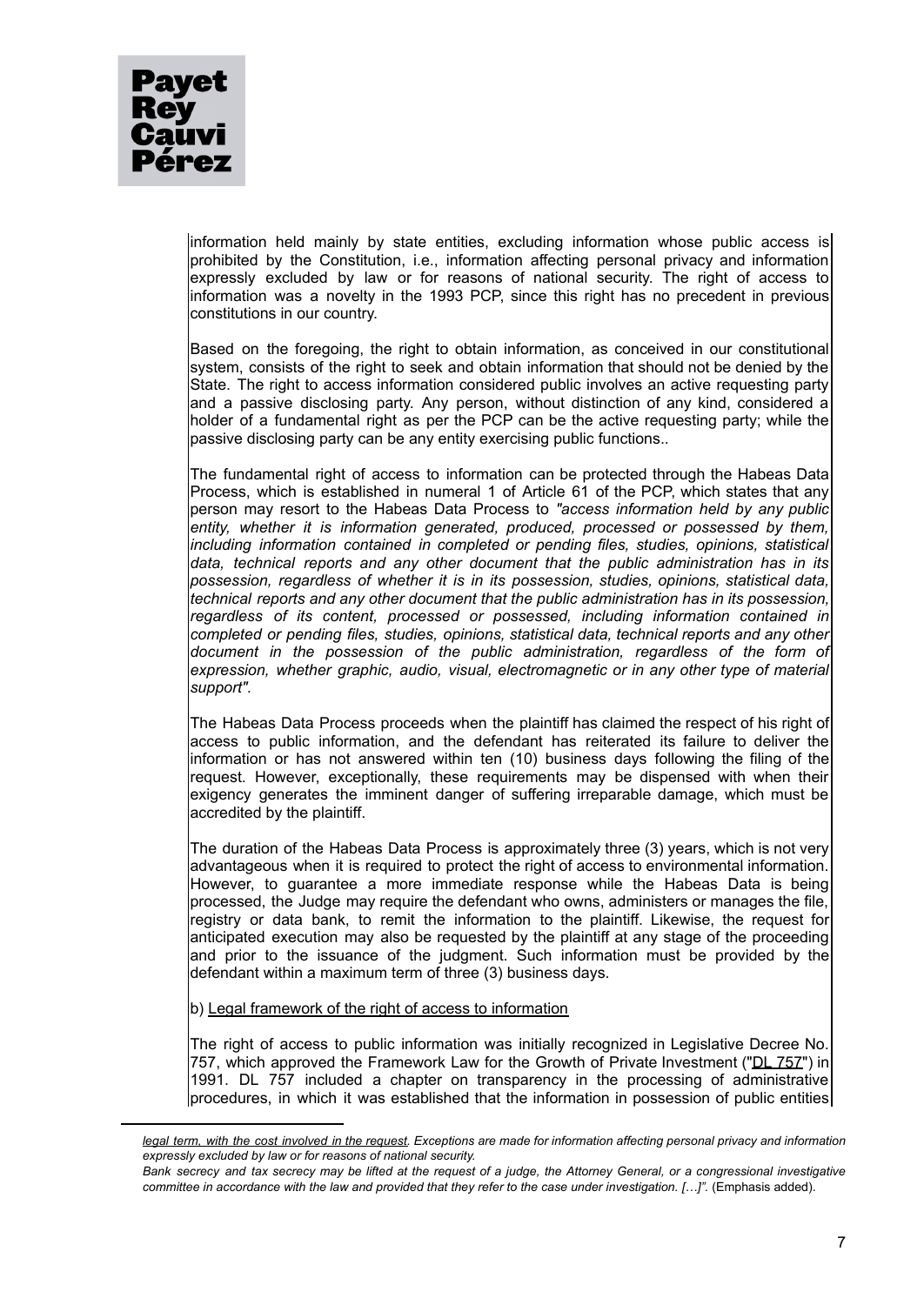

must be provided to the individuals who request it, except for information that may affect national security, foreign relations, information that is merely internal to the public administration, and information corresponding to individuals that is of a reserved nature. DL 757 not only recognized for the first time the right of access to information in administrative proceedings, but also recognized this right prior to its inclusion as a fundamental right in the PCP.

Since its inclusion in the constitutional norm in 1993, the right of access to public information has been regulated in different norms. However, it was with the entry into force of the TAIP Law, as well as its Unique Ordered Text, approved by Supreme Decree No. 043-2003-PCM ("TUO TAIP"), and its Regulations, approved by Supreme Decree No. 021-2019-JUS, that the regulatory legal framework of the fundamental right of access to information was consolidated, as well as the promotion of transparency of State acts.

Likewise, this set of rules established the principle of publicity of the activities and provisions of public entities, and expressly established the cases of exception related to information expressly classified as secret, reserved or confidential. Along these lines, the following main mechanisms were established to guarantee access to information:

*(i) The Standard Transparency Portal.*

In order to materialize access to information, the TAIP Law provided the creation of a Standard Transparency Portal ("PTE") in each public administration entity. The PTE is an information platform of free access to any user who requires updated information on (i) the directory of public officials of the institution and the regulations that govern and issue each institution, (ii) investment projects and public works of the entity and their execution, (iii) citizen participation, (vi) requests for access to information, among others.

According to the results of the 2019-2020 Supervision Report conducted by the Ministry of Justice to three hundred (300) PTE of various supervised entities, it was identified that only twenty-nine (29) entities complied with providing the total amount of information required by the LTAIP<sup>14</sup>. Likewise, it was identified that the information item with the lowest level of compliance at the national level is that of citizen participation, in which only 30% of the entities complied with providing such information and in a timely manner. This fact was identified mainly in the provincial municipalities of departmental capitals.

*(ii) The request for access to public information*

Additionally, the TAIP Law establishes the figure of the request for access to information, which consists of an express request for information held by public administration entities. The request may be submitted by any natural or legal person to the public entity, in person or through the PTE of the institution's web portal. Such request is submitted according to the format and information established in the TAIP Law<sup>15</sup>.

*<sup>14</sup>* Minister of Justice and Human Rights (2020). *Monitoring of the Standard Transparency Portals of the Public Administration entities - Annual 2019 and First Semester of 2020*. Retrieved from: https://cdn.www.gob.pe/uploads/document/file/1497664/Reporte%202019.pdf.pdf

<sup>15</sup> The information requested for the request for access to information is as follows: (i) full names, surnames, identification document number and address. In the case of minors, it will not be necessary to include the number of the identification document; (ii) telephone number and/or e-mail, in case this information is available; (iii) in case the request is submitted to the entity's document reception unit, the request must contain the applicant's signature or fingerprint, in case the applicant does not know how to sign or is unable to do so; (iv) specific and precise expression of the request for information, as well as any other information that facilitates the location or search for the requested information; (v) if the applicant knows the agency that holds the information, it must be indicated in the request; and, (vi) optionally, the form or modality in which the applicant prefers the agency to deliver the information (simple copies, electronic mail, among others).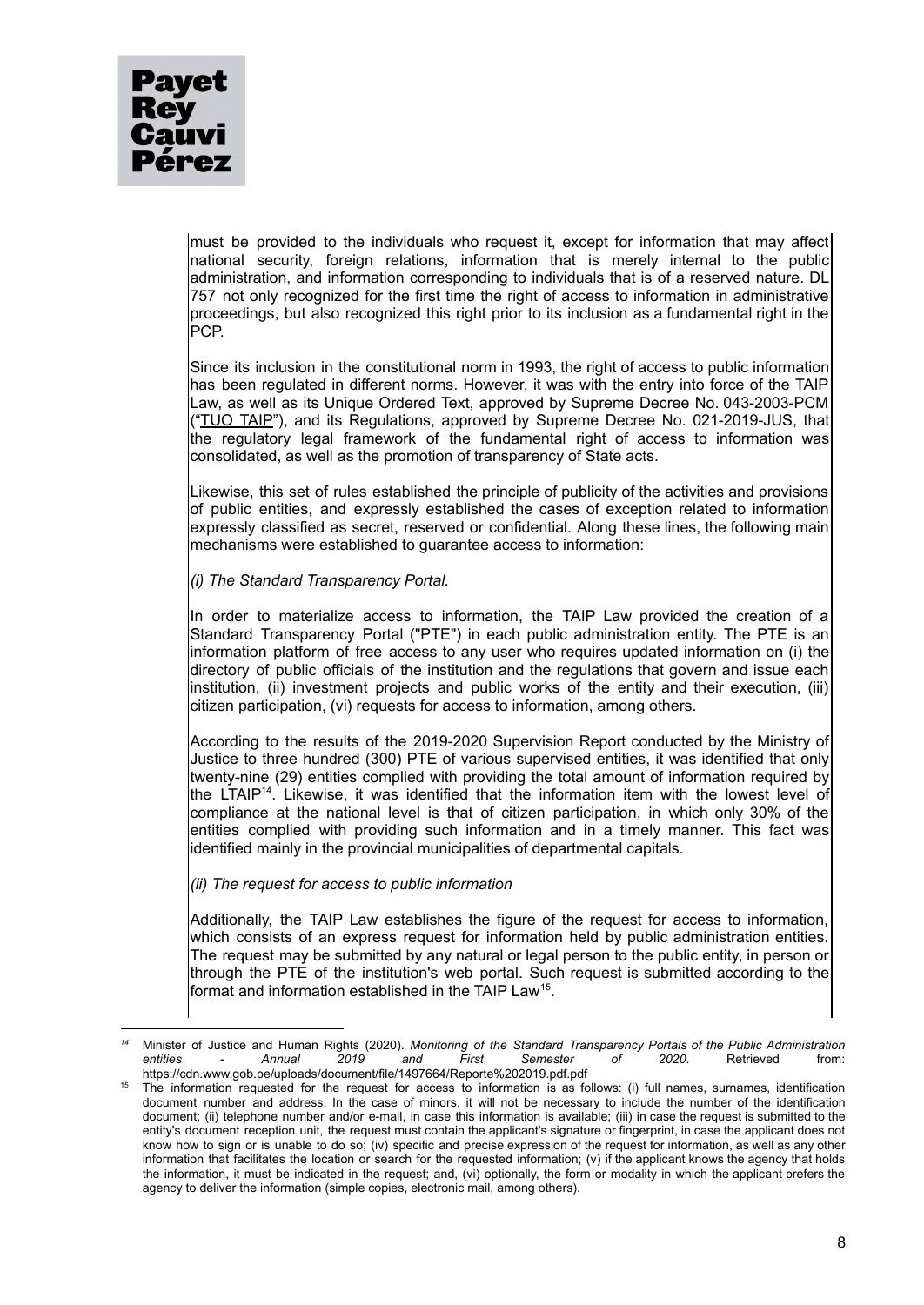The request is unmotivated, i.e., the applicant must not express the cause or reason for the request. Once the request is admitted, the entity has a term of ten (10) working days to provide the information or to inform that it cannot be granted. In the event that the information requested does not fall within the competence of such authority, the entity shall transfer the request to the competent entity and inform the applicant of such fact. Exceptionally, the entity may extend the term described above, for which purpose it must inform the applicant of the new date for sending the information within the additional term of two (2) working days, as well as the reasons for not being able to comply with the term set forth in the regulation.

If the entity does not comply with the request for access to information, it will be legally considered as denied. The denial of access to the requested information may also originate from (i) secret information as established in the PCP, such as classified information in the military or intelligence field; (ii) non-existence of data in the possession of the entity that makes it impossible to provide the requested information; or (iii) because the entity is not competent to provide such information.

In addition, the regulations establish that access to information is limited when it relates to on-ongoing investigations of the public administration that have been initiated in the previous six (6) months and are pending a final resolution. Likewise, requests for information from legal advisors or lawyers which may reveal the strategy of the public entity before an administrative or judicial process, may be denied.

In case of denial of the requested information, the applicant may file an appeal before the Court of Transparency and Access to Public Information ("TTAIP") of the Ministry of Justice and Human Rights ("MINJUSDH", acronym in Spanish), within no more than fifteen (15) calendar days. If the denial of the request continues, the administrative process is deemed to be finalized and the pertinent actions may be filed in judicial or constitutional proceedings.

According to the Annual Report on Requests for Access to Public Information Processed by Public Administration Entities ("SAIP 2020 Report") of 2020 prepared by the MINJUSDH, 97.0% of the requests received by the entities were fulfilled in 2020, while 1.0% were in process and 1.9% of the requests were not fulfilled<sup>16</sup>.

Although the SAIP 2020 Report states that most of the requested information was delivered by the entities, it concluded that the entities have limitations in the process of delivering information, such as the lack of digitization of information, the implementation of remote work as a result of the National State of Emergency decreed by the outbreak of COVID-19, the rotation in the staff and the availability of the requested information in the PTE of the entity, although this last reason is not exempt from the obligation to deliver the information in the form in which it is requested by the applicant.

*(iii) The direct and immediate access procedure*

The TAIP Law also establishes the procedure for direct and immediate access to public information. For this purpose, the applicant must visit the offices of the entity during its business hours. It should be noted that direct access to information only refers to information that is explicitly of a public nature and that does not require a prior analysis to define such nature.

c) The right of access to information in environmental matters

<sup>16</sup> Ministro de Justicia y Derechos Humanos. (2020). *Informe Anual de las Solicitudes de Acceso a la Información Pública Tramitadas por las Entidades de la Administración Pública.* Recuperado de: https://cdn.www.gob.pe/uploads/document/file/1780523/IA%202020.pdf.pdf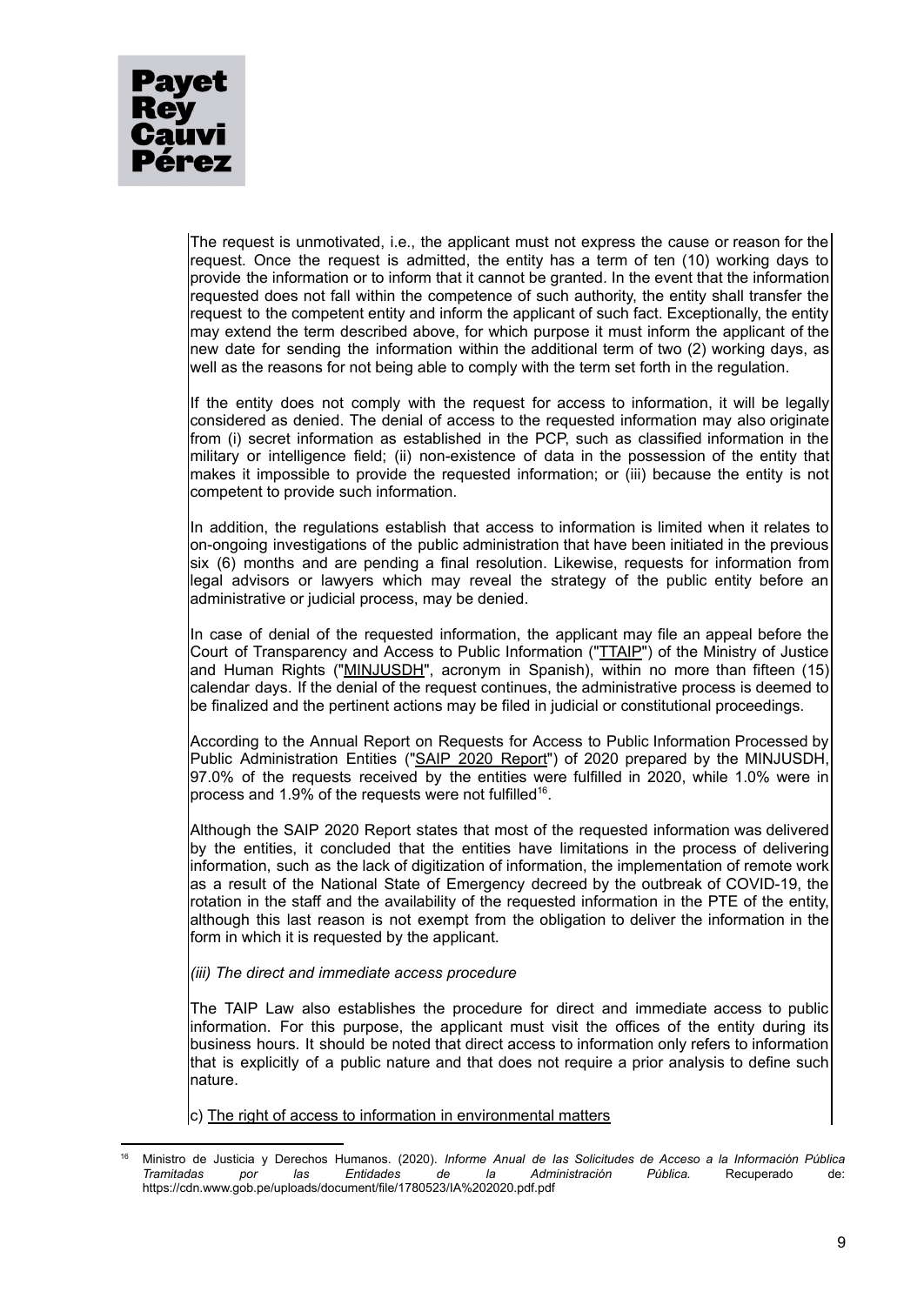The right of access to information in environmental matters is governed by the same provisions established in the PCP and in the administrative regulations described above. In addition, in 2004, Law 28245, Framework Law of the National System of Environmental Management ("SNGA Law") was approved, which established as one of the principles of such system the guarantee of the right to environmental information. The SNGA Law defined access to environmental information as one of the mechanisms of citizen participation and stipulated the right of every person to request and receive information on the state and management of the environment and natural resources, in accordance with the PCP and the TAIP Law.

In this line, the General Environmental Law, Law No. 28611 ("LGA") recognized in its Preliminary Title the right of access to information, which included the policies, regulations, measures, works and activities that could affect, directly or indirectly, the environment, without the need to invoke justification or interest that motivates such requirement. As part of the approval of the above-mentioned regulations, the National Environmental Information System ("SINIA", acronym in Spanish) was created, which constitutes an information network that facilitates the systematization, access and distribution of environmental information under the responsibility of the Ministry of the Environment ("MINAM", acronym in Spanish).

In order to promote greater access to environmental information, in 2009, the Regulation on Transparency, Access to Environmental Public Information and Citizen Participation and Consultation in Environmental Matters ("RTAIPA") was approved, which is applicable to the entities and bodies that are part of the National Environmental Management System ("SNGA", acronym in Spanish) or perform environmental functions at all national, regional and local levels. In addition to incorporating the guidelines developed in the TAIP Law, the RTAIPA provided that the request for information must be answered within a maximum term of seven (7) business days -as compared to the ten (10) business days of the TAIP Law-, which may be extended exceptionally for five (5) additional business days whenever the volume and complexity of the information requested warrants the extension or there is a circumstance that justifies it.

Additionally, the RTAIPA innovated by establishing for the first time a chapter referring to consultations and claims for environmental infractions coming from foreign authorities or persons. To this end, it is established that MINAM may request any person, public or private entity, the necessary information to issue an opinion on the information consulted. The response to the authority or foreign person must be issued within a term not exceeding ninety (90) working days, extendable for an additional thirty (30) working days if the complexity of the matter and the nature of the investigation so require.

Although the approval of the RTAIPA established the guidelines for the compliance of access to information by the environmental authorities, there are authorities that have approved specific directives on this matter, as is the case of the Agency for Environmental Assessment and Enforcement ("OEFA", acronym in Spanish).

The OEFA is the governing body of the National Environmental Assessment and Control System ("SINEFA", acronym in Spanish) and is responsible for supervising whether the parties under its jurisdiction comply with the environmental obligations derived from the environmental regulations, their environmental management instruments and the administrative acts and provisions issued. Nonetheless, this institution not only has direct supervisory and oversight powers, but it is also competent to supervise compliance with the functions of the national, regional or local environmental oversight entities ("EFA", acronym in Spanish). In other words, OEFA is not only competent to supervise the title holders of mining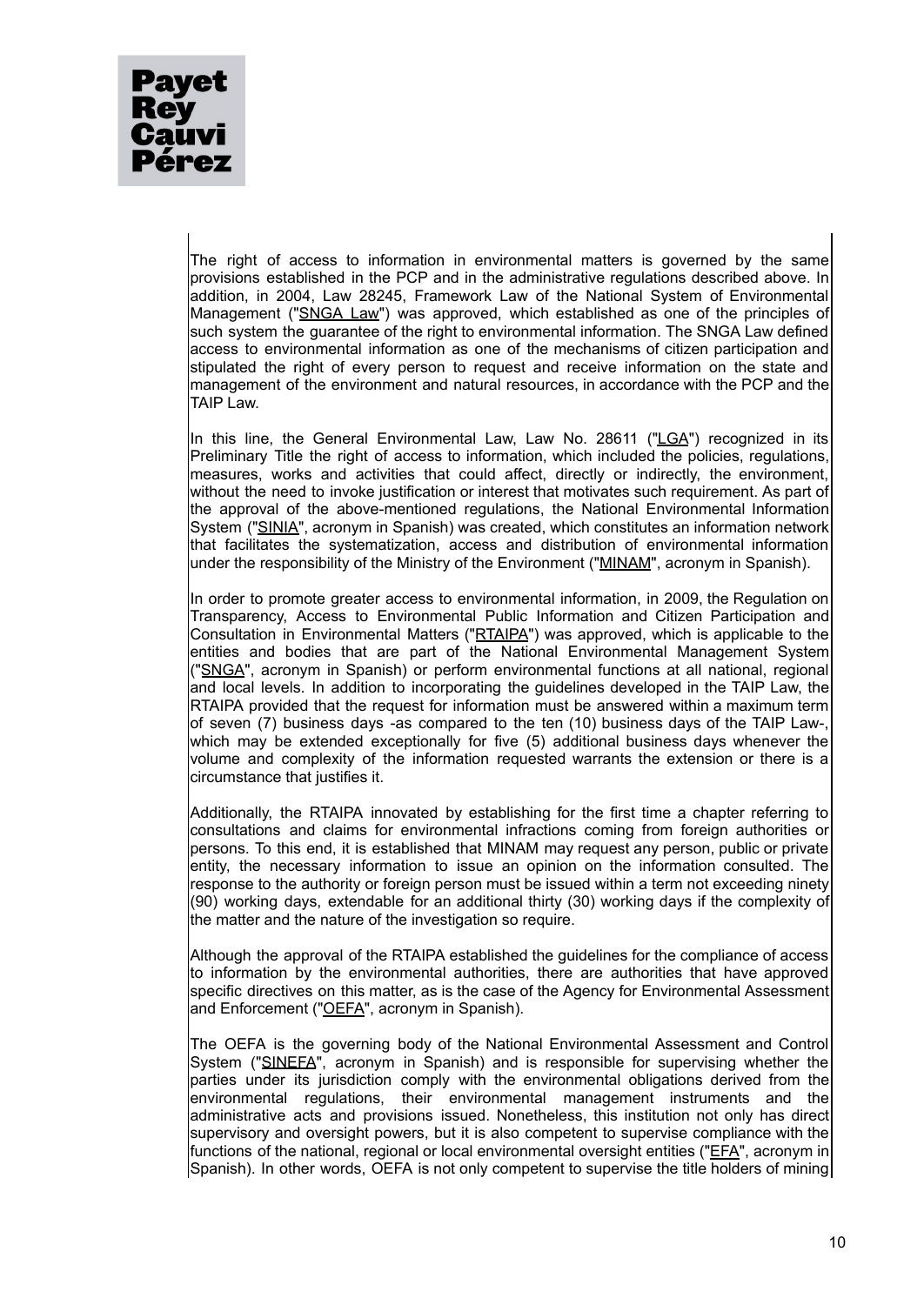| <b>Payet</b>               |
|----------------------------|
| <b>Rey</b><br><b>Cauvi</b> |
| Pérez                      |

|    | or agricultural activities, but can also supervise any other institution that is adequately<br>carrying out its functions in environmental matters.                                                                                                                                                                                                                                                                                                                                                                                                                                                                                                                                                        |
|----|------------------------------------------------------------------------------------------------------------------------------------------------------------------------------------------------------------------------------------------------------------------------------------------------------------------------------------------------------------------------------------------------------------------------------------------------------------------------------------------------------------------------------------------------------------------------------------------------------------------------------------------------------------------------------------------------------------|
|    | In that line, in 2012, the OEFA approved Directive No. 1-2012-OEFA/CD to promote greater<br>transparency regarding the information administered by the OEFA ("OEFA Directive"), which<br>detailed, at a general level, the information that is in possession of the OEFA and which<br>information cannot be disclosed because it is of a confidential nature. In this line, the OEFA<br>Directive established that the only exception to the public nature of environmental information<br>is the information considered as secret, reserved and confidential according to the rules<br>governing access of information. In particular, the following information constitutes<br>confidential information: |
|    | (i) Information related to investigations in process referred to the exercise of the sanctioning<br>power of OEFA;<br>(ii) Information cointaining commercial secret, industrial and technological secret, banking,<br>tax and stock exchange secret, which are not available by other means of public information;                                                                                                                                                                                                                                                                                                                                                                                        |
|    | and,<br>(iii) Information that affects the personal and family privacy of the persons involved in a<br>procedure and information coming from third parties outside the investigation procedure,<br>whose disclosure without prior authorization could cause them serious economic or moral<br>damages.                                                                                                                                                                                                                                                                                                                                                                                                     |
|    | Finally, it is established that, in accordance with the provisions of the TAIP Law, an officer of<br>said institution will be responsible for delivering the requested public information, as well as<br>for complying with the provisions of the OEFA Directive.                                                                                                                                                                                                                                                                                                                                                                                                                                          |
| 02 | Define specific rules facilitating access to environmental information to persons and groups in<br>vulnerable situations, including making efforts to identify and support persons or groups in<br>vulnerable situations, providing assistance in preparing requests for access and ensuring<br>information is available in the various languages used in the country.                                                                                                                                                                                                                                                                                                                                     |
|    | The regulations on access to information do not establish specific provisions or procedures<br>for the support of persons or groups in vulnerable situations.                                                                                                                                                                                                                                                                                                                                                                                                                                                                                                                                              |
|    | With respect to the accessibility of information in different languages, there are certain<br>authorities, such as the Ministry of Culture or the MINJUSDH, which have not only approved<br>access request forms in the Quechua language but have also made their administrative<br>procedure texts available to the public in Quechua. However, these initiatives are insufficient<br>considering that there are forty-eight (48) indigenous languages in Peru <sup>17</sup> .                                                                                                                                                                                                                            |
| 03 | Ensure access to environmental information is provided at no cost, provided for costs of<br>reproduction and delivery, which must be reasonable.                                                                                                                                                                                                                                                                                                                                                                                                                                                                                                                                                           |
|    | The costs related to access to environmental information are established in national<br>legislation. According to article 2, paragraph 5) of the PCP, individuals requesting information<br>from public entities must assume the administrative cost of such request. Along these lines,<br>the TAIP Law established that the applicant requesting the information must only pay the                                                                                                                                                                                                                                                                                                                       |

 $17$  $17$  The Ministry of Culture registers a total list of forty-eight (48) indigenous or native languages, four (4) of which are spoken in the Andes and forty-four (44) are spoken in the Amazon. See more at: [https://bdpi.cultura.gob.pe/sites/default/files/archivos/paginas\\_internas/descargas/Lista%20de%20Lenguas%20Indi%CC%81ge](https://bdpi.cultura.gob.pe/sites/default/files/archivos/paginas_internas/descargas/Lista%20de%20Lenguas%20Indi%CC%81genas%20u%20Originarias%202021.pdf) [nas%20u%20Originarias%202021.pdf](https://bdpi.cultura.gob.pe/sites/default/files/archivos/paginas_internas/descargas/Lista%20de%20Lenguas%20Indi%CC%81genas%20u%20Originarias%202021.pdf)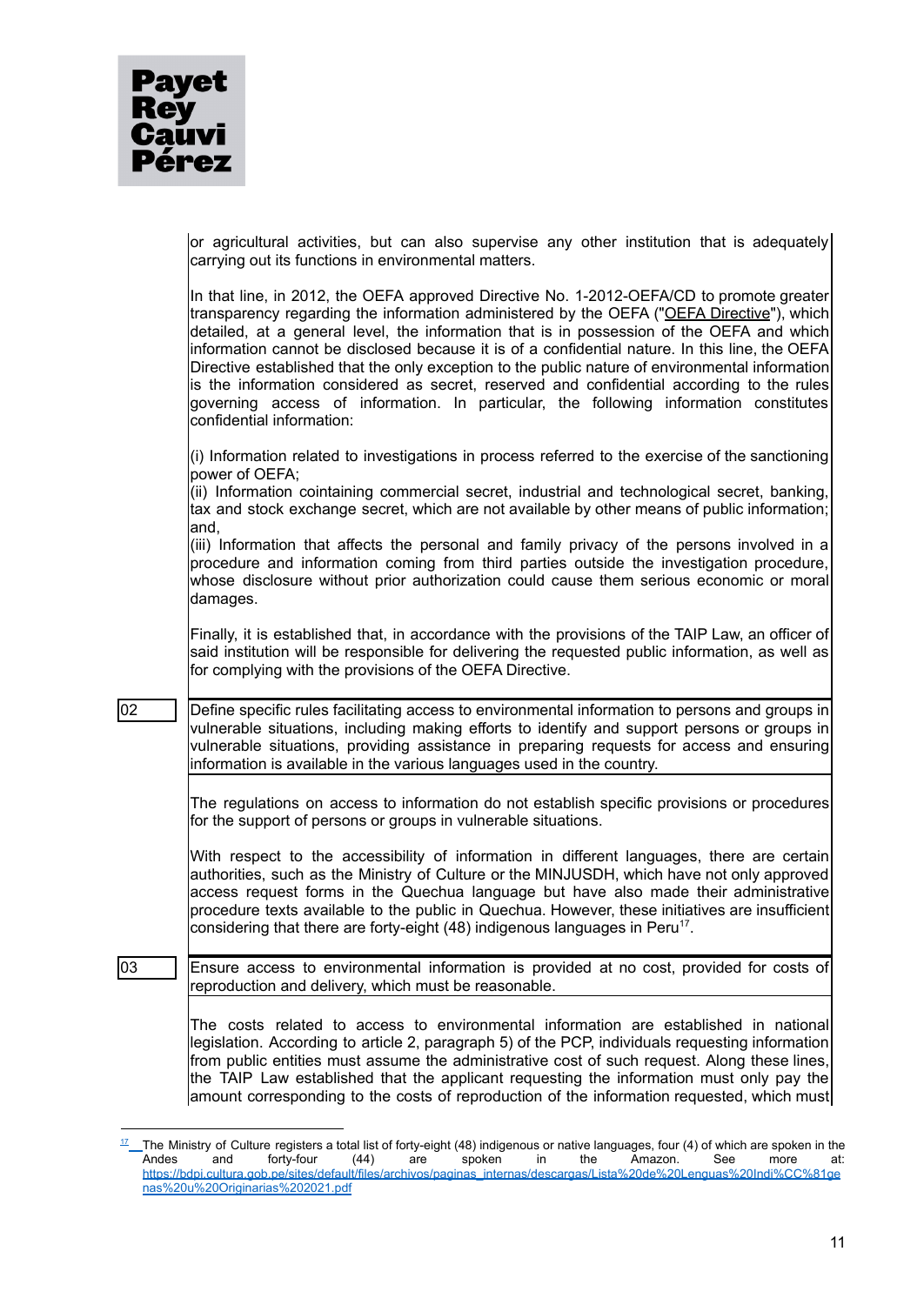

|                 | be published in the Unique Text of Administrative Procedures (TUPA) of each entity.                                                                                                                                                                                                                                                                                                                                                                                            |
|-----------------|--------------------------------------------------------------------------------------------------------------------------------------------------------------------------------------------------------------------------------------------------------------------------------------------------------------------------------------------------------------------------------------------------------------------------------------------------------------------------------|
|                 | Subsequently, due to the existence of undue charges and the demand of additional<br>requirements to those established in the regulations by public administration entities, in 2020<br>Supreme Decree No. 164-2020-PCM was enacted, which standardized the costs for<br>processing fees in requests for access to public information. The costs established by the<br>referred norm are as follows:                                                                            |
|                 | - Simple copy in A4 format: S/0.10 (per unit) (USD 0.026)<br>- Compact Disk (CD): S/1.00 (per unit) (USD 0.26)<br>- Information by e-mail: free of charge.                                                                                                                                                                                                                                                                                                                     |
|                 | Additionally, the regulation establishes that in case other forms of delivery of physical<br>information are requested (such as maps in different formats, satellite images, among<br>others), each entity may determine the payment for the processing fee. The costs approved<br>by the environmental authorities range from S/. 4 to S/. 32 soles (USD 1.03 to USD 8.22).                                                                                                   |
|                 | The requirement of additional costs to the applicant of the information will be supervised and<br>sanctioned by the National Authority of Transparency and Access to Public Information<br>("ANTAIP") of the MINJUSDH, as well as by the Comptroller General of the Republic.                                                                                                                                                                                                  |
| 04              | Establish or designate one or more impartial entities or institutions with autonomy and<br>independence to promote transparency in access to environmental information.                                                                                                                                                                                                                                                                                                        |
|                 | Peru does have impartial entities with autonomy and independence in the access to<br>environmental information. The MINJUSDH through the National Directorate of Transparency<br>and Access to Public Information is the ANTAIP. The ANTAIP is responsible for promoting the<br>culture of transparency and access to public information and has regulatory, supervisory,<br>consultative and promotional powers in terms of transparency and access to public<br>information. |
|                 | As part of the supervisory powers of said entity, in 2017 the TTAIP was created. This court is<br>a resolution body of the MINJUSDH under administrative supervision of the Ministerial Office<br>and functional independence as the last administrative stage, in charge of deciding the<br>controversies that arise related to transparency and the right to access public information at<br>the national level.                                                             |
|                 | Although ANTAIP is the highest institution in the matter, all public administration entities are<br>responsible for compliance with the rules of transparency and access to public information. In<br>environmental matters, the OEFA, as the governing body of SINEFA, is the entity responsible<br>for conducting and supervising compliance with access to environmental information by the<br>EFAs.                                                                        |
| $\overline{05}$ | Guarantee that competent authorities generate, collect, publicize and disseminate<br>environmental information relevant to their functions.                                                                                                                                                                                                                                                                                                                                    |
|                 | National regulations do establish the obligation to generate, compile and make available to<br>the public information relevant to its functions. Please review the answer to question 1 of this<br>section "Right to access environmental information".                                                                                                                                                                                                                        |
| 106             | Create one or more environmental information systems.                                                                                                                                                                                                                                                                                                                                                                                                                          |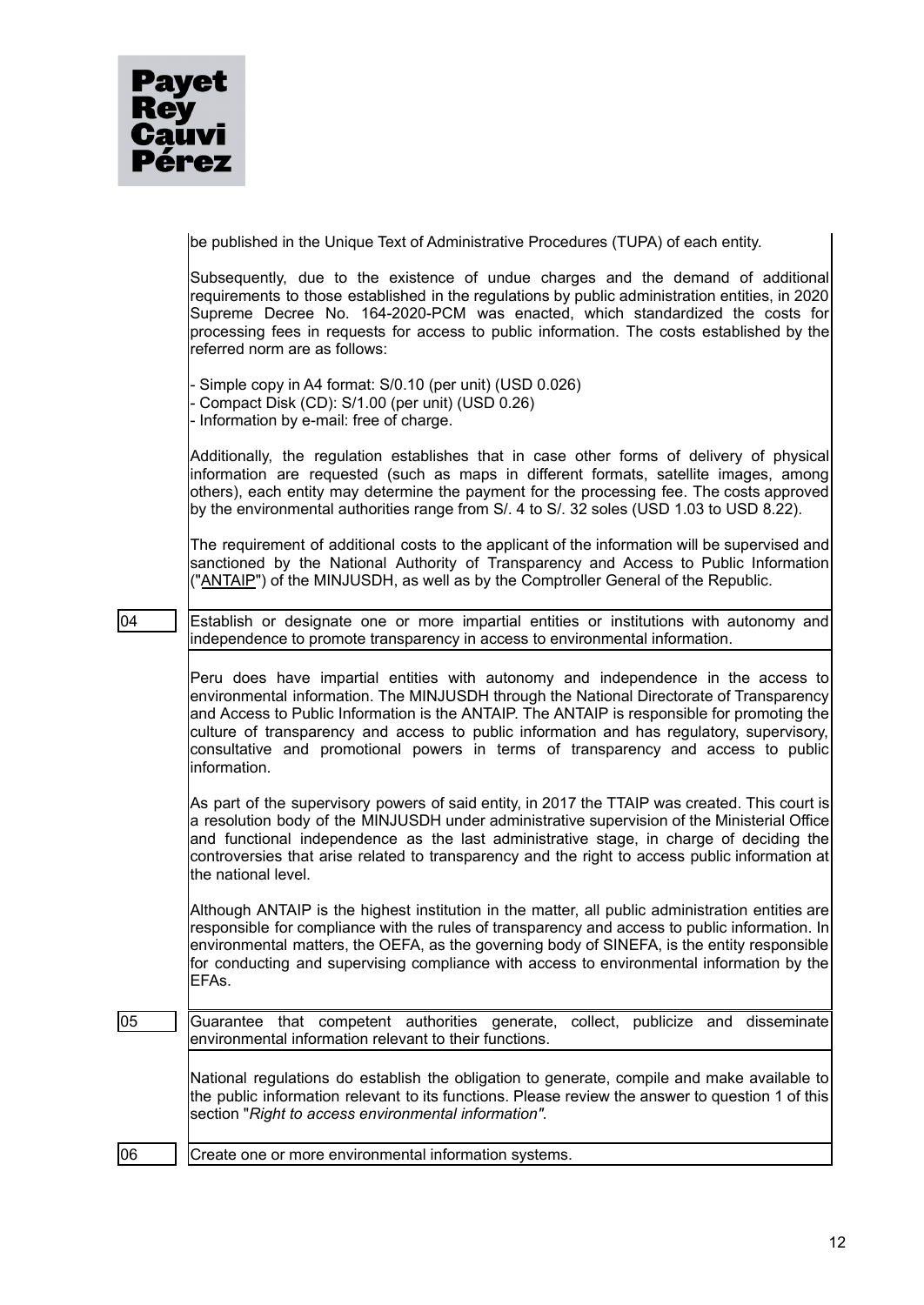

Peru has several environmental information systems, which are detailed below:

a) SINIA

As previously mentioned, the SINIA is an information network under the responsibility of MINAM, which facilitates the systematization, access, and distribution of environmental information. The SINIA facilitates free access to environmental information generated by public and private entities and includes the following information:

(i) Statistical environmental information;

(ii) Documentary bibliographic environmental information;

(iii) Regulatory documentary environmental information; and,

(iv) Geospatial environmental information.

The SINIA is accessible through the following link: <https://sinia.minam.gob.pe/>

b) The National Environmental Research Observatory ("ONIA", acronym in Spanish):

The ONIA is a mechanism for the dissemination of open access scientific-environmental research, in a quick and accessible way for researchers, academics, public officials and civil society. Its purpose is to monitor the development of the Environmental Research Agenda 2021.

The ONIA is accessible through the following link: <https://investigacion.minam.gob.pe/observatorio/>

c) Pollutant Release and Transfer Register ("PRTR"):

The PRTR is a catalog with the releases and transfers of chemical pollutants, with emphasis on those considered as hazardous, including information on the risks that these may have for the health of the environment and the population, the amount of releases and transfers through air, water and soil. We will explain the PRTR in more detail in the next question.

The PRTR is accessible through the following link: <https://retc.minam.gob.pe/>

d) GEO BOSQUES:

GEO BOSQUES is a platform for monitoring changes in forest coverage and distributing such information to the different users. Distribution is through reports, maps, digital mapping server/viewers<sup>18</sup> and emails.

GEO BOSQUES is accessible through the following link: <http://geobosques.minam.gob.pe/geobosque/view/index.php>

e) Information System for Disaster Risk Management ("SIGRID", acronym in Spanish):

SIGRID is a digital geospatial platform, freely accessible, designed to consult, share, analyze and monitor information related to hazards, vulnerabilities and risks originated by natural phenomena; as well as to provide territorial information at a national level.

SIGRID is accessible through the following link: <http://sigrid.cenepred.gob.pe/sigridv3/>

<sup>&</sup>lt;sup>18</sup> Digital server (also known as viewer) used by the Ministry of Environmental to show the forest coverage in Peru.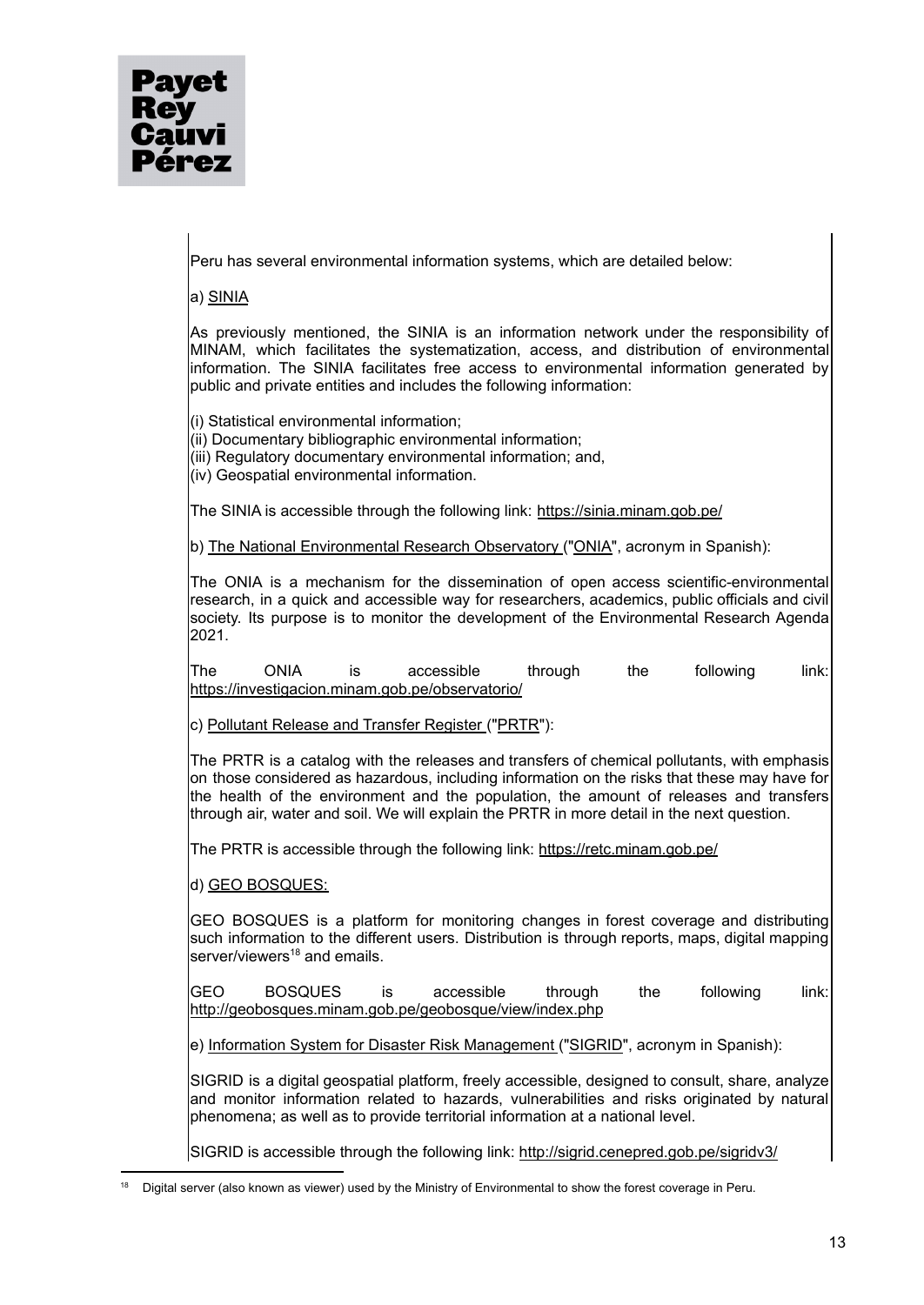f) Solid Waste Management Information System ("SIGERSOL", acronym in Spanish):

The SIGERSOL is a tool, administered by MINAM, that facilitates the registration, processing and dissemination of information on solid waste management and management of municipalities and from title holders of non-municipal activities.

The SIGERSOL is accessible through the following link: <https://sigersol.minam.gob.pe/>

g) Geoserver

The Geoserver is a technological platform with specialized geospatial information on the environmental situation of the territory. This system contains information on areas with potential for sustainable development, safe and disaster risk areas, illegal mining and other crime alerts, and land use changes at the national, regional, provincial and district levels of the Peruvian territory.

The Geoserver is accessible through the following link: <https://geoservidor.minam.gob.pe/>

Although the information systems described above develop the topics established in the Agreement, one of the limitations of these systems is that the information is only available in Spanish, with the exception of certain documents such as the National Environmental Policy (obtained from SINIA), which is available in audio in Quechua. This represents a limitation for those who do not speak and understand Spanish easily. Publicizing strategy should focus on overcoming the language barrier, as well as the barrier of the use of technical and legal terms that make it difficult for any citizen to understand.

# 07 Create materials, waste and pollutant release and transfer register.

National legislation includes the registries detailed in the Agreement, which are described below:

a) Pollutant Release and Transfer Register

In 2005, Peru ratified the Stockholm Convention on Persistent Organic Pollutants (POPs). Subsequently, MINAM approved the National Implementation Plan for the Stockholm Convention on Persistent Organic Pollutants, which included the creation of the PRTR.

The PRTR was created with the objective of inventorying and updating a nationwide database on releases and transfers to air, water, and soil of pollutants according to geographic area and economic activity. The PRTR is updated annually with the information reported by the title holders of industrial establishments and companies not categorized as micro or small enterprises.

b) Hazardous materials

Peru does not have a national registry of hazardous materials. However, the law that regulates the Land Transportation of Hazardous Materials and Waste, approved by Law No. 28256 ("MATPEL Law"), established that the hazardous materials listed in the United Nations Orange Book are regulated in Peru.

In addition, the MATPEL Law established the creation of a Single Registry of Land Transportation of Hazardous Materials and/or Hazardous Waste, applicable to those title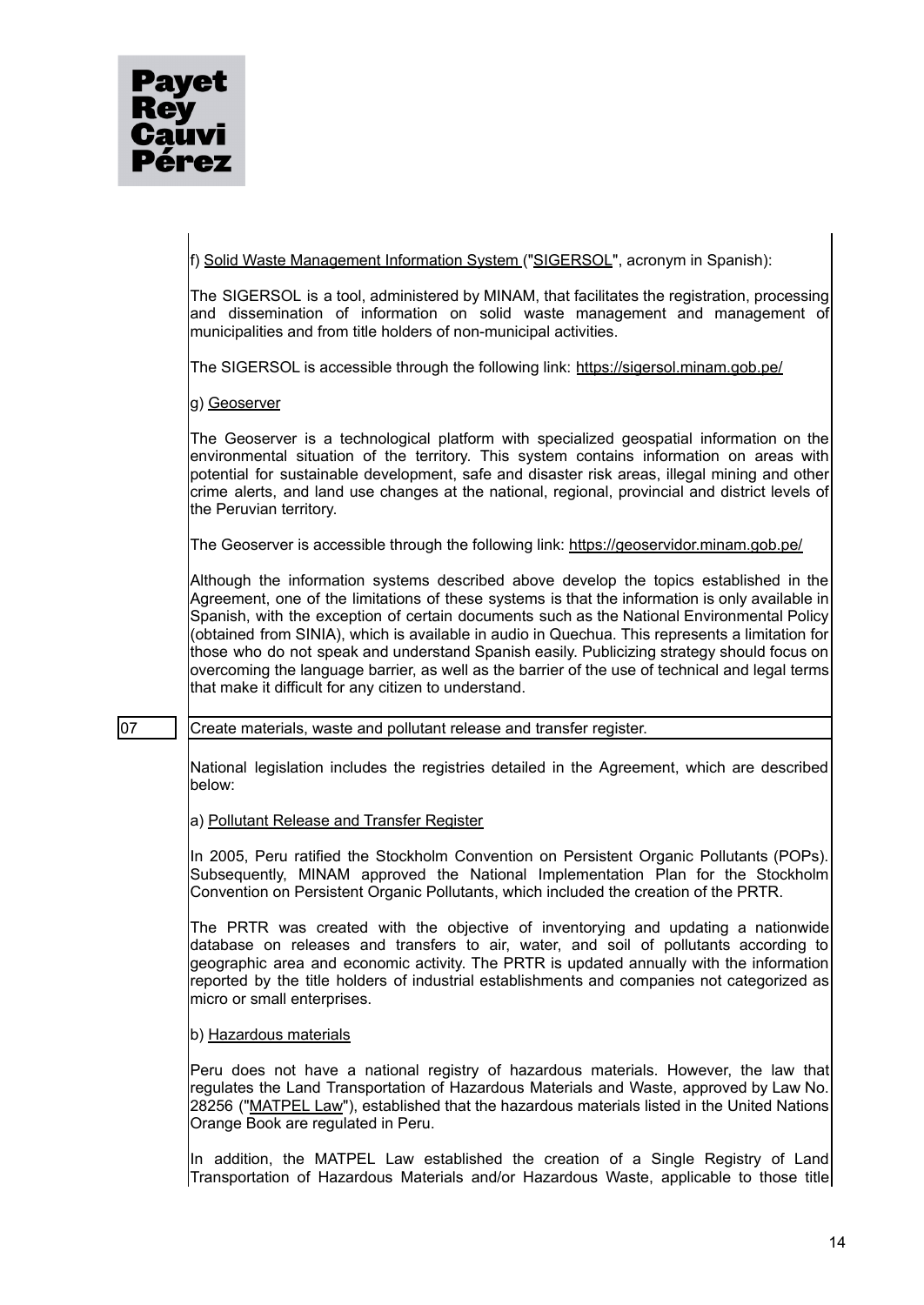

holders authorized to transport hazardous materials. Although this registry is not available on the web page of the institution in charge, it can be accessed through a request for access to public information.

c) Hazardous and non-hazardous waste

The Integral Solid Waste Management Law, approved by Legislative Decree No. 1278, created SIGERSOL and the Registry of Solid Waste Operating Companies ("EO-RS", acronym in Spanish), both under the responsibility of MINAM.

Municipalities, EO-RS and non-municipal solid waste generators are required to register solid waste information in SIGERSOL. The information reported is consolidated by MINAM, which presents its results in the National Report on the State of the Environment in Peru and prepares a report on greenhouse gas emissions and reductions in the solid waste sector. SIGERSOL also publishes annual reports with information differentiated by department, province and district. To date, information is only available up to 2018.

In addition, the EO-RS Registry has information on the EO-RS authorized by MINAM to provide cleaning services for roads and public spaces, collection and transportation, conditioning, recovery, transfer, treatment or final disposal of solid waste.

08 Guarantee immediate disclosure and dissemination of information in case of imminent threat to public health or the environment, develop and implement early warning system.

> National legislation establishes a procedure for declaring environmental emergencies in the national territory. Likewise, the OEFA has regulations for the issuance of preventive measures in case of imminent danger or high risk of damage to the environment or people's health, within the framework of the supervisions that such entity carries out to the owners of investment projects under its jurisdiction.

a) Declaration of environmental emergency

In 2006, the first regulations for the Declaration of Environmental Emergency ("DEA") were approved. The DEA is applicable to a certain geographic area in case of occurrence of sudden and significant environmental damage caused by natural, human or technological causes that deteriorate the environment.

In order for a DEA to proceed, the following technical criteria are evaluated: (i) concentration levels of pollutants above standards or maximum permissible limits; (ii) permanent and irreversible alteration of natural conditions and landscapes of significant areas, which compromise the productivity of the same; (iii) affectation and risk to the health of people and their food sources due to contamination with emissions and discharges of toxic and hazardous substances; and, (iv) risk due to vulnerability of populations.

The declaration must be approved by MINAM and will be published in the official gazette "*El Peruano*". The resolution with the declaration includes an Immediate and Short Term Action Plan, which indicates the territorial scope, the safety and sanitary technical measures to be adopted, in order to avoid damages to health and the environment, the duration of the emergency and the minimum necessary control measures.

b) Preventive measures within the framework of environmental supervision of investment project holders.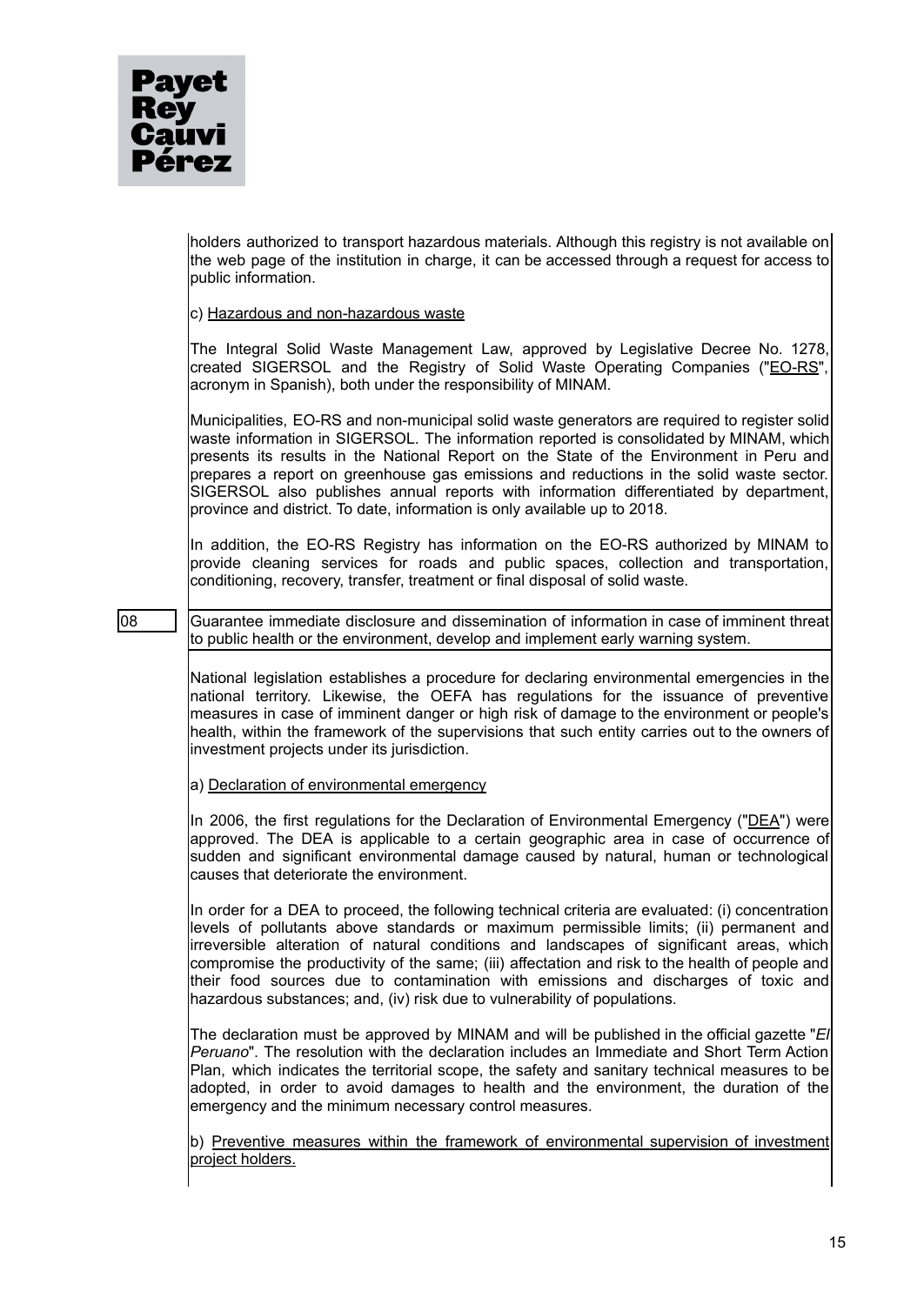The SINEFA Law establishes that the OEFA -as the governing body of SINEFA- may impose preventive measures in order to avoid an imminent danger or high risk of serious damage to the environment, natural resources and people's health, as well as to mitigate the causes that generate the environmental degradation or damage. Preventive measures are dictated in any of the following cases:

a) Imminent danger: is the situation of risk or damage to the environment which occurrence is highly probable in the short term.

b) High risk: is the probability of occurrence of environmental impacts that may transcend the limits of a facility, and adversely affect the environment and the population.

c) Mitigation: is configured when it is necessary to implement actions tending to prevent cumulative damages of greater severity on the environment.

Preventive measures are dictated as part of a supervision, which involves the supervising authority and the title holder of the operations that generate the imminent threat to public health or the environment. The regulations governing administrative measures do not establish an early warning system for the general public; however, the OEFA usually informs the public of the issuance of the preventive measure through press releases on its website on the same day the measure is issued. Likewise, the OEFA has a web portal of the administrative measures issued, where the general public can access the resolutions that dictated the preventive measures. It should be noted that both the press releases and the Register of Administrative Measures are only available in Spanish.

It should be noted that the preventive measure must be executed immediately from the day of its notification to the holder of the operations. The preventive measures that may be ordered are the temporary, partial or total closure or business stoppage of the premises or activities that generate the hazard; temporary confiscation; destruction of hazardous materials or waste that generate the imminent hazard or risk; as well as any other suitable measure. In case the title holder of the operations does not voluntarily execute the preventive measure, the OEFA may request the support of the Peruvian National Police to enforce the preventive measure. Additionally, in this case, the owner of the operation will be sanctioned with a fine of up to 100 Tax Units (USD 112,994.35) for refusing to comply with the orders of the environmental authority.

09 Publish and disseminate national report on the state of the environment, at intervals no longer than 5 years.

> Peru has three (3) main documents detailing the diagnosis of the environment. These publications are more than five (5) years old and have only been prepared in Spanish. The reports are published in the SINIA and in a single format.

> It should be noted that environmental regulations do not regulate the frequency with which these reports on the state of the environment must be approved or their specific content.

The documents detailing the state of the environment at the national level are as follows:

(a) Environmental Diagnosis of Peru ("DAP", acronym in Spanish).

The DAP was one of the first environmental management instruments created in the country in 2008. The report described the situation of the environment and natural resources, with emphasis on issues such as water quality, air pollution, the threat to agricultural soils, biological diversity, and the problem of the extinction of aboriginal groups and cultures. In  $addition$ , the DAP detailed the country's environmental management objectives and their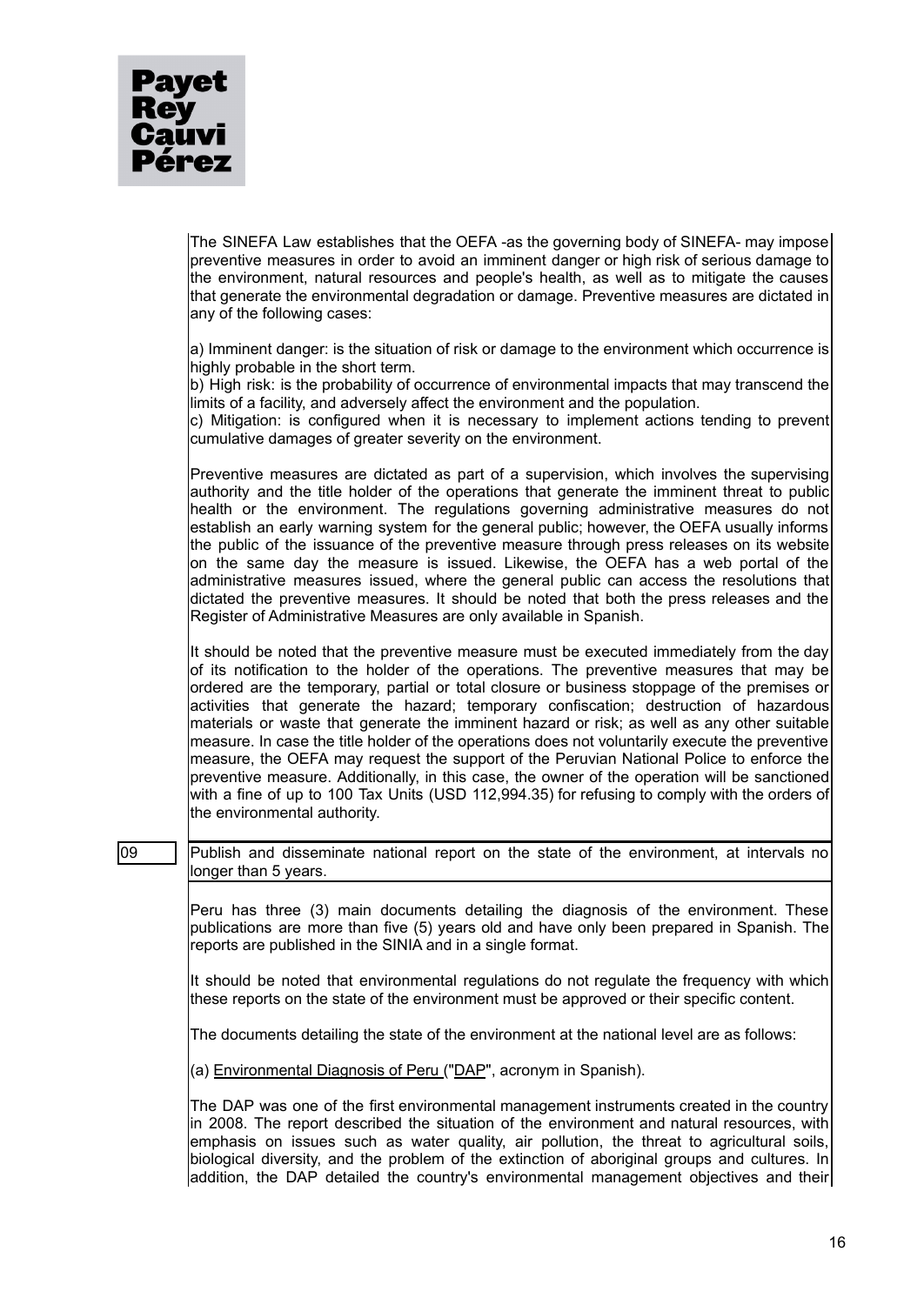

importance for competitiveness in international markets.

b) National Environmental Action Plan PLANAA PERU: 2011-2021 ("PLANAA", acronym in Spanish)

In 2011, MINAM approved the National Environmental Action Plan PLANAA PERU: 2011-2021 ("PLANAA"). The PLANAA is a long-term national environmental planning instrument and contains the main goals and expected changes through 2021. Additionally, it contains a situational diagnosis of the following topics: (i) water, (ii) solid waste, (iii) air, (iv) forests and climate change, (v) biodiversity, (vi) mining and energy, and (vii) environmental governance.

c) Report on the State of the Environment ("INEA", acronym in Spanish)

In 2012, the first INEA was approved for the years 2009 to 2012. Then in 2015, the second and last INEA was approved, corresponding to the years 2012 and 2013.

The INEA presented information on (i) the potential and wealth of the country's natural heritage; (ii) the severe environmental problems and liabilities that explain the deterioration of the natural heritage; and, (iii) the actions and initiatives that are materializing with the purpose of reducing pressures on natural resources and the environment. The report included the information suggested in the Agreement; however, INEA only presented information on collaboration agreements in the public sector; no information on the social and private sector was recorded.

10 Encourage independent environmental performance reviews evaluating efficacy, effectiveness and progress of national environmental policies in fulfillment of national and international commitments.

> Peruvian environmental regulation does not establish independent environmental performance review mechanisms.

11 Ensure consumers and users have official relevant and clear information on the environmental qualities of goods.

> Over the last few years, Peru has issued some legal provisions on the environmental qualities of goods and services, as well as their effects on health. To date, there is no specific regulatory framework on such practices; however, certain strategic sectors have enacted relevant standards that promote sustainability in the production and consumption of goods and services.

> As part of the compliance with the 17 Sustainable Development Goals established by the United Nations in 2015, the Peruvian State committed to adopt sustainable practices in responsible production and consumption.

> In the case of the manufacturing industry and domestic trade sector, the Ministry of Production ("PRODUCE", acronym in Spanish) provided for the promotion of Cleaner Production Agreements ("APL", acronym in Spanish) with the holders of activities in that sector. The APLs are voluntary promotional instruments that seek to improve the production and environmental conditions of their processes to achieve a circular economy. To date, there are seven (7) APLs with companies such as Coca Cola Peru and Arca Continental Lindley, Backus, Koplast, Aceros Arequipa, among others, that have voluntarily implemented sustainable measures in their operations.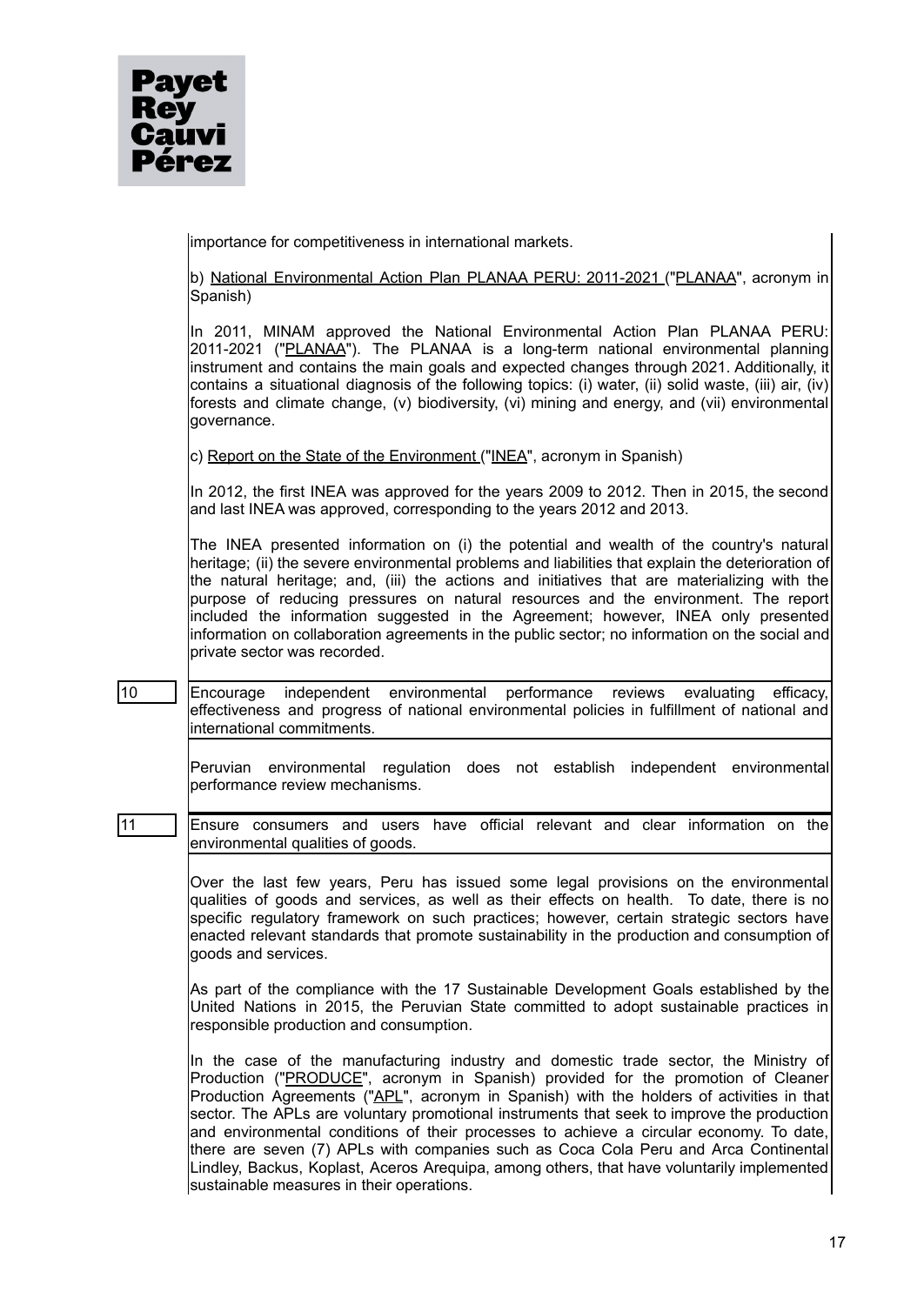$\mathbf{r}$ 

|    | In addition, the Ministry of Agriculture ("MIDAGRI", acronym in Spanish) has approved<br>specific regulations for the production and marketing of organic products in accordance with<br>international standards. This regulation establishes provisions on organic product labeling,<br>which must provide clear and accurate information on the organic status of the product and<br>include the name of the responsible producer, as well as the name and registration number<br>granted by the certifying authority.                                                                                                                                                                                                                                                                                       |
|----|----------------------------------------------------------------------------------------------------------------------------------------------------------------------------------------------------------------------------------------------------------------------------------------------------------------------------------------------------------------------------------------------------------------------------------------------------------------------------------------------------------------------------------------------------------------------------------------------------------------------------------------------------------------------------------------------------------------------------------------------------------------------------------------------------------------|
|    | Likewise, the Ministry of Transportation and Communications ("MTC", acronym in Spanish)<br>enacted for the first time in 2001, the Maximum Permissible Limits ("MPL") of pollutant<br>emissions for motor vehicles circulating on the road network. This regulation was innovative<br>in implementing the Euro <sup>19</sup> technology in the country with the purpose of reducing the amount<br>of polluting emissions in the environment <sup>20</sup> . The approval and application of emission<br>standards has been gradual, since Euro standards require the introduction of new<br>technologies (fuels at the national level, for example).                                                                                                                                                           |
|    | In addition to this, in 2018, MINAM approved the first law regulating single-use plastic and<br>disposable containers or packaging. This law shows a first and important advance regarding<br>the most urgent measures that are necessary to reduce pollution from the massive use of<br>single-use plastics, such as plastic bags and straws (used for drinks), and other materials<br>such as Expanded Polystyrene <sup>21</sup> (also known as EPS or <i>tecnopor</i> ). The standard follows a<br>regional trend and presents additional scopes. As highlighted by MINAM, although there are<br>regulations that prohibit plastic bags in other Latin American countries, they have not<br>incorporated the use of other materials such as Expanded Polystyrene, so Peru is the<br>pioneer in this aspect. |
|    | Likewise, this law not only seeks to reduce the consumption of these products with a view to<br>mitigating their impact on the oceans and rivers, through disincentives, such as a tax on the<br>consumption of plastic bags, but also through incentives to manufacturers, importers, and<br>marketers of this material, providing alternatives such as biodegradable bags.                                                                                                                                                                                                                                                                                                                                                                                                                                   |
|    | With respect to consumer protection regulations, the Consumer Protection and Defense<br>Code does not establish specific provisions on the information to be given to consumers and<br>users on the environmental qualities of goods. However, it is established that in case there is<br>a product or service that after its placement in the market, it is detected that there is a risk for<br>the health of the consumers, the supplier is obliged to communicate this fact to the authority;<br>as well as to inform immediately to the consumers, by means of announcements in the<br>media.                                                                                                                                                                                                             |
| 12 | Promote access to environmental information in possession of private entities and encourage<br>public and private companies to prepare sustainability reports.                                                                                                                                                                                                                                                                                                                                                                                                                                                                                                                                                                                                                                                 |
|    | a) Access to environmental information in the hands of private entities                                                                                                                                                                                                                                                                                                                                                                                                                                                                                                                                                                                                                                                                                                                                        |
|    | In accordance with the above, the regulation on access to information is applicable to public                                                                                                                                                                                                                                                                                                                                                                                                                                                                                                                                                                                                                                                                                                                  |

<sup>&</sup>lt;sup>19</sup> Regulatory measures approved by the European Parliament, which regulate the acceptable limits for exhaust emissions from new vehicles sold in the Member States of the European Union (EU). Emission standards are defined in a series of

administration entities, which have the obligation to provide information that has been

 $\mathbf{r}$ 

<sup>&</sup>lt;sup>20</sup> The pollutant emissions regulated by MINAM are: (i) carbon monoxide CO, (ii) nitrogen oxides NOx, (iii) hydrocarbons + NOx, and (iv) particulate matter PM. progressively implemented EU directives that are becoming increasingly restrictive.

<sup>&</sup>lt;sup>21</sup> Expanded Polystyrene (EPS) is a foamed plastic material commonly used as food packaging, as it withstands and maintains high temperatures. It is commonly used in Peru by restaurants and markets.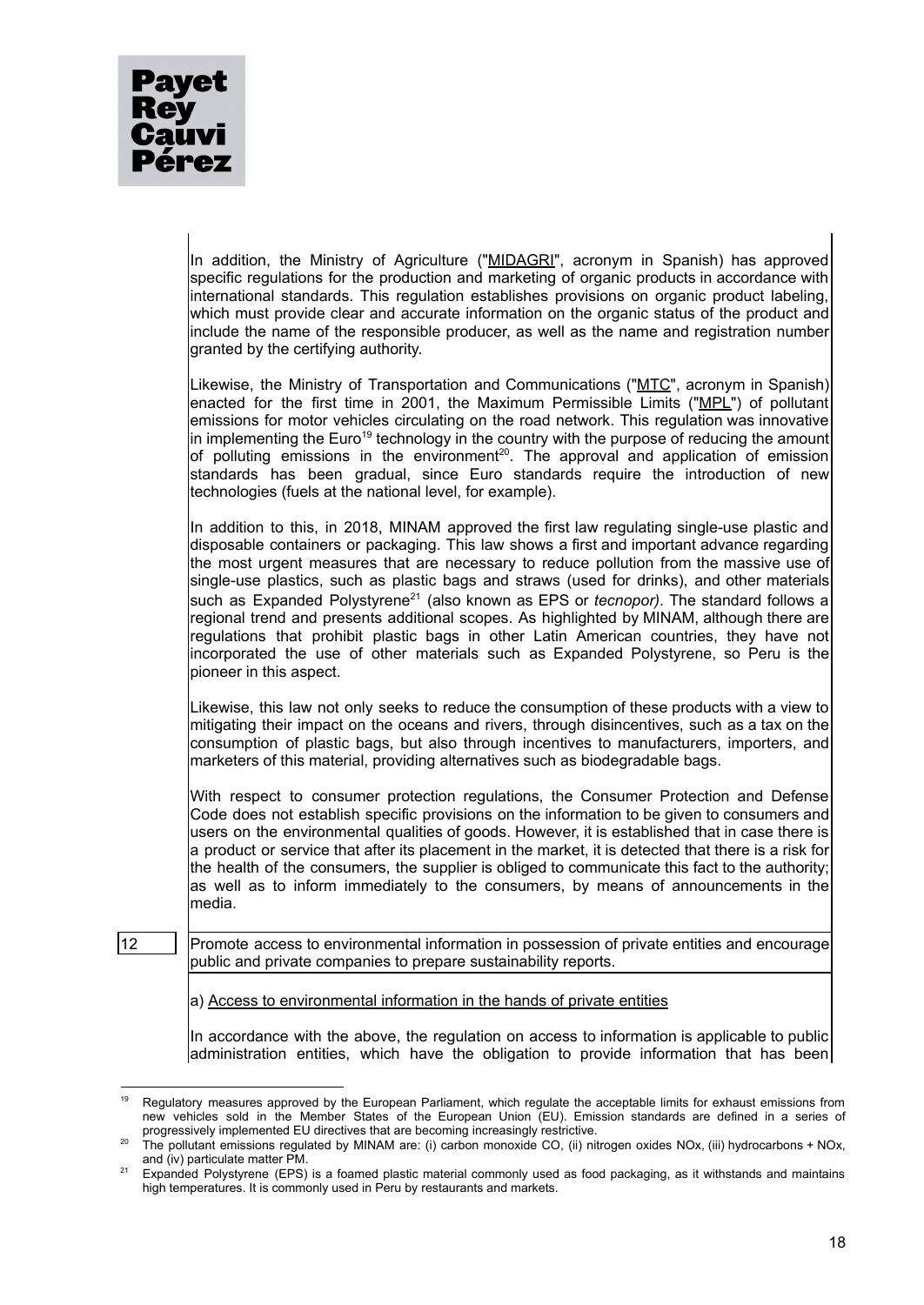

created or obtained, or that is in their possession. Additionally, the regulation is also applicable to legal entities under the private regime that provide public services or exercise administrative functions of the public sector.

The relevant regulations include those provided by private entities to the public administration, within the framework of the regulation of their operations. Nonetheless, the regulations on access to information do not include information held by private entities, which are considered confidential.

b) Preparation of sustainability reports

Environmental legislation provides for the preparation of thematic sustainability reports by public and private companies, which must be submitted to their competent environmental authority within the deadlines established in the environmental regulations or within the deadlines established in their environmental study.

These reports contain information on the environmental management of their operations, such as solid waste management; environmental monitoring of their emissions or discharges; compliance with their environmental studies; social performance with communities or interest groups, among others. The sectors that require sustainability reports are those that generate the greatest impact on the environment, such as mining, electricity, hydrocarbons, industry, among others. The general public can access this information through access to information requests.

13 Guarantee mechanisms for public participation in decision-making processes, revisions, re-examinations or updates with respect to projects, activities and other processes for granting environmental permits that have or may have significant impact on the environment or when they may affect health.

> Environmental legislation guarantees and establishes mechanisms for citizen participation in environmental decision-making processes. In this line, the RTAIPA establishes that environmental citizen participation is the process through which citizens participate responsibly, individually or collectively, in the definition and application of policies related to the environment and its components, which are adopted at each of the levels of government, and in the process of public decision-making on environmental matters, as well as in their execution and oversight.

> Specifically regarding citizen participation in the framework of investment projects, environmental legislation includes the citizen participation process as an essential requirement in the evaluation and execution of public and private investment projects, as well as natural resource management projects, within the framework of the National Environmental Impact Evaluation System ("SEIA", acronym in Spanish). The SEIA, among other aspects, establishes the guidelines for environmental impact assessments of investment projects in the country and classifies such assessments into three categories of Environmental Studies depending on the type of project and the impacts that will be generated.

> The SEIA is led by MINAM and is integrated by the National Environmental Certification Service for Sustainable Investments ("SENACE", acronym in Spanish), an institution specialized in the evaluation of the environmental feasibility of the most complex investment projects in the country; as well as by the sectorial authorities, who issue the environmental certification of the projects or activities, within the scope of their respective competences.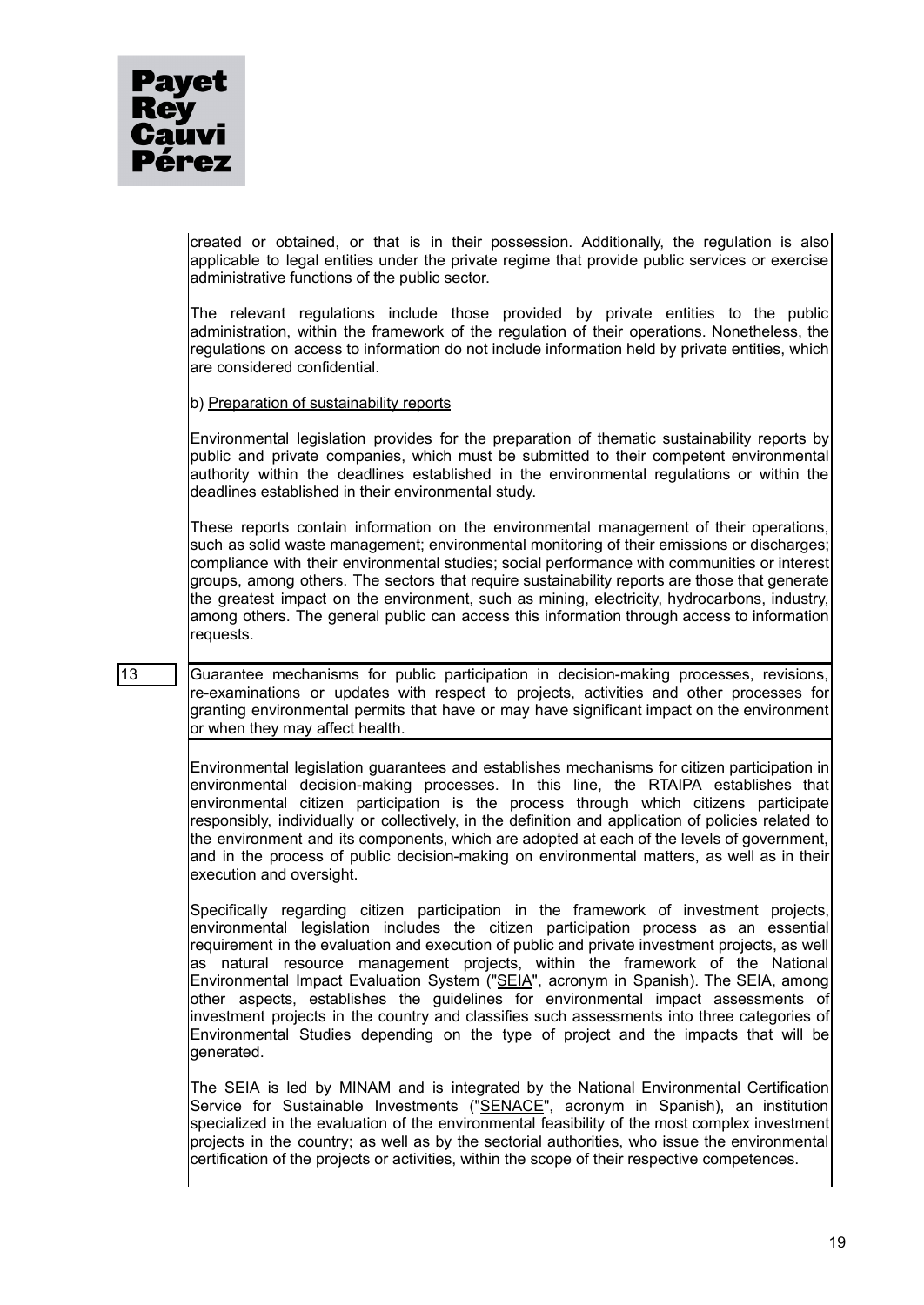To that extent, citizen participation is mandatory for the owner of the activities, as part of the process of evaluation and approval of their Environmental Studies. This requirement is essential because without complying with the mandatory mechanisms established, the competent authority will not be able to start the evaluation of the Environmental Study and in this sense, the owner of the activity will not be able to obtain the environmental certification, which is a mandatory requirement for the start of the productive activities. Thus, compliance with the citizen participation process becomes an essential requirement, recognizing this right as a constitutional right that every person has and that allows them to "*participate responsibly in the decision-making processes, as well as in the definition and application of policies and measures related to the environment and its components, which are adopted at each of the levels of government*". This constitutional right, which is materialized in environmental regulations, empowers all persons to present opinions, positions, points of view, observations and/or contributions, in the decision-making processes of environmental management and in the policies and actions that affect it, as well as in its subsequent execution, follow-up and control; circumscribing such participation to a responsible action, in accordance with the rules and procedures of the formal mechanisms established for such purpose, and in accordance with the principles of good faith, transparency and truthfulness. It should be noted that without prejudice to the participation mechanisms recognized in the general legislation, certain sectors such as energy, mining, agriculture and industry have special rules that regulate the processes of citizen participation in the scope of their activities and include suitable mechanisms for these activities, such as the use of traditional means, dialogue tables, information offices, among others. It is important to mention that the execution of citizen participation processes, within the framework of the evaluation of Environmental Studies, is the responsibility of the owners of investment projects and not of the State. In this case, it is the State that verifies that the process is carried out in compliance with the approved environmental regulations. Finally, citizen participation mechanisms are applicable to all stages of the environmental impact assessment process, from project design to the post-closure phase. It should be noted that the contributions and suggestions of the citizen participation process will be informative and non-binding in nature. 14 Make efforts to identify the public directly affected by the above mentioned decision making processes, and promote specific actions to facilitate their participation.

Although citizen participation is a process applicable to all citizens, environmental regulations have established provisions so that the public directly affected by the decision-making process has the necessary information on the investment projects that will be executed in their localities. Along these lines, the LGA establishes that public hearings, as one of the mechanisms for citizen participation, must be held in the area of the population closest to the project's zone of influence. The specific location is determined by the authority in charge of the evaluation of the Environmental Study of the licensee.

It is also established that the affected population will be informed by placing posters in the offices of the local authorities, publishing notices in the local newspapers with the largest circulation in the locality, radio announcements in radio companies in the area, mailboxes for comments and suggestions in the community, information offices in the same locality, among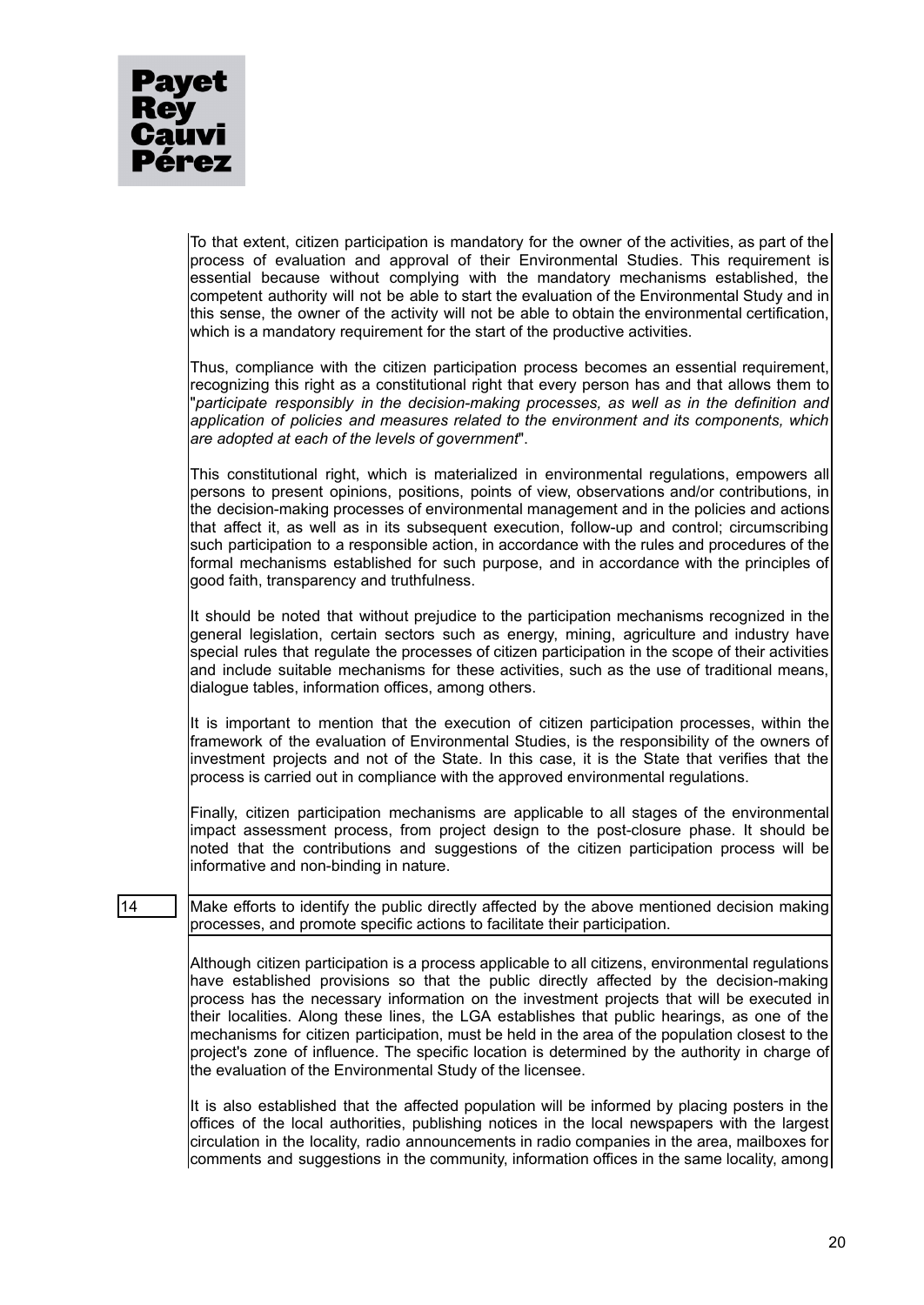

others.

15 **Make public the following minimum necessary information related to the above mentioned** decision-making processes: (a) description of the area of influence and physical and technical characteristics of the proposed project or activity; (b) description of the main environmental impacts of the project or activity and, as appropriate, the cumulative environmental impact; (c) description of the measures foreseen with respect to those impacts; (d) a summary of (a), (b) and (c) herein in comprehensible, non-technical language; (e) public reports and opinions of the involved entities addressed to the public authority related to the project or activity under consideration; (f) description of the available technologies to be used and alternative locations for executing the project or activity subject to assessment, when the information is available; and (g) actions taken to monitor the implementation and results of environmental impact assessment measures. The information detailed in the Agreement is part of the Environmental Studies that the title holder of the activity submits to the competent authority for evaluation. As part of the public participation process, such owners must make available to the general public and the population affected by the activities, an executive summary of the Environmental Study, which includes the information mentioned in the Agreement. The environmental regulations establish that the executive summaries made available to the public must be easy to understand and in Spanish, as well as in the predominant language of the locality where the investment project is planned to be carried out. The executive summaries should be physically available to all citizens from the environmental assessment phase of the project (i.e., prior to construction) until project closure. In addition to making the executive summaries of the environmental studies available to the public, the project owner must organize public hearings, participatory workshops, among other mechanisms for citizen participation, in which professionals will be available to explain the information contained in the summaries to the people attending the hearings. 16 Promote the right to public participation in environmental decision-making processes with respect to environmental matters of public interest such as land-use planning, policies, strategies, plans, programmes, rules and regulations, which have or may have significant impact on the environment. The PCP recognizes the rights of citizens to participate in the public affairs of the State. For this reason, over the years, various mechanisms or institutions have been instituted and regulated so that people can participate in the State's decision making process. In environmental matters, citizen participation is one of the cornerstones of environmental management. In addition to its recognition at the international level, as in the Rio Declaration on Sustainable Development, the right to citizen participation in environmental decision-making processes is established in the LGA. In this respect, it is established that any natural or legal person, individually or collectively, may present opinions, positions, points of view, observations or contributions, in the decision-making processes of environmental management and in the policies and actions that affect it, as well as in its subsequent execution, follow-up and control. Along these lines, environmental regulations establish that public entities have the following obligations regarding citizen participation: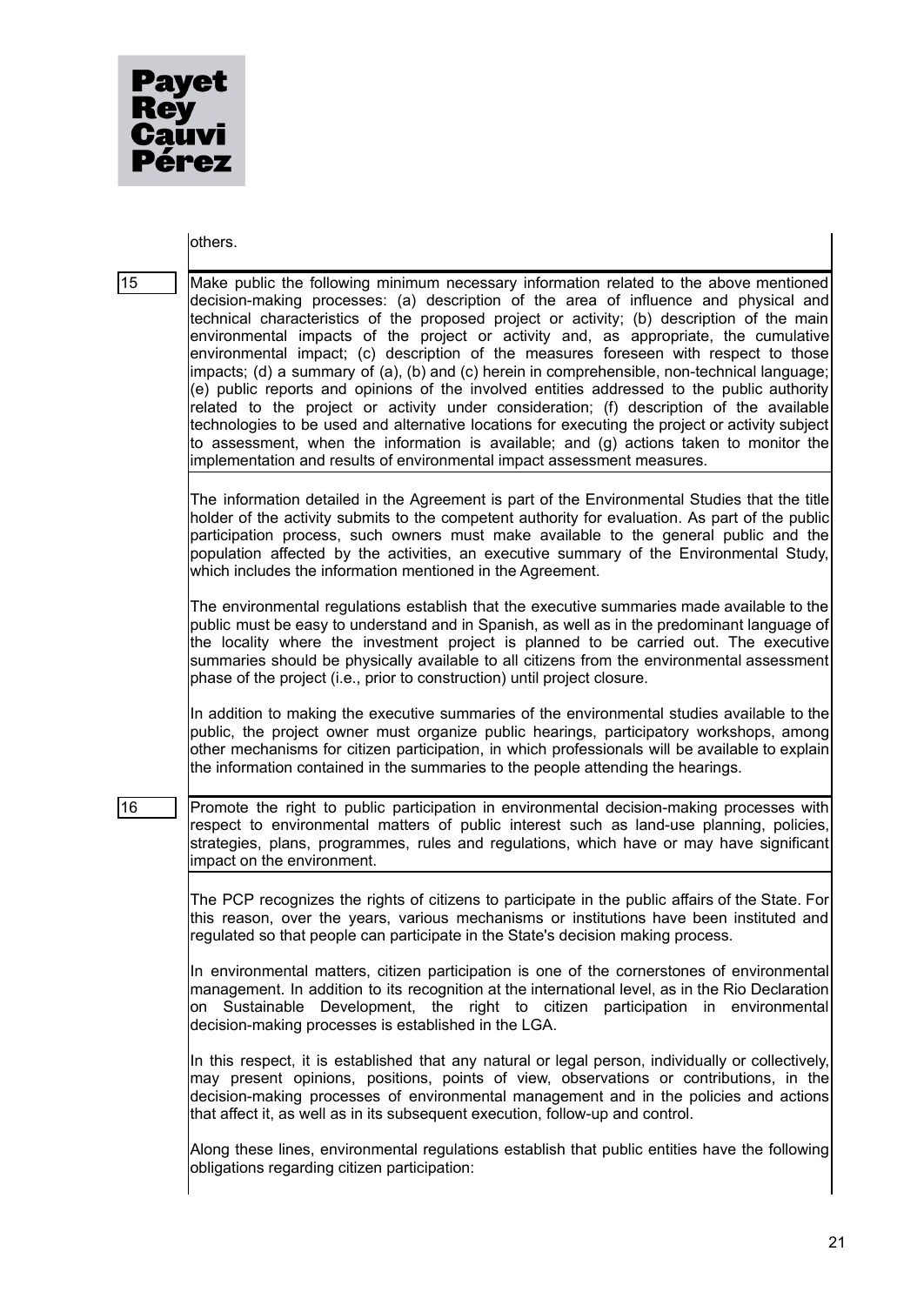

- Promote timely access to information related to matters subject to citizen participation.

- To train, provide advice and promote the active participation of entities dedicated to the defense and protection of the environment and the organized population in environmental management.

- Establish mechanisms of citizen participation for each process of involvement of natural and legal persons in environmental management.

- Eliminate formal demands and requirements that hinder, limit or prevent the effective participation of natural or legal persons in environmental management. -

Ensure that any natural or legal person, without discrimination of any kind, can access the mechanisms of citizen participation.

- To account for the mechanisms, processes and requests for citizen participation in the matters under its responsibility.

17 Define procedure and mechanisms that support the right to public participation in above mentioned decision-making processes, from early stages until decision is made.

> Environmental regulations on citizen participation have established procedures and mechanisms for the decision-making process. In this line, the LGA specifies that people not only have the inalienable right to live in a healthy, balanced and adequate environment for the full development of life, but also have the duty to contribute to an effective environmental management and to protect the environment.

> Citizen participation in environmental matters implies that citizens should be informed and be able to participate in decision-making on matters that affect their quality of life and environmental quality. To this end, the RTAIPA established that public entities have the following obligations regarding citizen participation:

- Promote timely access to information related to matters subject to citizen participation.

- Train, provide advice and promote the active participation of entities dedicated to the defense and protection of the environment and the organized population in environmental management.

- Establish mechanisms of citizen participation for each process of involvement of natural and juridical persons in environmental management.

- Eliminate formal demands and requirements that hinder, limit or prevent the effective participation of natural or legal persons in environmental management.

- Ensure that any natural or legal person, without discrimination of any kind, can access the mechanisms of citizen participation.

- To account for the mechanisms, processes and requests for citizen participation in the matters under its responsibility.

In this sense, public entities have the obligation to carry out citizen participation from an early stage, so that their influence on the decision or rule to be adopted can be real. The mechanisms of consultation in matters with environmental content are the following:

- Public hearings;
- Participatory workshops;
- Opinion surveys;
- Suggestion boxes;
- Regional and Local Environmental Commissions;
- Technical Groups;
- Management Committees;
- Participatory monitoring;
- Guided visits;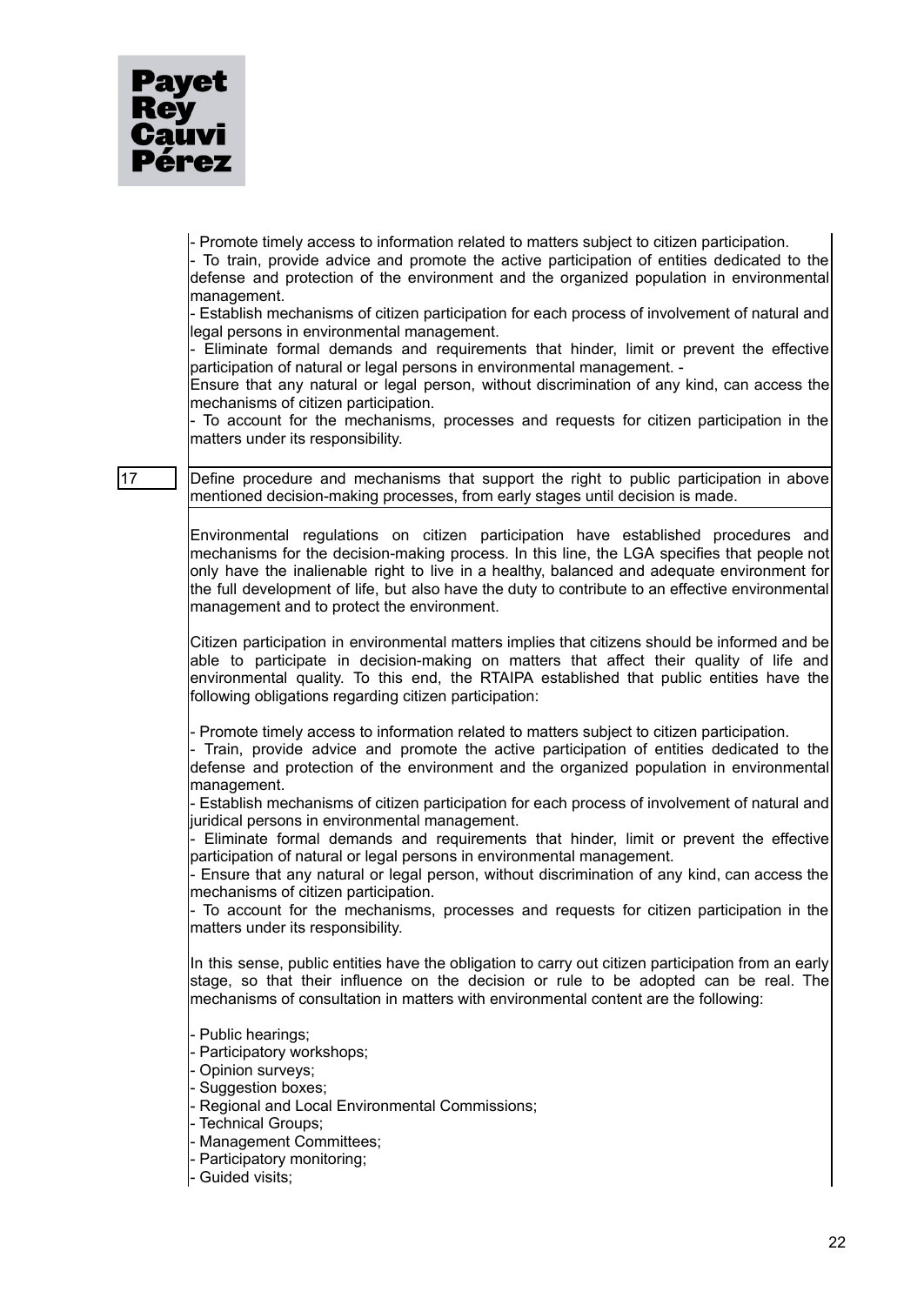

|    | Citizen Vigilance Committees, duly registered with the authority;<br>Follow-up of environmental compliance indicators;<br>- Reporting of violations or threats of violations of environmental regulations;<br>Publication of draft regulations;<br>Other duly substantiated mechanisms.                                                                                                                                                                                                                                                                                                                                                                                                                                                                                                                                                                                       |
|----|-------------------------------------------------------------------------------------------------------------------------------------------------------------------------------------------------------------------------------------------------------------------------------------------------------------------------------------------------------------------------------------------------------------------------------------------------------------------------------------------------------------------------------------------------------------------------------------------------------------------------------------------------------------------------------------------------------------------------------------------------------------------------------------------------------------------------------------------------------------------------------|
| 18 | With regards to above mentioned decision-making processes, guarantee public is informed,<br>as a minimum, of (a) the nature of the environmental decision, (b) the authority responsible<br>for making the decision and other authorities or bodies involved, (c) procedure for public<br>participation, (d) other public authorities where additional information can be requested and<br>procedure for such request.                                                                                                                                                                                                                                                                                                                                                                                                                                                        |
|    | The environmental regulations include the provisions developed in the Agreement.                                                                                                                                                                                                                                                                                                                                                                                                                                                                                                                                                                                                                                                                                                                                                                                              |
| 19 | Provide the means to facilitate understanding and participation of directly affected public with<br>primary language that is different from official language.                                                                                                                                                                                                                                                                                                                                                                                                                                                                                                                                                                                                                                                                                                                |
|    | National legislation establishes that the documents that the project owner submits to the<br>competent authority, within the framework of the evaluation of Environmental Studies, must<br>be written in Spanish. In addition, the competent authority may also require that the<br>information made available to the public - as in the case of the executive summaries<br>mentioned above - must also be written in the predominant language of the locality where the<br>investment project is planned to be carried out. Likewise, when the predominant language in<br>the area of execution does not allow or makes a written translation of the study difficult, the<br>presentation of a magnetic, digital audio or any other appropriate means of the executive<br>summary may be requested for its dissemination.                                                    |
| 20 | Encourage establishment of appropriate spaces for consultation in which various groups and<br>sectors are able to participate.                                                                                                                                                                                                                                                                                                                                                                                                                                                                                                                                                                                                                                                                                                                                                |
|    | National regulations do establish appropriate spaces for consultation. Please review the<br>answer to question 16 and 17 of this section "Right to access environmental information".                                                                                                                                                                                                                                                                                                                                                                                                                                                                                                                                                                                                                                                                                         |
| 21 | Guarantee domestic legislation and international obligations in relation to the rights of<br>indigenous peoples and local communities are observed.                                                                                                                                                                                                                                                                                                                                                                                                                                                                                                                                                                                                                                                                                                                           |
|    | The right to consultation is the right of indigenous or native peoples to be previously<br>consulted on legislative or administrative measures, as well as national and regional<br>development plans, programs and projects that directly affect their collective rights, physical<br>existence, cultural identity, quality of life or development. This right was recognized in<br>Convention 169 of the International Labor Organization concerning Indigenous and Tribal<br>Peoples in Independent Countries ("ILO Convention 169"), and was ratified by Peru in 1995.                                                                                                                                                                                                                                                                                                    |
|    | Within this framework, Law No. 29785, Law on the Right to Prior Consultation of Indigenous<br>or Native Peoples ("Prior Consultation Law") was approved in 2011 and, the following year,<br>through Supreme Decree No. 1-2012-MC, the Regulations that develop the provisions of the<br>Law were approved. Thus, in accordance with the provisions of Convention 169, the legal<br>framework has established that in order to be recognized as an indigenous or native people,<br>two essential elements must be met, one objective and the other subjective. The objective<br>element implies that these peoples are descended from populations that inhabited the<br>country at the time of colonization and, regardless of their legal status, retain their own social,<br>economic, cultural and political institutions or part of them. The subjective element has to do |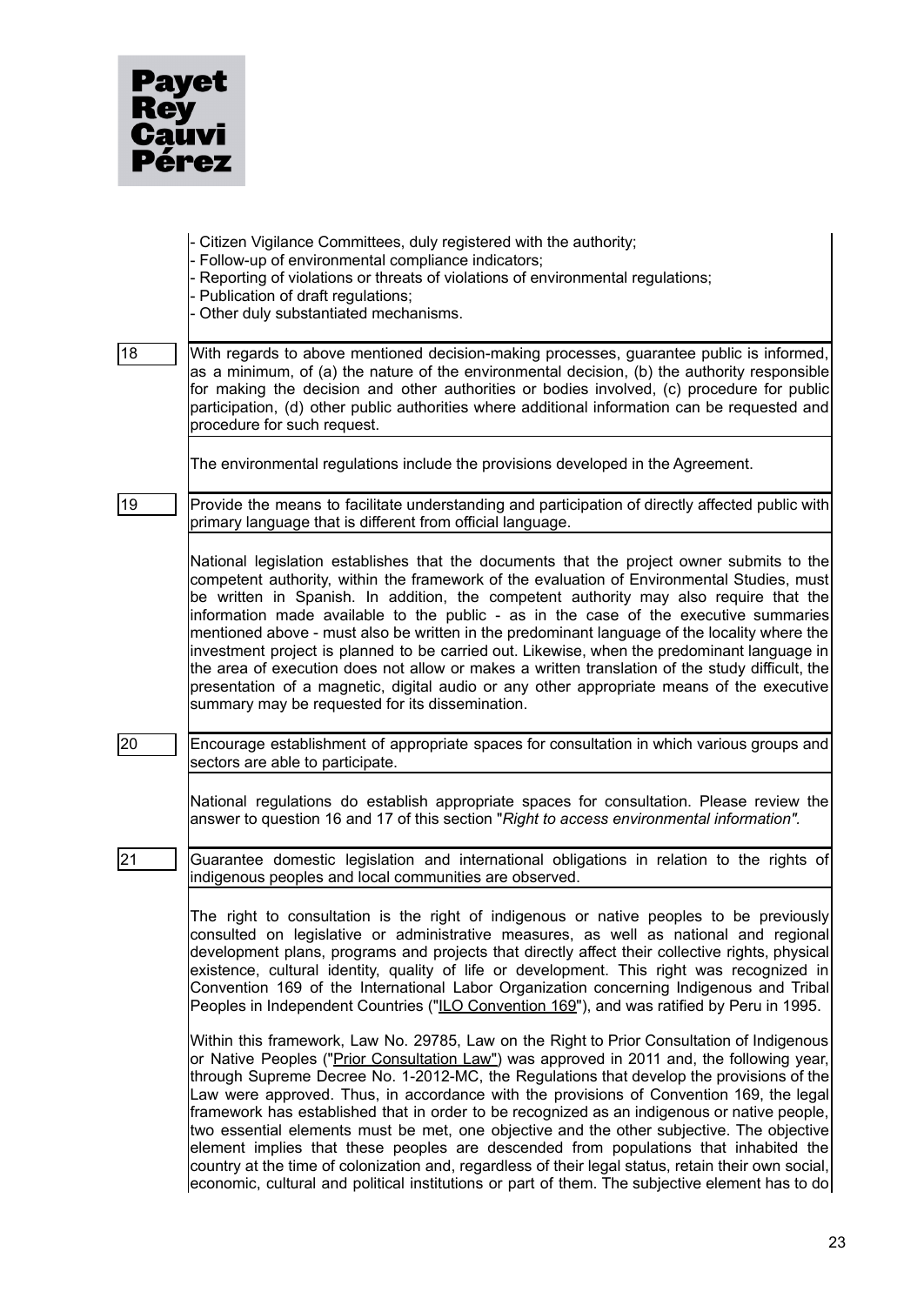

with their self-recognition as indigenous peoples.

The main objective of the prior consultation process is to reach an agreement between the State and the indigenous or native peoples through an intercultural dialogue that guarantees their inclusion in the State's decision-making processes for the adoption of measures respectful of their collective rights. The right to prior consultation does not imply a veto right in favor of these peoples.

According to the Law on Prior Consultation, state entities promoting a legislative or administrative measure that may have an impact on an indigenous or native population must observe at least the following stages of consultation: (i) identify the legislative or administrative measure subject to consultation; (ii) identify the indigenous or native peoples to be consulted; (iii) publicize the legislative or administrative measure; (iv) inform about the legislative or administrative measure; (v) evaluate with the institutions and organizations of the indigenous or native peoples the legislative or administrative measures; (vi) dialogue with the representatives of the indigenous or native peoples; and, finally, (vii) make a decision.

|              |  |  |  |  | Below is a table detailing the differences between prior consultation and citizen participation |  |  |
|--------------|--|--|--|--|-------------------------------------------------------------------------------------------------|--|--|
| Imechanisms: |  |  |  |  |                                                                                                 |  |  |
|              |  |  |  |  |                                                                                                 |  |  |
|              |  |  |  |  |                                                                                                 |  |  |

| Issue                | <b>Citizen Participation</b>                                                                                                                                                       | <b>Right to Prior</b><br>Consultation                                       |
|----------------------|------------------------------------------------------------------------------------------------------------------------------------------------------------------------------------|-----------------------------------------------------------------------------|
| <b>Beneficiaries</b> | All persons                                                                                                                                                                        | Only indigenous or native<br>populations                                    |
| Stage of application | All stages of a project                                                                                                                                                            | Prior to the adoption by the<br>State of a legal or<br>governmental measure |
| Responsibility       | Depending on the type of<br>mechanism and the stage<br>of development of a project<br>it may be promoted by the<br>Government or by the<br>titleholder of the relevant<br>activity | Government                                                                  |
| Veto right           | No                                                                                                                                                                                 | No                                                                          |

# Access to justice in environmental matters

01 Ensure domestic legislation guarantees substantive and procedural due process.

The right to due process is expressly recognized as a principle in article 139 $22$  of the PCP. This provision radiates the following four existing mechanisms in the Peruvian regulation to make effective the access to environmental justice:

a) The administrative route;

b) The ordinary judicial route (civil process, contentious-administrative process and criminal process);

c) The constitutional judicial route (amparo process, compliance, habeas data, popular action

*<sup>22</sup> "Article 139° - The following are principles and rights of the jurisdictional function: 3. Observance of due process and jurisdictional protection.*

No person may be diverted from the jurisdiction predetermined by law, nor subjected to proceedings other than those previously established, nor tried by exceptional jurisdictional bodies or by special commissions created for this purpose, whatever their *denomination. […]"*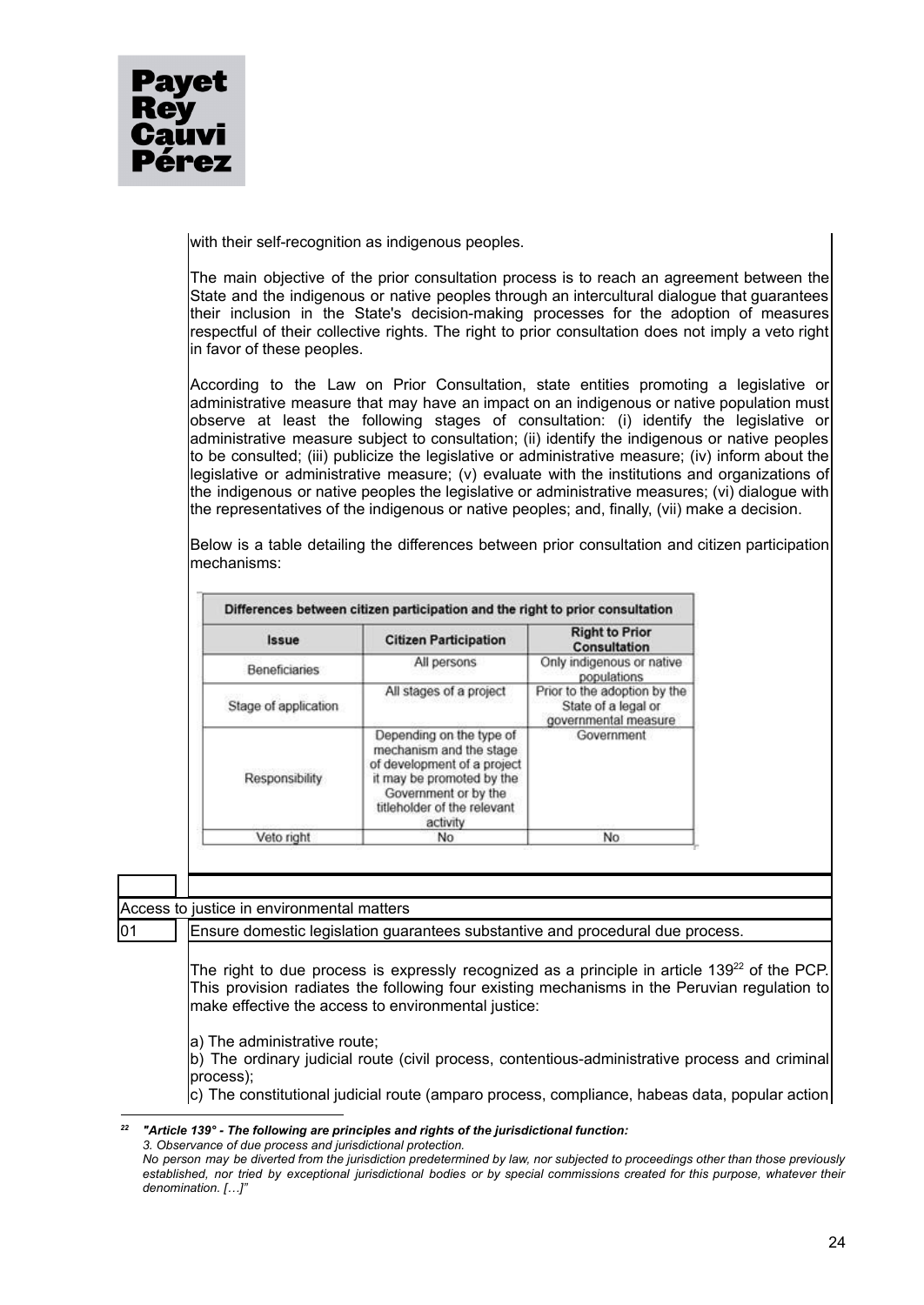

and unconstitutionality); and, d) The alternative mechanisms of conflict resolution.

Along these lines, in administrative proceedings, the LPAG recognizes due process as a principle applicable to all administrative proceedings. If the process does not comply with the minimum guarantees for the plaintiff, the proceeding may be deemed void. These guarantees include the right to multiple instances, the right of defense, the right to offer and produce evidence, the right to challenge resolutions, the right to obtain a reasoned decision based on law, among others.

In the same sense, the Code of Civil Procedure establishes a series of principles applicable to all judicial proceedings in civil and contentious-administrative matters. The Preliminary Title of the code determines that the right to effective judicial protection is subject to due process. All other principles that contribute to guarantee due process are derived from this provision.

In the same line, the Code of Criminal Procedure recognizes this right, which is materialized through the minimum guarantees that are established for all criminal proceedings, specifically the guarantees referring to the right to defense, means of proof, motivation, among others.

Likewise, the PCP is under the provisions of the principle of due process. To that extent, it is regulated that the Amparo Process can make effective the protection against final judicial resolutions that violate this right. Furthermore, Habeas Corpus can be filed to protect individual freedom when due process has been violated. In other words, due process is both a right and a principle of the administration of justice, which is summarized in the set of minimum guarantees that must be observed to ensure that the proceeding is fair and that its execution is in accordance with the legal system.

02 In addition and support of due process, have (a) competent State entities with access to expertise in environmental matters; (b) effective, timely, public, transparent and impartial procedures that are not prohibitively expensive; (c) broad active legal standing in defense of the environment; (d) the possibility of ordering precautionary and interim measures, inter alia, to prevent, halt, mitigate or rehabilitate damage to the environment; (e) measures to facilitate the production of evidence of environmental damage such as the reversal of the burden of proof and the dynamic burden of proof; (f) mechanisms to execute and enforce judicial and administrative decisions in a timely manner; and (g) mechanisms for redress.

(a) Competent government entities with access to environmental expertise

During the last 20 years, the creation of institutions with environmental competencies has expanded. Although Peru has had an environmental legal framework since 1990, it was not until 2008, within the framework of the Peru-United States of America Trade Promotion Agreement negotiations, that policies were approved for the implementation of norms and institutions that guarantee a higher level of environmental protection. In 2008, MINAM was created to replace the National Environmental Council, which was created in 1994 and whose role was more limited to that of a coordinating entity. MINAM was created under the function of designing, establishing, executing and supervising the national and sectorial environmental policy.

After its creation, other entities accompanied the phase of strengthening the environmental institutional framework. As previously mentioned, the environmental sector was structured in a National Environmental Management System made up of different functional levels and environmental management roles. Thus, the SEIA was created as a system for the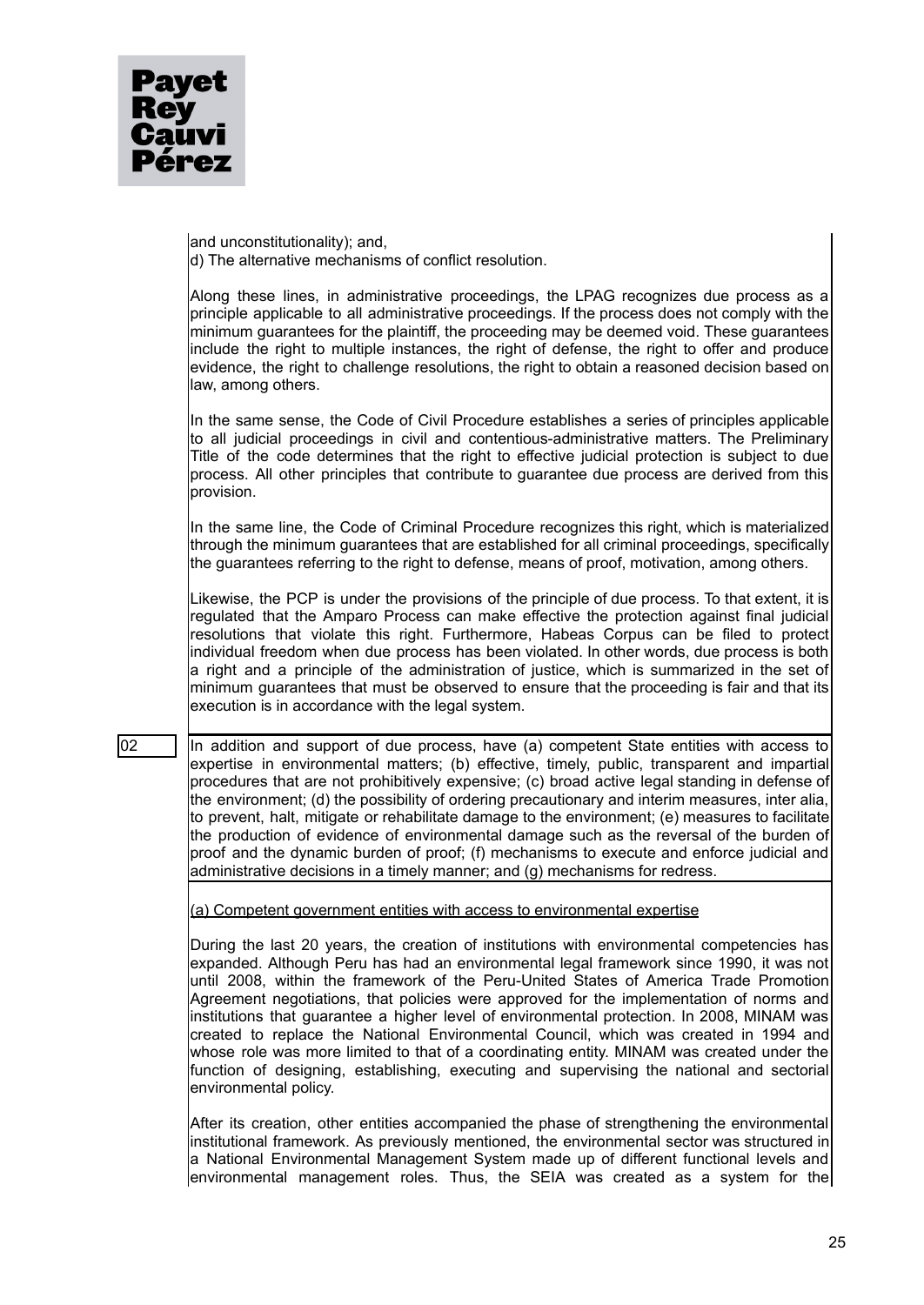

identification, prevention, supervision and early correction of negative environmental impacts.

The SINEFA was also created, led by the OEFA, whose purpose is to enforce compliance with environmental legislation through evaluation, supervision and oversight, control and environmental sanctioning powers. In this sense, the OEFA is in charge of carrying out these functions directly on the investment projects under its jurisdiction. Likewise, as the governing entity, it also supervises the exercise of these functions by the EFAs, which, as previously indicated, include the Ministries, Regional Governments and Local Governments, since these institutions carry out environmental control functions.

On the other hand, in criminal matters, the Penal Code regulates a Title XIII on Environmental Crimes, which has provided for the creation of Specialized Environmental Prosecutor's Offices ("FEMA", acronym in Spanish) throughout the country, with jurisdiction to investigate these crimes in the first instance. However, this situation is not repeated in the second instance, since there are no Superior Prosecutor's Offices Specialized in Environmental Matters. This may imply a limitation in the focus of specialization in the investigation as the process advances to higher instances.

In addition to the investigative function, the Environmental Protection Directorate ("DIREPMA", acronym in Spanish) of the Peruvian National Police, better known as the "Environmental Police", was also created, made up of police officers trained to investigate environmental crimes. Also, as part of the judicial process itself, as a result of the execution of the *"Pacto de Madre de Dios por la Justicia Ambiental"* ("Madre de Dios Pact for Environmental Justice")<sup>23</sup>, more than ten (10) courts of that nature have been established throughout the country to hear cases involving illegal mining, deforestation, environmental contamination and related crimes.

Although the creation of environmental institutions has spread throughout the country, there is still a need to strengthen the specialization of environmental courts that resolve administrative and constitutional contentious matters. Likewise, to date there is a sector whose environmental competencies are being exercised by a different authority. This is the case of the education

sector, which should be under the supervision of the Ministry of Education ("MINEDU", acronym in Spanish); however, since 2009 the Ministry of Housing, Construction and Sanitation ("MVCS", acronym in Spanish) is in charge of the environmental competences, as long as MINEDU implements the necessary actions to grant environmental certification to the holders of activities under its jurisdiction.

(b) Effective, timely, public, transparent, impartial and cost-prohibitive procedures.

In administrative proceedings, as established in Article 237<sup>24</sup> of the LPAG, an administrative sanctioning procedure cannot exceed nine (9) months, renewable for a maximum of three (3) additional months. In other words, once the administrative sanctioning procedure has been initiated by the environmental authority, a decision must be issued within a maximum period of one year.

*<sup>24</sup> "Article 237-A. Administrative expiration of the sanctioning procedure:* <sup>23</sup> The Madre de Dios Pact was signed in November 2017 by various institutions of the Executive Branch, Judicial Branch, Attorney General's Office and civil society, is a commitment adopted with a view to the constitutional and legal recognition of environmental rights, through the implementation of concrete measures to ensure access to environmental justice.

<sup>1.</sup> The term to resolve the sanctioning procedures initiated ex officio is nine (9) months counted from the date of notification of the imputation of charges. This term may be extended exceptionally, for a maximum of three (3) months, and the competent body must issue a duly substantiated resolution, justifying the extension of the term, prior to its expiration. The administrative *expiration does not apply to the appeal procedure. […]".*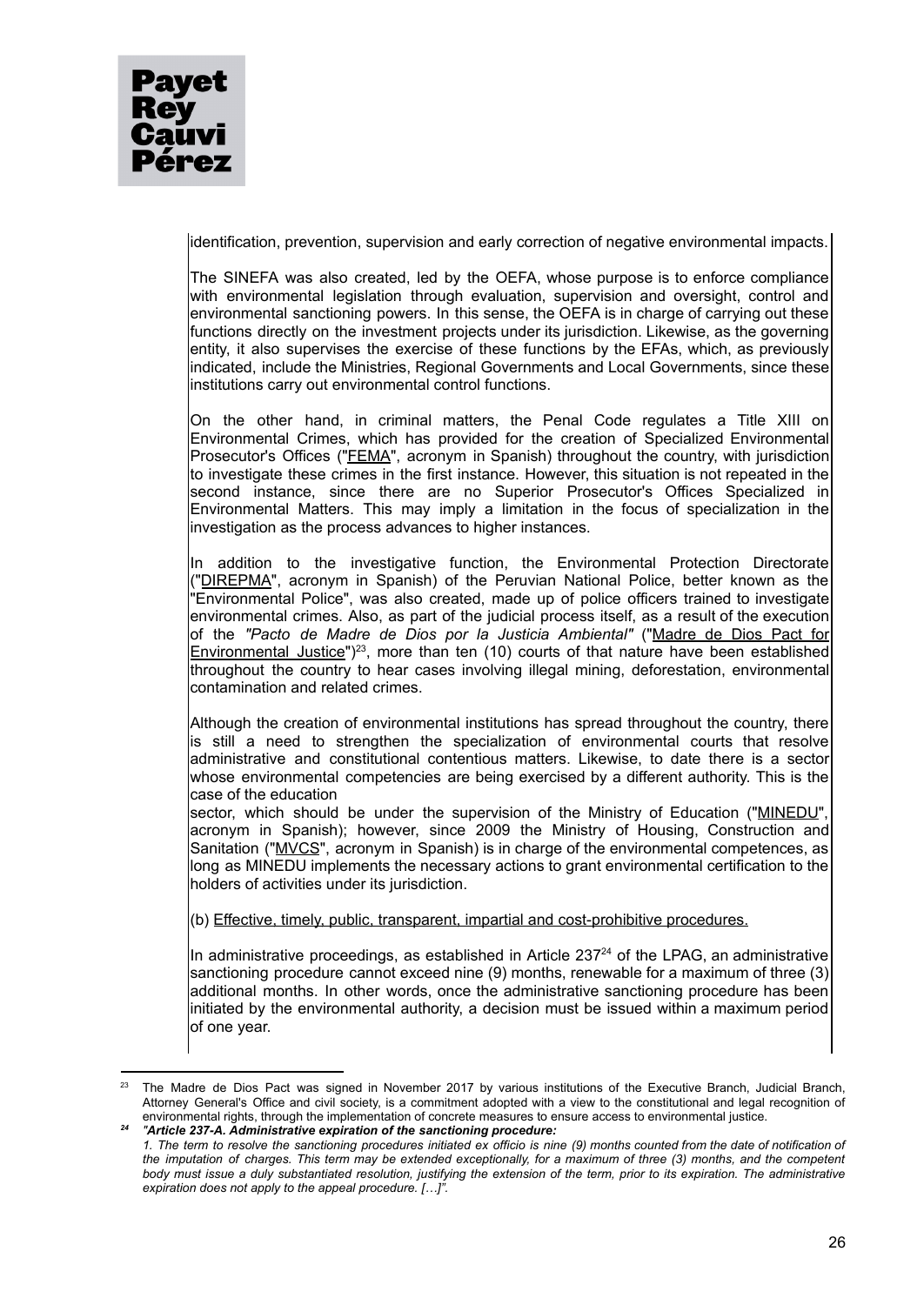

Likewise, the progress of these procedures must be notified to the investigated party and the resolution that resolves the procedure is published on the portals of each relevant institution or made available on the SINIA platform.

Additionally, all administrative proceedings must comply with a series of principles set forth by the LPAG, among which the principles of impartiality, due process, speed, efficiency, participation, among others, which seek to provide the minimum guarantees in the course of administrative sanctioning proceedings. In fact, the LPAG provides that no fees should be charged for the processing of these procedures. The filing of an environmental complaint before the authorities is free of charge and can be submitted through virtual channels.

The same logic is followed in the judicial process in terms of minimum guarantees, as these principles are derived from the constitutional mandate of administration of justice. Regarding the cost that may be involved in the processing of a judicial process, the free defense that has been established as a right of persons in vulnerable situations is emphasized. However, the speed of the process continues to be a shortcoming in this venue. Due to the high procedural burden, some processes may take years to be resolved, which may imply higher costs in the long term. In criminal matters, these shortcomings have been reduced through the procedural simplification mechanisms regulated in the Peruvian Criminal Procedure Code of 2004, such as the principle of opportunity, early termination and early conclusion, which are special processes that allow for greater efficiency and effectiveness of the criminal process.

c) Broad legal standing in defense of the environment, in accordance with national law

The LGA establishes broad legal standing, from which it follows that every person has the right to a quick, simple and effective action before the administrative and jurisdictional entities in defense of the environment. Along these lines, broad legal standing is admitted in the filing of administrative complaints or in the initiation of judicial proceedings.

In administrative proceedings, article  $105^{25}$  of the LPAG has regulated that any person may file a complaint on facts known to be contrary to the environmental law without the need to prove a direct affectation. It is established that its presentation obliges the authorities to practice the necessary diligences to determine the veracity of the complaint. From the complaint onwards, the complainant participates as a third party, since the investigation creates a relationship only between the administrative authority and the investigated party. However, the third party enjoys certain rights, such as the right to provide evidence of the existence of an administrative infraction or the non-compliance with a precautionary or corrective measure, the implementation of measures to protect his safety and the right to have the authority explain its decision in the event that it decides to reject his complaint.

In the case of the judicial route, the Constitutional Court has established in environmental matters that "as for *the diffuse interest, any natural person is authorized to initiate the judicial actions that have been foreseen in the law with the purpose of exempting it from protection, therefore, for such cases, it is not required that there be a direct affectation to the individual promoting the judicial action, it has also been foreseen that juridical persons whose corporate purpose is the preservation of the environment have procedural legitimacy for their defense*" (Ground 8, of the TC Sentence, in Case Nº 964-2002, of March 17, 2003). In this sense,

*<sup>25</sup> "Right to lodge a complaint*

<sup>105.1</sup> All persons administered are empowered to communicate to the competent authority those facts that they know to be contrary to the law, without the need to support the immediate affectation of any right or legitimate interest, or that by this action *they are considered the subject of the procedure.*

 $($ ...)."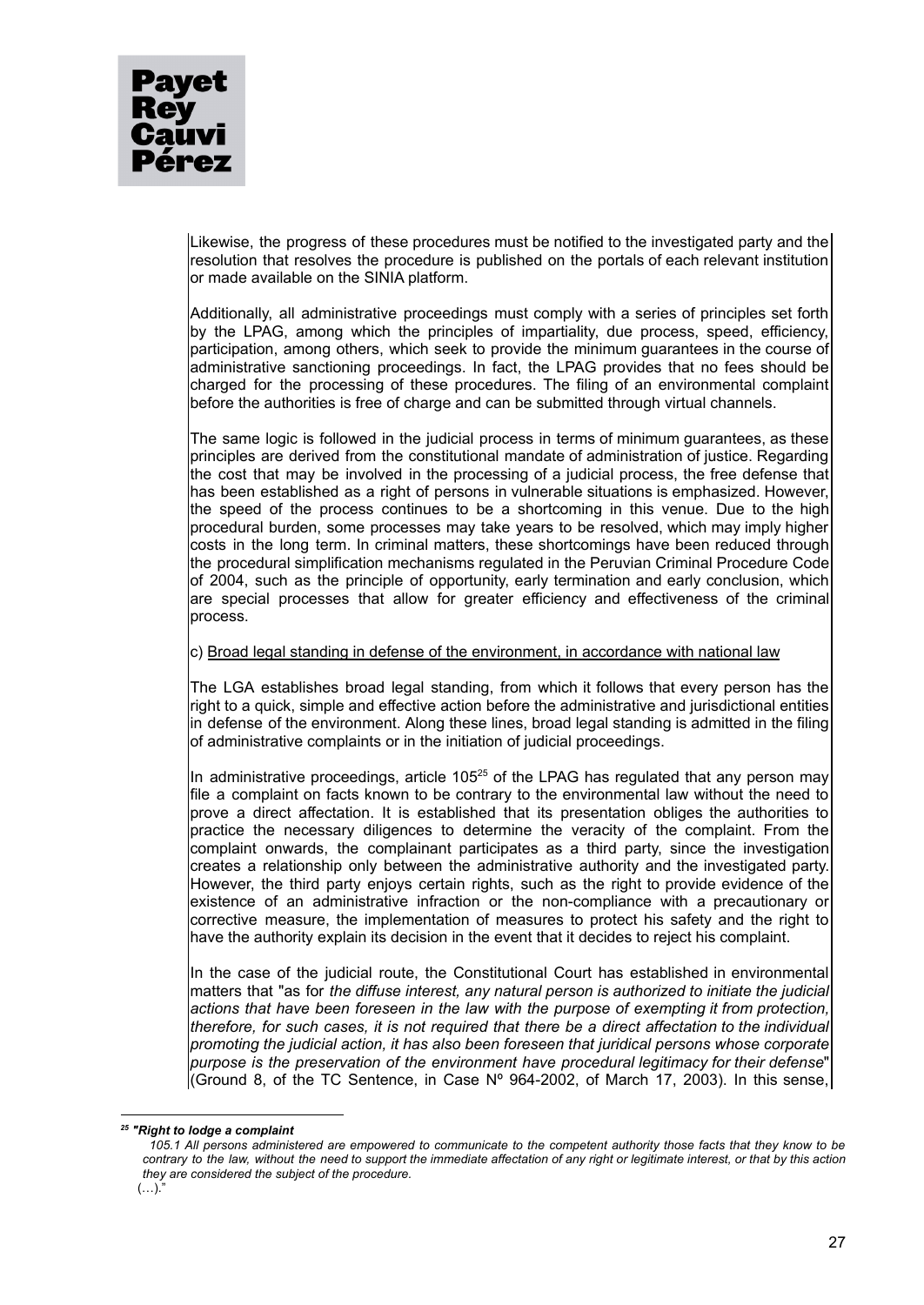

Peruvian law provides for broad active standing to defend the right to enjoy an adequate and balanced environment and its components in administrative and judicial proceedings.

It should be noted that cases that are not heard by the national judicial system can also be heard under the contentious jurisdiction of the IACHR Court. This is possible based on the parameters established by the Case of Indigenous Communities Members of the Lhaka Honhat Association (Nuestra Tierra) v. Argentina<sup>26</sup> and the Advisory Opinion OC-23/17, which enabled the possibility of alleging the violation of the right to the environment as an autonomous right, recognized in Article  $11^{27}$  of the Protocol of San Salvador, in connection with Article 26<sup>28</sup> of the ACHR. Therefore, as long as the requirements of competence and admissibility are met, it is possible to defend this right in the judicial and administrative channels of the domestic jurisdiction, as well as in the international jurisdiction, if applicable.

(d) The possibility of ordering precautionary and provisional measures to, among other purposes, prevent, stop, mitigate or recover damages to the environment.

In administrative proceedings, Article 236<sup>29</sup> of the LPAG establishes that the competent authority may provisionally adopt precautionary measures. In this line, in environmental matters, the possibility of adopting preventive measures and measures of restoration, rehabilitation, repair, compensation and recovery of the Nation's Natural Heritage is recognized.

These measures were approved in Articles 22-  $A^{30}$  and 23<sup>31</sup> of the SINEFA Law. Preventive

*<sup>27</sup> "Article 11.- Right to a Healthy Environment:*

Everyone has the right to live in a healthy environment and to have access to basic public services.

*2. The States Parties shall promote the protection, preservation and improvement of the environment."*

*<sup>28</sup> "Article 26.- Progressive Development:*

The States Parties undertake to adopt measures, both internally and through international cooperation, especially economic and technical, to achieve progressively the full realization of the rights derived from the economic, social, educational, scientific and cultural standards contained in the Charter of the Organization of American States, as amended by the Protocol of Buenos *Aires, to the extent of available resources, by legislative or other appropriate means "*

*<sup>29</sup> "Article 236.- Precautionary measures.*

236.1 At any stage of the trilateral proceeding, ex officio or at the request of a party, interim measures of protection may be *ordered in accordance with Article 146.*

236.2 If the party obliged to comply with a precautionary measure ordered by the administration fails to do so, the rules on *compulsory execution provided for in articles 203 to 211 shall apply.*

236.3 An appeal may be filed against the resolution issuing a precautionary measure requested by any of the parties within three (3) days from the notification of the resolution issuing the measure. Unless otherwise provided by law or a decision of the *authority to the contrary, the appeal does not suspend the execution of the precautionary measure.*

The appeal shall be submitted to the hierarchical superior within a maximum period of one (1) day, counted from the date of *the granting of the respective appeal and shall be resolved within five (5) days.*

*30*

In order to order a preventive measure, it is not required the initiation of an administrative sanctioning procedure. Such measure *is executed without prejudice of the administrative sanction that may be applicable.*

The validity of the preventive measure extends until its compliance has been verified or the conditions that motivated it have *disappeared."*

23.2 The competent authority may also recover, retain or confiscate goods, or products derived therefrom, that have originated as a consequence of the illegal extraction or exploitation of natural resources, inasmuch as they constitute Natural Heritage of

<sup>&</sup>lt;sup>26</sup> Cf. Case of Indigenous Communities Members of the Lhaka Honhat Association (Nuestra Tierra) v. Argentina. Merits, paras. 201 to 209.

 $(\cdot, \cdot)$ "

*<sup>&</sup>quot;Article 22-A.- Preventive measures:* Preventive measures may contain orders to do or not to do. They are imposed only when there is evidence of an imminent danger or high risk of serious damage to the environment, natural resources or derived from them, to the health of persons; as *well as to mitigate the causes that generate environmental degradation or damage.*

<sup>31 &</sup>quot;Article 23.- Measures for the restoration, rehabilitation, repair, compensation and recovery of the Natural Heritage of *the Nation:*

<sup>23.1</sup> Without prejudice to imposing any of the established sanctions, the competent authority may also oblige the natural or legal person responsible for the damage to restore, rehabilitate or repair the altered situation, as the case may be, or to compensate it in environmental terms when the above is not possible, in accordance with Article IX of Law No. 28611, General Environmental *Law.*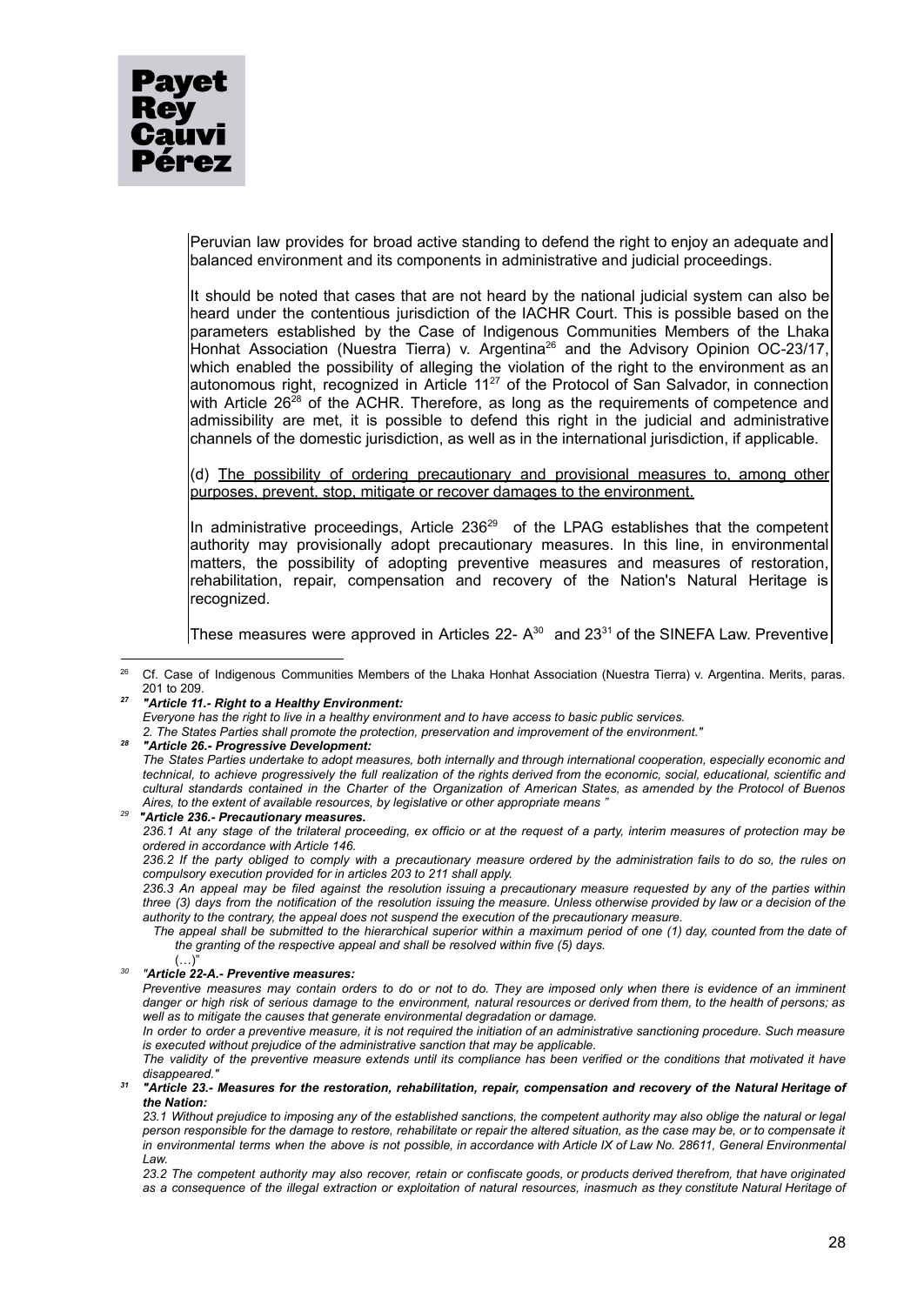measures, these are dictated even without the existence of a sanctioning procedure. The holder of the activity must either avoid high risk, and imminent danger or mitigate the impact on the environment until the risk or danger to the environment ceases. In addition, the law also provides for the adoption of measures of restoration, rehabilitation, repair, compensation and recovery as complementary to the sanctions established at the end of a sanctioning procedure, dictated within the framework of the principle of environmental responsibility regulated in the LGA.

Likewise, it has been established the possibility that the authority may carry out direct actions of recovery, retention or confiscation of goods, or products derived therefrom, that have originated as a consequence of the illegal extraction or exploitation of natural resources. In the specific case of the OEFA, the Resolution of the Board of Directors No. 27-2017-OEFA/CD, Regulation of Sanctioning Administrative Procedure of the OEFA, establishes the possibility that administrative measures such as precautionary measures and corrective measures may be issued.

Regarding the precautionary measures, the OEFA may issue these before the beginning or once the administrative sanctioning procedure is initiated. Some of these measures may include: (i) the seizure of goods that generate danger or risk to the environment or people's health, (ii) the cessation or conditional restriction of the activity causing the danger, (iii) the removal, treatment, storage or destruction of the goods or infrastructure causing the danger, among others. These measures may be rescinded or varied at any stage of the procedure.

It is also foreseen that the OEFA may apply corrective measures as part of the provisions contained in the final resolution of an administrative sanctioning procedure. The purpose of these measures is to revert, or diminish as much as possible, the harmful effect that the infringing conduct may have had on people's health or the environment. Compliance with the corrective measures is subject to a time frame and non-compliance may result in the imposition of a fine. On the other hand, precautionary measures may also be applied in judicial proceedings. In both civil and constitutional matters, precautionary measures may be required to ensure compliance with the purpose of the process. The precautionary measures that may be requested in judicial proceedings are diverse, applicable depending on the specific case.

In criminal matters, the Peruvian Criminal Procedural Code regulates precautionary measures in articles 312  $32$  and 313-A $33$ , where it recognizes the Judge's power to order the immediate suspension of the polluting, extractive or depredatory activity, as well as other precautionary measures that may apply. On this point, the Attorney General's Office, by

*<sup>33</sup>* **"***Article 313-A. Precautionary measures in cases of autonomous administrative liability of legal persons:*

the Nation in accordance with the Political Constitution. To such effect, the specific administrative norm for the application of this *provision shall be issued."*

*<sup>32</sup> "Article 312 Anticipated measures:*

The Judge, exceptionally, at the request of a legitimate party, may adopt anticipated measures aimed at avoiding the permanence of the crime or the prolongation of its harmful effects, as well as the anticipated and provisional execution of the *pecuniary consequences of the crime."*

In the cases provided for in the Law that requlates the autonomous administrative liability of legal persons for the crime of transnational active bribery, the judge, at the request of a legitimate party, may order, in addition to the measures established in *numeral 1 of article 313, the following:*

a. Prohibition of future activities of the same kind or nature as those by which the offense would have been committed, favored or *concealed.*

*b. Suspension from contracting with the State.*

The imposition of the measures referred to in the first paragraph is appropriate provided that there is sufficient evidence of the administrative liability of the legal person for the crime of transnational active bribery and that it is essential to prevent the risks of concealment of assets or insolvency or to prevent the obstruction of the investigation of the truth. These precautionary measures do not last longer than half of the time fixed for the temporary measures provided for in article 5 of the Law regulating *the autonomous administrative liability of legal persons for the crime of transnational active bribery".*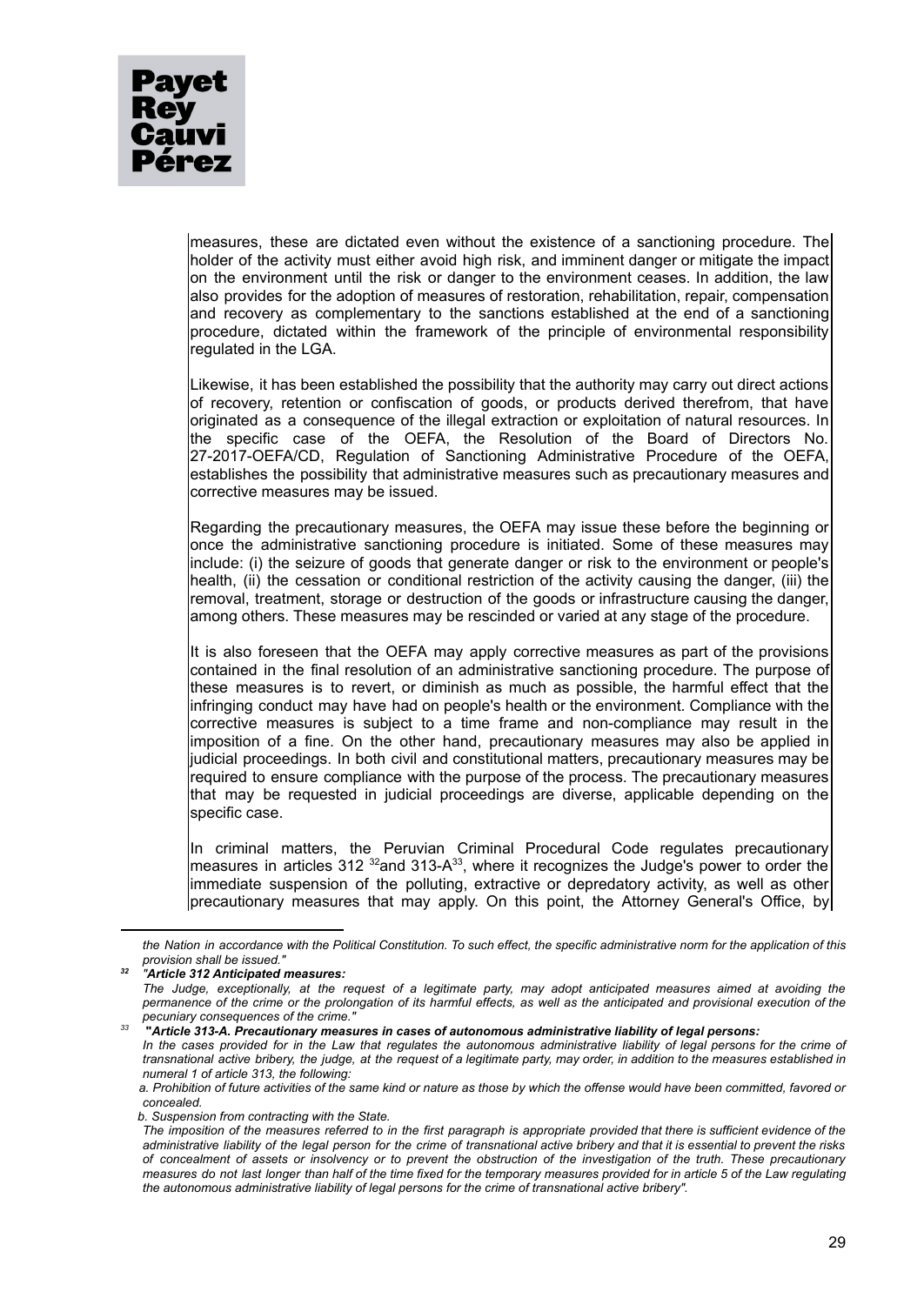means of the Technical - Legal Report for the Subscription and Ratification of the Escazú Agreement, sent through Letter N° 945-2018-FS/CFEMA-FN, as part of the proposal of the Executive Power to the Congress for the ratification of the Agreement ("Technical - Legal Report of the Attorney General's Office"), promotes the unification of criteria for when precautionary measures should be applied to bolster its application by the FEMAs, in order to guarantee the restitution and/or vindication of the affected legal property through environmental remediation plans. To date, this is in the process of implementation.

e) Measures to facilitate the production of evidence of environmental damage, when applicable and appropriate, such as the reversal of the burden of proof and the dynamic burden of proof.

In accordance with article 2.24 (e) of the PCP, which establishes that "*every person is considered innocent until his responsibility has been judicially declared*", the national regulation has determined that it is up to the person who accuses a fact to prove what he alleges. This principle is complied with in both judicial and administrative proceedings. In administrative proceedings, the authority must prove the facts it alleges in the framework of administrative sanctioning procedures. This is related to the ex officio impulse regulated in the LPAG, which establishes as a function of the authorities to order the performance or practice of the necessary acts for the clarification and resolution of the corresponding issues.

However, in environmental matters the LGA has established that liability is objective<sup>34</sup>. This means that the principle of presumption of innocence is applied with nuances with respect to administrative sanctioning procedures related to environmental issues and it is possible to shift the burden of proof.

In this line, it is legitimate for the authority to demand the communication of information, the presentation of documents or goods, the submission to inspections of its goods, as well as its collaboration for the practice of other means of proof.

Likewise, in the judicial process, Article 196 of the Code of Civil Procedure reaffirms the provisions of the PCP on the premise that the burden of proof must be assumed by the person who alleges the facts.<sup>35</sup> However, it is possible to shift the burden of proof in environmental matters, in case it is demonstrated that production of evidence is impossible, difficult to obtain or excessively onerous so that the burden of proof falls on whoever is in a better position to prove.<sup>36</sup> In such cases, the Judge must support the decision to apply such procedural criterion. This is in line with what is also established in contentious-administrative proceedings. Article 32<sup>37</sup> of the Sole Ordered Text of Law No. 27584, Law that Regulates the

*<sup>35</sup> "Burden of proof.*

*<sup>37</sup> "Burden of proof*

*<sup>34</sup> "Article 144.- On strict liability*

The liability derived from the use or exploitation of an environmentally risky or dangerous good, or from the exercise of an environmentally risky or dangerous activity, is objective. This liability obliges to repair the damages caused by the risky good or activity, which entails to assume the costs contemplated in article 142 above, and those corresponding to a fair and equitable compensation; those of the recovery of the affected environment, as well as those of the execution of the necessary measures *to mitigate the effects of the damage and prevent its recurrence".*

Unless otherwise provided by law, the burden of proof shall be on the person who asserts facts that constitute his claim, or on *the person who contradicts them by alleging new facts".*

*<sup>36</sup>* These considerations obey a judicial practice determined in the national jurisprudence and require to be duly motivated according to the specific case. For more information see: Environmental Law Clinic of the Pontificia Universidad Católica del Perú (October 19, 2020). Report N° 02-2020, "*Complementary Technical-Legal Report for the Ratification of the Regional* Agreement on Access to Information, Public Participation and Access to Justice in Environmental Matters in Latin America and<br>the Caribbean - Escazú Agreement'', pp. 13-14. Retrieved from: *the Caribbean - Escazú Agreement*", pp. 13-14. Retrieved from: [https://facultad.pucp.edu.pe/derecho/wp-content/uploads/2020/10/Informe-Complementario-Cli%CC%81nica-Juri%CC%81dica-](https://facultad.pucp.edu.pe/derecho/wp-content/uploads/2020/10/Informe-Complementario-Cli%CC%81nica-Juri%CC%81dica-Ambiental-PUCP-vfinal.pdf)[Ambiental-PUCP-vfinal.pdf](https://facultad.pucp.edu.pe/derecho/wp-content/uploads/2020/10/Informe-Complementario-Cli%CC%81nica-Juri%CC%81dica-Ambiental-PUCP-vfinal.pdf)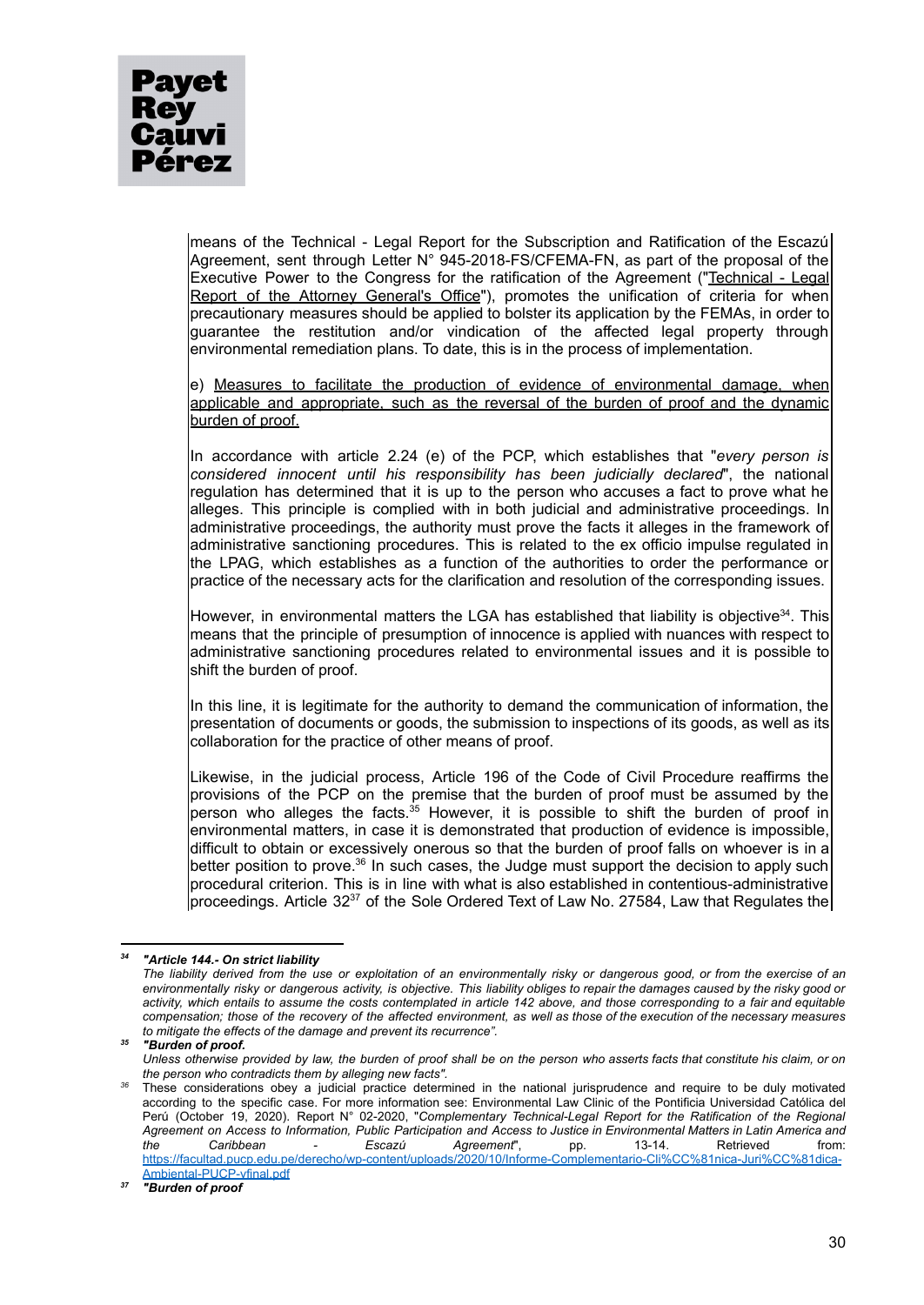

Contentious Administrative Proceedings establishes the dynamic burden of proof. It is recognized that in case the administrative entity, due to its function or specialty, is in a better position to prove the facts, it is incumbent upon it to assume the burden of proof.

As we have already referred to in the first section of this document on constitutional matters, with respect to environmental appeals, the Constitutional Court has determined that there must be "*an accentuated evidentiary activity*". Likewise, it has determined that the burden of proof in this type of process is shifted, by virtue of the precautionary and prevention principles. Thus, "*the creators of the product or the promoters of the activities or processes in question must demonstrate that these do not constitute a danger or do not harm health or the environment*" (Ground 13, of the TC Ruling in Case No. 04978-2013-PA/TC).

In criminal matters the principle of presumption of innocence is fully respected. This does not limit the investigation in environmental matters, since in practice there are several scopes that can contribute to determine the responsibility in the commission of an environmental crime.

The Prosecutor's Office, through its Technical-Legal Report, pointed out the commitment of this institution to provide all the necessary evidence in the processes. Thus, it highlights the role of the Environmental Forensic Team ("**EFOMA**"), made up of experts from different disciplines who provide technical-scientific support to the prosecutorial investigations; prepare the reports containing the analysis of the environmental components involved (air, surface water, effluents, groundwater, soil, sediments and others); and carry out the economic valuation of the environmental damage. In addition, the implementation of the Satellite Georeferenced Monitoring Units for Environmental Crimes ("UMGSDA"), equipment for the technical recording of field information through satellite images, is also noteworthy.

f) Mechanisms for the timely enforcement and compliance with the corresponding judicial and administrative decisions.

In administrative proceedings, article 194<sup>38</sup> of the LPAG enables the public administration to proceed with the forced execution of administrative acts to ensure compliance, through its own bodies or through the PNP, provided that the requirements that make possible the concrete identification of the obligation are met.

In this sense, forced execution is regulated, which can be carried out by four means:

- 1. That it is an obligation to give, to do or not to do, established in favor of the entity.
- *2. The performance must be clearly and fully determined in writing.*

Unless otherwise provided by law, the burden of proof corresponds to the person who asserts the facts that support his claim. However if the challenged administrative action establishes a sanction or corrective measures or when by reason of its function or specialty the administrative entity is in a better position to prove the facts, the burden of proof corresponds to the latter."

*<sup>38</sup> "Article 194.- Enforcement:*

In order to proceed to the forced execution of administrative acts through its own competent bodies, or through the National *Police of Peru, the authority complies with the following requirements:*

<sup>3.</sup> That such obligation derives from the exercise of an authority of the entity or arises from a public law relationship with the *entity.*

<sup>4.</sup> That the person administered has been requested to spontaneously comply with the provision, under penalty of initiating the *specifically applicable coercive means.*

<sup>5.</sup> That it is not an administrative act that the Constitution or the law requires the intervention of the Judicial Power for its *execution.*

In the case of trilateral proceedings, the final resolutions ordering corrective measures are enforceable pursuant to the provisions of Article 713 paragraph 4) of the Code of Civil Procedure, (2) as amended by Law No. 28494, once the act becomes final or the *administrative remedies have been exhausted.*

In case of final resolutions ordering corrective measures, the legitimacy to act in civil enforcement proceedings corresponds to *the parties involved."*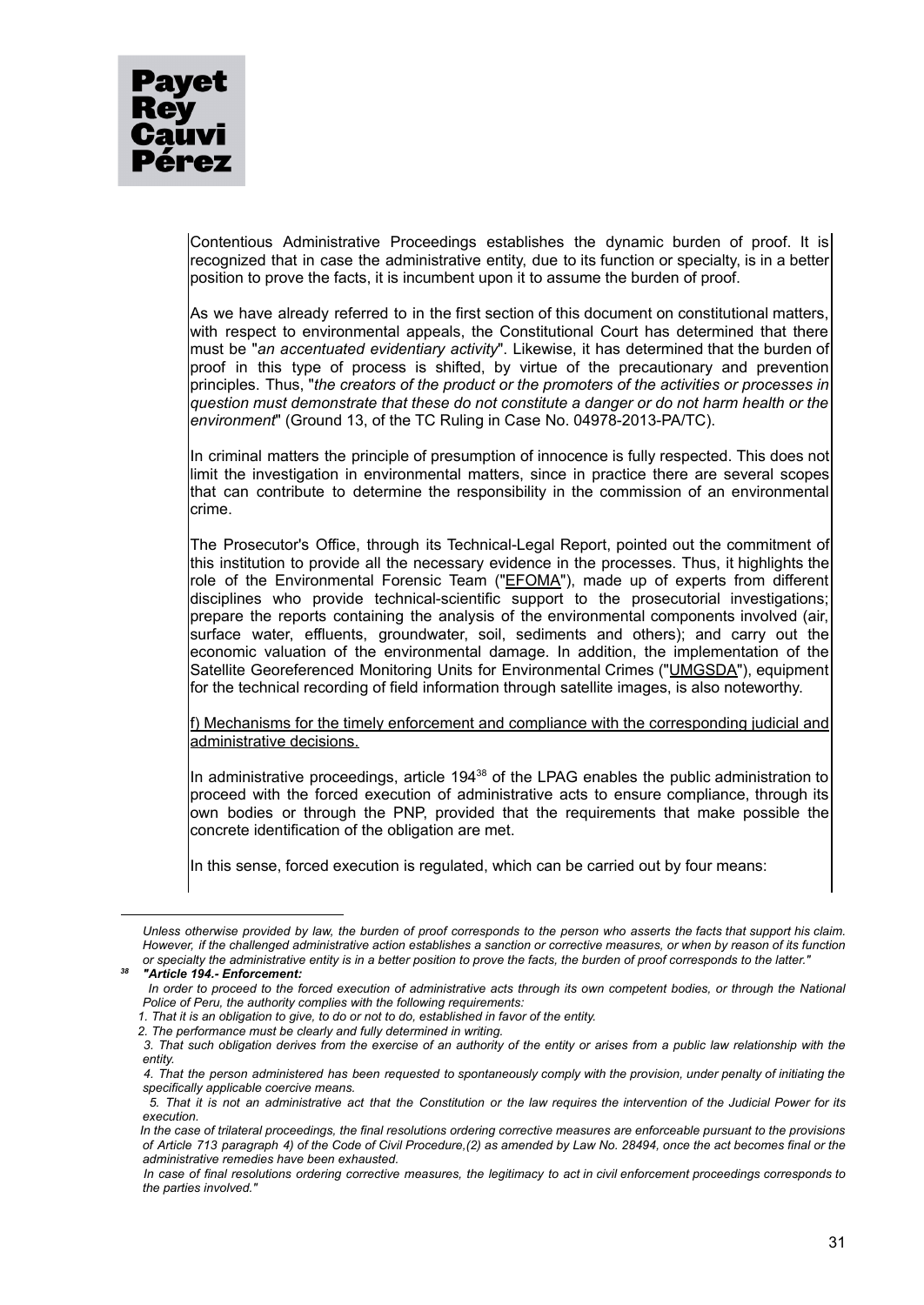(i) Coercive enforcement, referring to any act of coercion on the part of the authority to execute its decisions in administrative venue;

(ii) Subsidiary enforcement, whereby a third party is enabled to execute the administrative decision, at the cost of the obligor;

(iii) Coercive fine, consisting of the imposition of fines until the ordered is complied with; and, (iv) Compulsion on persons.

In addition to these mechanisms, the legislation has provided for alternative mechanisms that contribute to make administrative decisions on environmental matters more effective. This is the case of the OEFA, an authority whose decisions may be enforced even when they are challenged before the Judiciary.

Article 20-A of the SINEFA Law<sup>39</sup> establishes that the mere filing of a contentious-administrative, amparo or other lawsuit does not interrupt or suspend the coercive enforcement procedure of the OEFA's first or second instance administrative resolutions. Likewise, it regulates a restrictive regime for the application of precautionary measures requesting the suspension of the enforcement of these decisions.

On the other hand, in judicial proceedings, the Code of Civil Procedure regulates a general regime for the process of execution of the judgment according to the type of obligation: to do, not to do, to give a sum of money; requiring that the judgments comply with certain requirements that facilitate their execution and that the issuance of an executive order, which provides for the compliance of the obligation; under penalty of initiating the forced execution.

In constitutional matters, the PCP has established with respect to the sentences of performance of obligations to give, to do or not to do that their performance is immediate.<sup>40</sup> For compliance, the judge may use fixed or cumulative fines and even order the dismissal of the person responsible, depending on the specific content of the order and the magnitude of the constitutional offense. These coercive measures must be incorporated in the judgment to make them enforceable.

Likewise, Article 59 of the same law establishes that the final judgment that declares the Amparo lawsuit to be well founded must be complied with within two (2) days of notification.<sup>41</sup>

*<sup>39</sup> "Article 20-A.- Enforceability of OEFA's decisions*

#### *40* "*Article 22.- Acting on Judgments*

*<sup>41</sup> "Article 59.- Execution of Judgment*

The mere filing of a contentious-administrative, amparo or other lawsuit does not interrupt or suspend the coercive enforcement procedure of the resolutions of first or second administrative instance referring to the imposition of administrative sanctions *issued by the Environmental Evaluation and Oversight Agency (OEFA).*"

The sentence that becomes enforceable in constitutional proceedings is acted upon according to its own terms by the judge of the lawsuit. Judaments issued by constitutional judges prevail over those of the remaining jurisdictional bodies and must be *complied with under responsibility.*

The sentence ordering the performance of a performance to give, to do or not to do is of immediate action. For its compliance, and according to the specific content of the order and the magnitude of the constitutional offense, the Judge may use fixed or cumulative fines and even order the dismissal of the responsible party. Any of these coercive measures must be incorporated as a warning in the sentence, without prejudice that, ex officio or at the request of the party, they may be modified during the *enforcement phase.*

The amount of the fines is determined discretionally by the Judge, fixing it in Procedural Reference Units and also taking into account the economic capacity of the requested party. Its collection will be made effective with the help of the public force, the *recourse to a financial institution or the help of whomever the Judge deems pertinent.*

The Judge may decide that the cumulative fines amount up to one hundred percent for each calendar day, until compliance with *the injunction. (...)"*

Without prejudice to the provisions of Article 22 of this Code, a final judgment declaring the claim to be well founded must be complied with within two days of notification. In the case of omissions, this term may be doubled. If the obligor does not comply within the established term, the Judge shall address the superior of the responsible party and shall require him to comply and order the opening of the administrative proceeding against the non-compliant party, when appropriate and within the same term. After two days have elapsed, the Judge shall order the opening of administrative proceedings against the superior in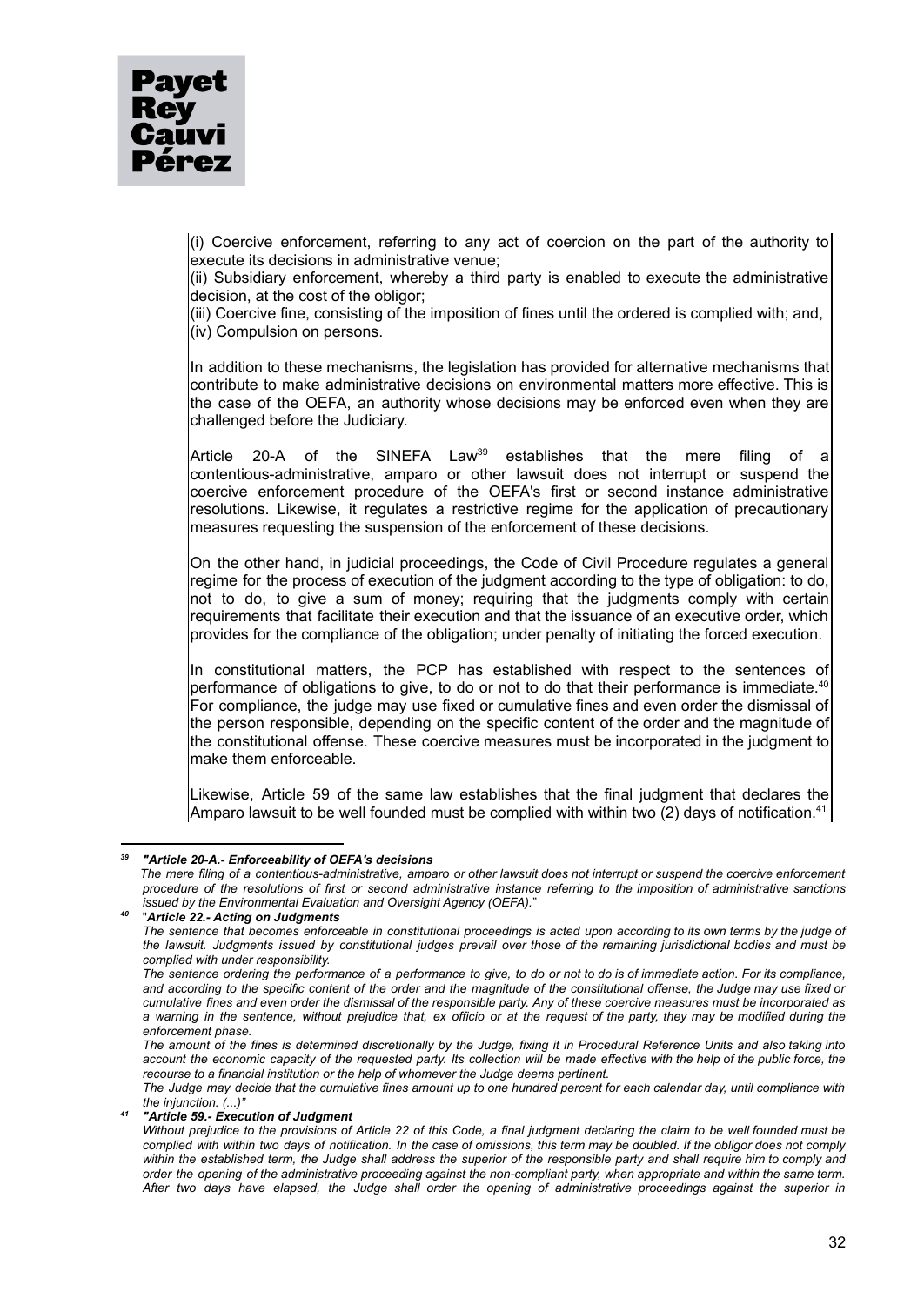In the case of environmental crimes, the Peruvian Criminal Procedural Code establishes that the Public Prosecutor's Office is in charge of controlling the execution of criminal sanctions in general. For this purpose, it may apply the corresponding supervision and control measures, in coordination with the Judge of the Preparatory Investigation $42$ .

From the current legal framework it can be seen that there are mechanisms to execute the decisions taken at the administrative and judicial level, however, it is still necessary to emphasize the focus on the special nature of environmental processes to ensure the effective protection of this right.

g) Reparation mechanisms, as appropriate, such as restitution to the state prior to the damage, restoration, compensation or payment of an economic sanction, satisfaction, guarantees of non-repetition, attention to the affected persons and financial instruments to support the reparation.

The LGA regulates the preventive principle in Article VI of the Preliminary Title<sup>43</sup>, which states that the priority objectives of environmental management are to prevent, monitor and avoid environmental degradation. In cases where it is not possible to eliminate the causes that generate it, measures of mitigation, recovery, restoration or eventual compensation, if applicable, must be adopted.

In the same line, Article  $IX^{44}$  of the same LGA establishes that whoever causes environmental degradation must adopt measures for its restoration, rehabilitation, or, when the above is not possible, to compensate in environmental terms the damages generated; without prejudice to the liability that may be applicable. In this line, Article 23 of the SINEFA Law<sup>45</sup> has established that, in the corresponding cases, in addition to the sanction measures imposed as a result of an administrative sanctioning procedure, the competent authority in environmental matters may order the responsible party to apply measures to restore, rehabilitate or repair the altered situation, as the case may be, or to compensate it in environmental terms.

Anticle 23. Measures of restoration, rehabilitation, repair, compensation and recovery of the Natural Heritage of the *Nation.*

accordance with the mandate, when appropriate, and shall directly adopt all measures for its full compliance. The Judge may sanction for disobedience the person responsible and the superior until they comply with his mandate, as provided for in Article *22 of this Code, without prejudice to the criminal liability of the official. (…)*"

*<sup>42</sup>* "*The Execution of the Judgment* Article 488 Rights.- (...) 3. Without prejudice to the provisions of the previous paragraphs, the Public Prosecutor's Office is responsible for controlling the execution of criminal sanctions in general, urging the corresponding supervision and control measures, and formulating to the Judge of the Preparatory Investigation the requirements that may be necessary for the correct *application of the Law*".

*<sup>43</sup> "Article VI.- Principle of prevention:*

The priority objectives of environmental management are to prevent, monitor and avoid environmental degradation. When it is not possible to eliminate the causes that generate it. the corresponding mitigation, recovery restoration or eventual *compensation measures are adopted".*

*<sup>44</sup> "Article IX.- Principle of environmental liability* The person causing the degradation of the environment and its components, whether a natural or legal, public or private person, is obliged to adopt inexcusably the measures for its restoration, rehabilitation or repair as appropriate or, when the above is not possible, to compensate in environmental terms the damages generated, without prejudice to other administrative, civil or *criminal liabilities that may arise".*

<sup>23.1</sup> Without prejudice to imposing any of the established sanctions, the competent authority may also oblige the natural or legal person responsible for the damage to restore, rehabilitate or repair the altered situation, as the case may be, or to compensate it in environmental terms when the above is not possible, in accordance with Article IX of Law No. 28611. General Environmental *Law.*

<sup>23.2</sup> The competent authority may also recover, retain or confiscate goods, or products derived therefrom, that have originated as a consequence of the illegal extraction or exploitation of natural resources, insofar as they constitute Natural Heritage of the Nation in accordance with the Political Constitution. To such effect, the specific administrative norm will be issued for the *application of this provision.*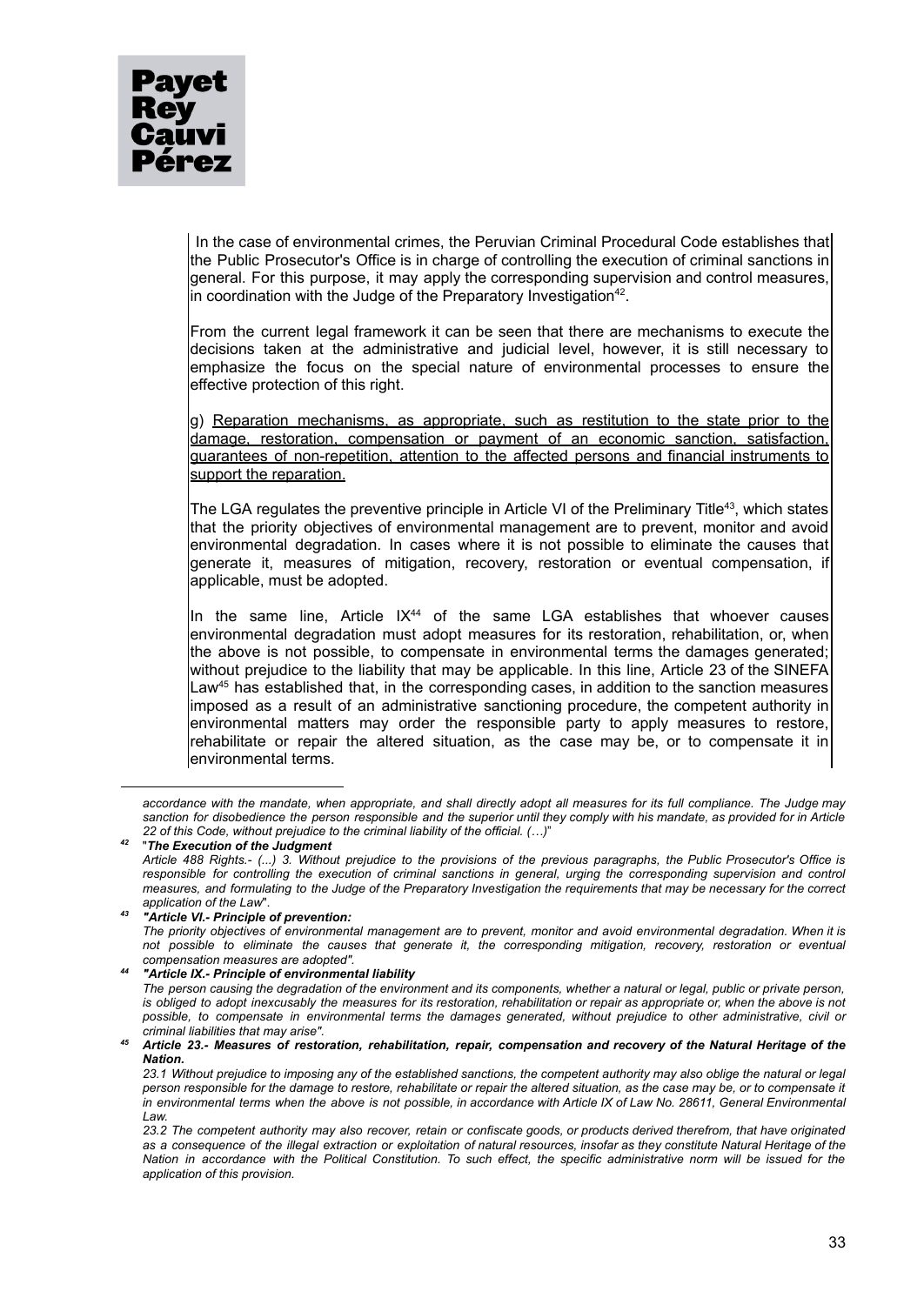

Along these lines, there are current Guidelines for environmental compensation within the framework of the SEIA, approved by Ministerial Resolution No. 398-2014-MINAM, which serve as a guide to require the owner of a project to respect the sequence of measures contemplated in the mitigation hierarchy, which are prevention, minimization, rehabilitation and compensation.

Likewise, the General Guide for the Environmental Compensation Plan was also approved by Ministerial Resolution No. 66-2016-MINAM, which defines the mitigation hierarchy as the sequence for the application of measures aimed at preventing and mitigating the environmental impact generated by an investment project: prevention, minimization and rehabilitation.

These instruments, together with the measures established as part of the environmental regulations of each sector, provide the parameters to apply compensation mechanisms, both in the framework of the evaluation of environmental studies, as a complement to the sanctions issued as a result of a sanctioning procedure.

03 Establish (a) measures to minimize or eliminate barriers to the exercise of the right of access to justice; (b) means to publicize the right of access to justice and the procedures to ensure its effectiveness; (c) mechanisms to systematize and disseminate judicial and administrative decisions; and (d) the use of interpretation or translation of languages other than the official languages.

> Access to environmental justice is a new scenario for Peruvian institutions. However, this has not been an excuse for the institutions not to resolve measures to guarantee access. The advances that exist are limited due to the recentness of its implementation, but the signing of important commitments such as the Madre de Dios Pact allows us to know that they have shown interest in promoting and guaranteeing access to environmental justice.

> This Pact is an initiative of the Judiciary, which collects various commitments from this institution, being the most prominent, the creation of an Observatory of the Environmental Judiciary ("Environmental Observatory"), in order to give citizens the control and monitoring on the exercise of a state function. This Observatory, created in 2019, serves as a virtual platform that will provide information and knowledge to the Judiciary, native communities, civil associations, universities, private companies and citizens in general; around public policies and the debate of the relevant actors of Environmental Justice in Peru.

> Likewise, the Judiciary assumed a series of commitments under the Madre de Dios Pact, of which the following stand out:

> (i) To develop environmental justice to improve its access and specialized application, in administrative, criminal, contentious-administrative, constitutional, civil, customary and special matters;

> (ii) To strengthen the capacities of the legal defense of the State in environmental matters; (iii) To elaborate and execute plans for training, research, dissemination of specialized materials in environmental law and justice;

> (iv) To facilitate access to environmental justice avoiding any barrier that could impede or limit access to environmental justice.

> Other institutions that have also joined this Pact have established measures that contribute to the elimination of barriers to access to justice. In this sense, MINAM, the main promoter of the matter, has made the following commitments: to coordinate with authorities to train them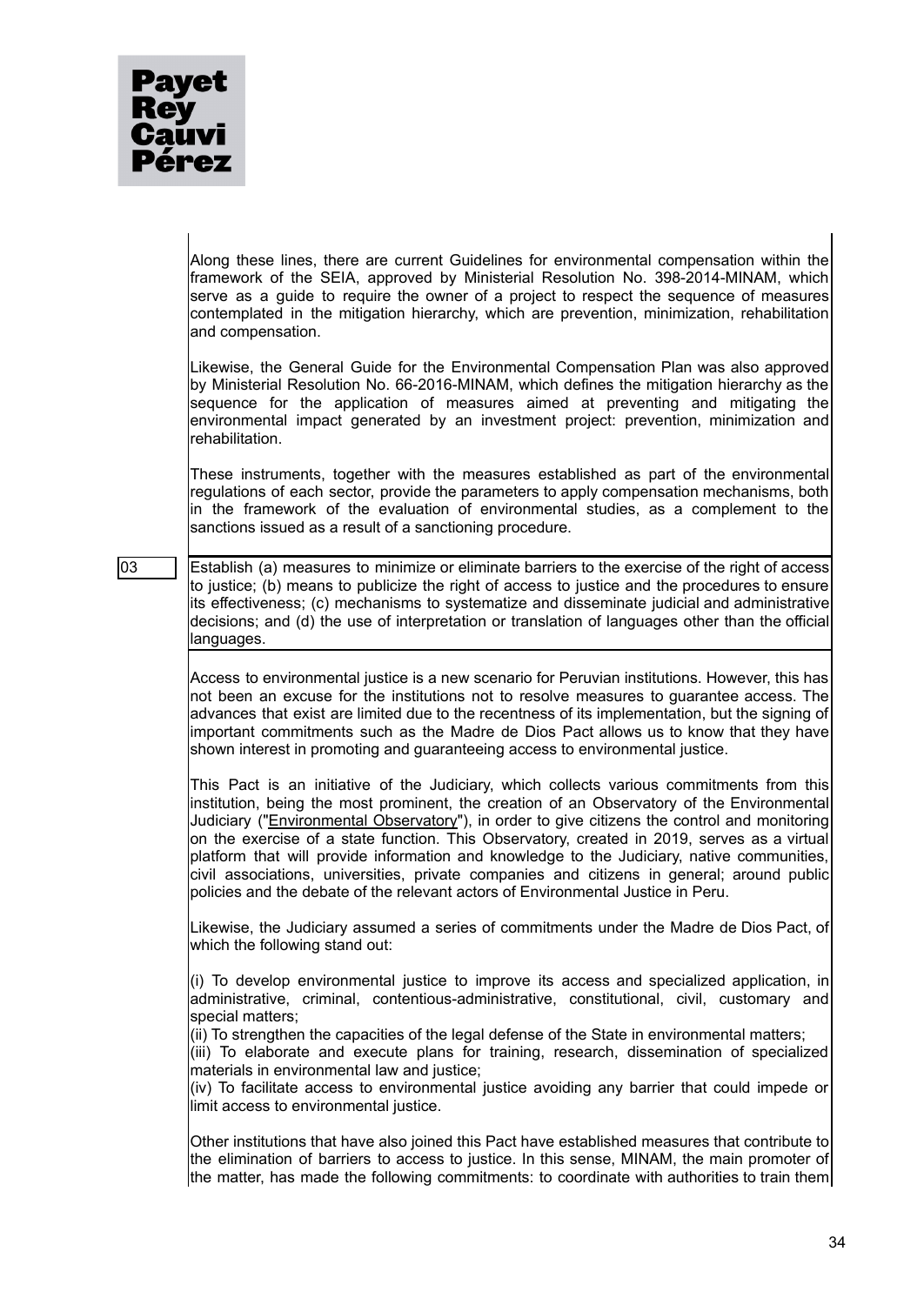

|    | in law, environmental justice and environmental damage; to publish the content of convictions<br>for environmental crimes at the national level on its web portal; and to systematize and<br>monitor sentences handed down in cases promoted by the MINAM Attorney General's Office.<br>Likewise, MINAM has carried out activities such as the working meetings "State of<br>Implementation on Issues Related to Access to Environmental Information", where the                                                                                                                                                                                                                                                                                                                             |
|----|----------------------------------------------------------------------------------------------------------------------------------------------------------------------------------------------------------------------------------------------------------------------------------------------------------------------------------------------------------------------------------------------------------------------------------------------------------------------------------------------------------------------------------------------------------------------------------------------------------------------------------------------------------------------------------------------------------------------------------------------------------------------------------------------|
|    | authorities share their progress in environmental justice and access to information.                                                                                                                                                                                                                                                                                                                                                                                                                                                                                                                                                                                                                                                                                                         |
|    | In the same line, both SENACE and OEFA, carry out joint actions to promote the right of<br>access to environmental justice, mainly from the dissemination of information on matters<br>within their competence. In the case of SENACE, the publication of all decisions adopted in<br>the framework of environmental certification processes and the establishment of a Social<br>Intervention Strategy with a focus on conflict prevention have been arranged. For its part, the<br>OEFA also has a platform for the publication of its administrative decisions in first and second<br>instance, in addition to the measures that can be applied to protect the right to the<br>environment, within the framework of the sanctioning power it exercises to guarantee access<br>to justice. |
|    | Other institutions, such as the Attorney General's Office, have also taken measures to<br>implement actions aimed at strengthening access to justice. In this sense, this institution has<br>established means to disseminate this right through its Press Office, which organizes<br>campaigns to promote the fight against environmental crimes and disseminate the procedure<br>to be carried out before the FEMA. Additionally, the Attorney General's Office is committed to<br>promoting publicity campaigns on these crimes and the authorities involved.                                                                                                                                                                                                                             |
|    | The Ministry of Culture has a Directorate of Indigenous Languages and a Registry of<br>Interpreters of Indigenous Languages and a Registry of Facilitators, which seeks to eliminate<br>language barriers in the issuance of decisions at the administrative and judicial level, and<br>other measures that will be addressed in the following section.                                                                                                                                                                                                                                                                                                                                                                                                                                      |
| 04 | Establish support mechanisms, including free technical and legal assistance with the<br>objective to meet the needs of persons or groups in vulnerable situations.                                                                                                                                                                                                                                                                                                                                                                                                                                                                                                                                                                                                                           |
|    | The Peruvian legal framework has provided various provisions to guarantee access to justice<br>for persons in vulnerable situations. In addition to establishing equality before the law and the<br>ethnic and cultural plurality of the Nation as fundamental rights, the Constitution establishes<br>as a principle of the administration of justice the principle of free defense in numeral 16 of<br>Article 139 of the PCP <sup>46</sup> . This provision is specified at the legal level in Article 2 of Law No.<br>29360, <sup>47</sup> Public Defense Service Law, which establishes that the right to defense of persons<br>who do not have economic resources must be guaranteed through the Public Defense<br>Service.                                                            |
|    | This service seeks to provide free technical legal assistance and advice in the matters<br>expressly established, including criminal matters. In this line, Supreme Decree No.<br>[13-2017-JUS establishes that the General Directorate of Public Defense and Access to                                                                                                                                                                                                                                                                                                                                                                                                                                                                                                                      |

<sup>&</sup>lt;sup>46</sup> Article 139.- Principles of the Administration of Justice The following are principles and rights of the jurisdictional *function:*

*<sup>47</sup> Article 2.- Purpose of the Service*

<sup>16.</sup> The principle of free administration of justice and free defense for persons of scarce resources; and, for all, in the cases *indicated by law.*

<sup>2.1</sup> The Public Defense Service has the purpose of guaranteeing the right of defense and access to justice, providing free technical legal assistance and/or sponsorship in the matters expressly established in the Regulations, to persons who do not have economic resources or are in a situation of vulnerability, and in other cases where the law expressly so establishes.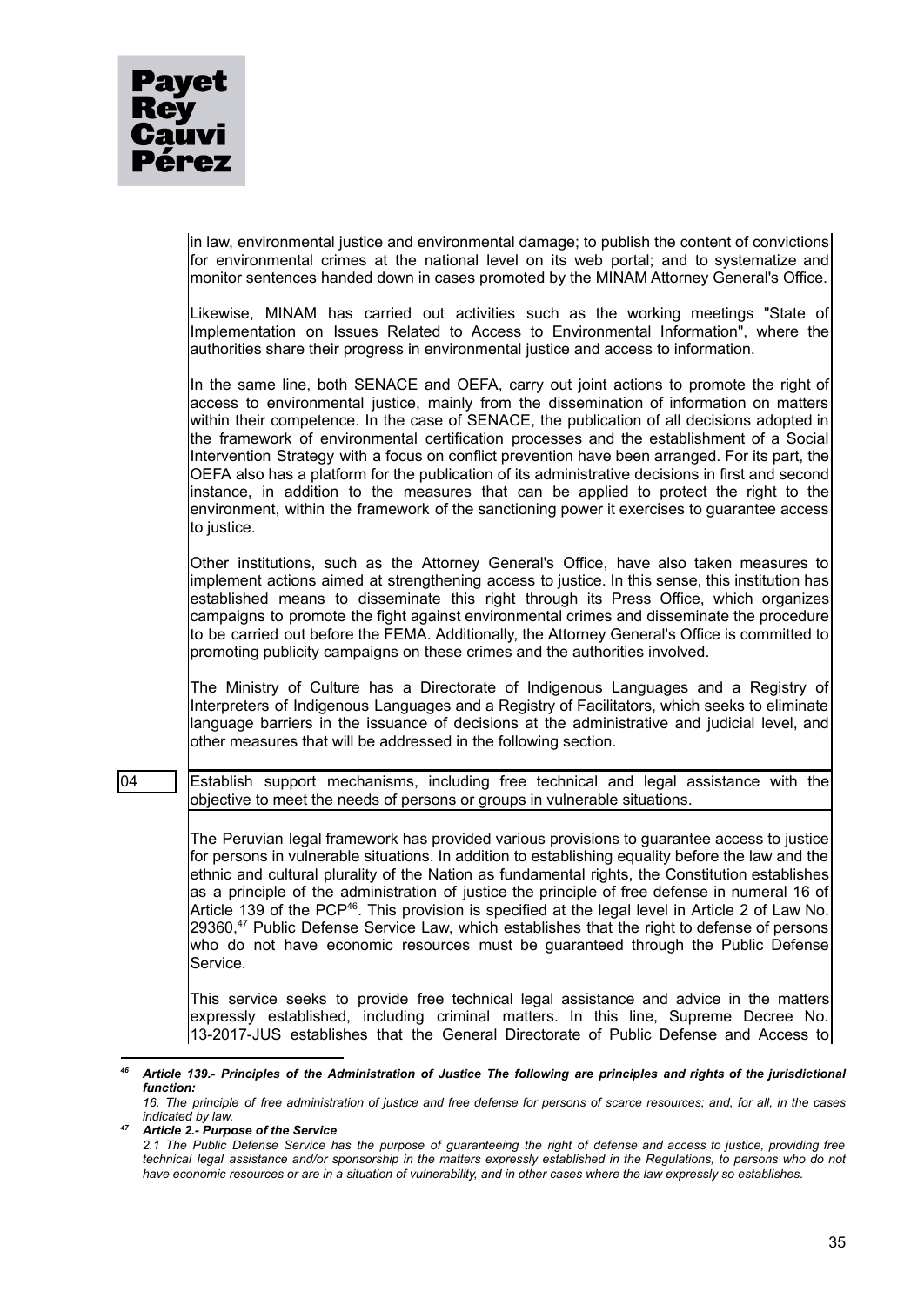Justice of the Ministry of Justice, is the line body in charge of conducting, regulating, promoting, coordinating, and supervising public defense services. Its functions include formulating, executing and supervising public defense policies, plans and programs that guarantee access to justice for vulnerable populations.

In addition to the above, the Directorate of Criminal Defense performs functions in the line of executing management policies for the provision of criminal legal aid services to low-income persons.

On the other hand, the Judicial Branch has implemented measures such as the Permanent Commission for Access to Justice for Persons in Condition of Vulnerability and Justice in your Community ("AJPV Commission"), which carries out its activities within the framework of the National Plan for Access to Justice for Persons in Condition of Vulnerability - Judicial Branch 2016 - 2021. This Commission executes activities to promote the mechanisms for the protection of the fundamental rights of persons in vulnerable situations.

The activities of the AJPV Commission have a high participatory content from which they collect ideas, complaints, comments or any report for the elaboration of judicial care protocols, law proposals or programs. In 2015, through Administrative Resolution No. 217-2015-P-PJ dated May 25, 2015, the National Coordination of this Program was designated the responsibility for the implementation and monitoring of the effectiveness of the 100 Brasilia Rules and the Charter of the Rights of Persons before the Judiciary. In October of the same year, the "National Program for Access to Justice for Vulnerable Persons" was constituted by Administrative Resolution No. 316-2015-CE-PJ, in order to concretize the elaboration of the National Plan for Access to Justice for Vulnerable Persons, in application of the 100 Brasilia Rules. In 2016, the Executive Council of the Judiciary decided to merge both programs and found the National Program for Access to Justice for Vulnerable Persons and Justice in your Community. Other measures that have been implemented in the Judiciary, are materialized in the Itinerant Justice Modules, the Gender Justice Commission, Working Commission on Indigenous Justice and Justice of Peace, Commission of Attention to the User and the National Commission of Environmental Management. Through the Permanent Commission on Access to Justice for Persons in Vulnerable Conditions and Justice in your Community, activities have been carried out such as the "Llapanchikpaq" fairs, where the services of the Judicial Branch are exhibited to the population and there are information modules and environmental awareness-raising activities for the general public. Also, by Administrative No. 264-2017-CE-PJ, the "Protocol of Itinerant Justice for the Access to Justice of Persons in Condition of Vulnerability" was approved. This instrument aims to regulate itinerant justice in the development of the different stages of the judicial process until the issuance of the sentence, in order to allow access to justice for the population in condition of vulnerability, providing them with a decentralized and integrated justice service. However, despite the intense regulation that has been issued, the Public Defender's Office in general presents critical problems.

The most limiting is the judicial burden that prevents public defenders from being fully involved in each case they take on. This leads to long-term deficiencies in the defense. Another issue that is related to the approach in which this measure has been applied is that legal aid is placed at the defense level. It is therefore necessary that its functions can also be developed at the level of initiating legal actions. In this area, the system is still at an initial level.

Likewise, with respect to some vulnerable groups such as members of indigenous peoples, assistance mechanisms have been established by the Ministry of Culture, such as the creation of a National Registry of Interpreters and Language Translators, and the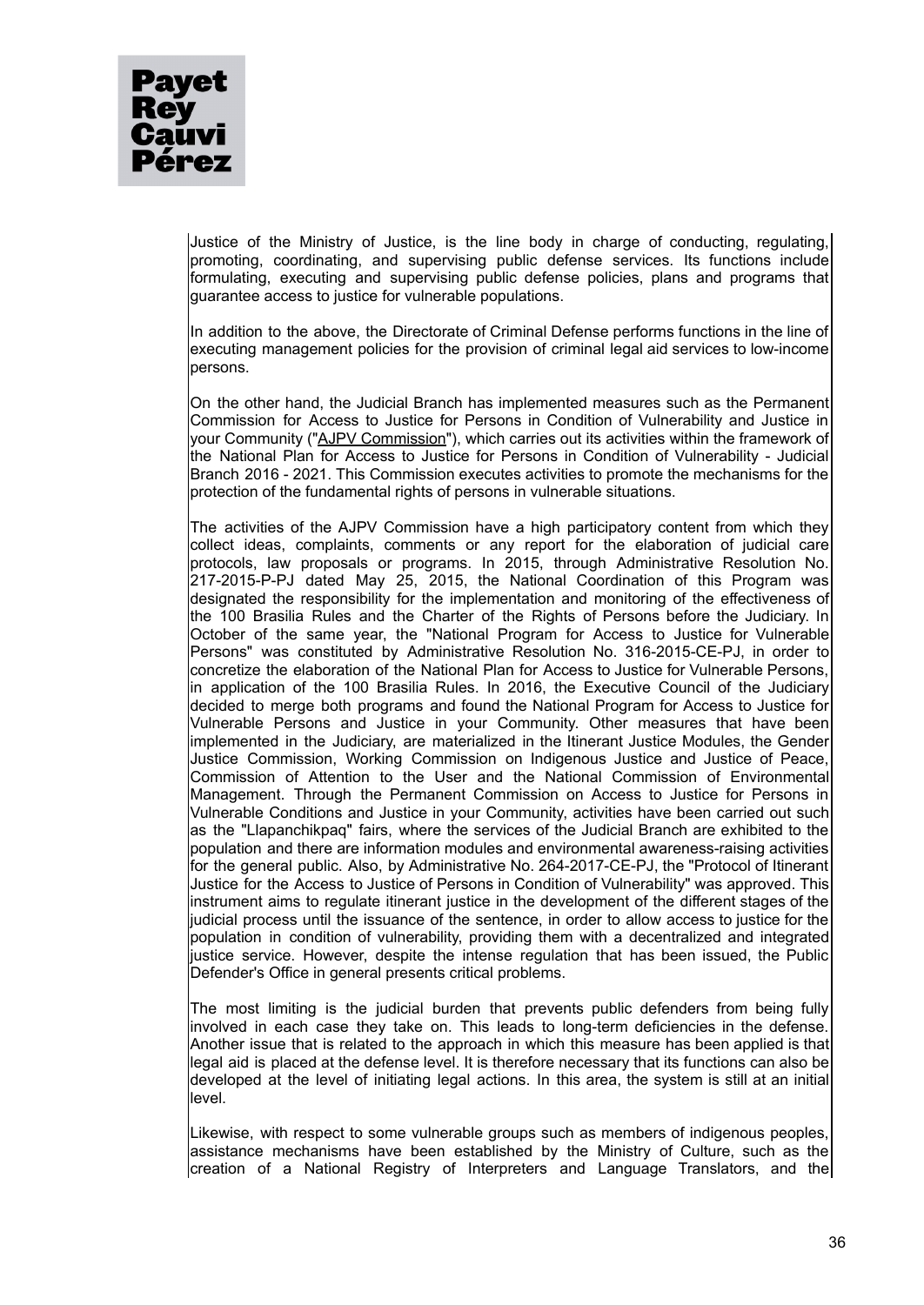

implementation of the Public Policy Working Group, a platform for contacts with indigenous organizations.

However, despite these joint efforts, there are still some sectors, such as the Ministry of Energy and Mines, that recognize that they do not have regulations to facilitate assistance and guidance to groups of people in vulnerable situations. Therefore, through Report No. 1060-2018-MEM/OGAJ for the Subscription and Ratification of the Escazú Agreement, dated October 22, 2018, this Ministry has recommended a normative development at the regulatory level to concretize measures. Other institutions of the Executive Branch also present these shortcomings, which must be resolved with a view to solving the information asymmetry in the defense of citizens' rights.

05 Ensure judicial and administrative decisions adopted in environmental matters are in writing.

Administrative and judicial decisions are issued in writing and are notified to the parties to keep them informed of their progress. Article 139<sup>48</sup> of the PCP, which regulates the principles of the jurisdictional function, establishes as a standard the written motivation of judicial decisions in all instances.

Along these lines, the LPAG establishes that administrative acts, instruments through which the decisions of the courts are issued in administrative proceedings, are issued in writing. Thus, they are usually issued through Directorial Resolutions, in the first instance, and in Tribunal Resolutions, in the second instance, which are notified to the interested party.

In the judicial process, decisions are issued in writing in the form of judicial sentences. Likewise, the Constitution also establishes as a principle the publicity of the proceedings. Therefore, in both administrative and judicial proceedings, decisions are not only issued in writing and notified to the parties in physical or virtual format, according to their choice, but are also published on the institutional web page of the issuing authority.

Some institutions such as the OEFA, SERFOR and the National Water Authority, in administrative proceedings, or the Judiciary, in judicial proceedings, publish the decisions that were taken under their jurisdiction. In the case of the administrative authorities, these decisions are published on institutional web pages or on SINIA portals. On the other hand, the Judiciary has the Judicial Records Consultation website. Some special institutions such as the Constitutional Court also have their own database to store their systematized liurisprudence.

06 Promote alternative dispute resolution mechanisms to allow such disputes are prevented or resolved.

> The Peruvian legal framework has alternative dispute resolution mechanisms at the beginning of an administrative proceeding or judicial process. In administrative proceedings there are mechanisms that have practical effects that contribute to prevent or resolve a conflict. One of these measures is the voluntary correction, configured as an exemption from liability for violations. The voluntary cure is regulated in Article 257 of the LPAG,<sup>49</sup> which

*<sup>48</sup> "Article 139.- The following are principles and rights of the jurisdictional function:*

<sup>5.</sup> The written motivation of judicial decisions in all instances, except for mere procedural decrees, with express mention of the *applicable law and the factual grounds on which they are based. […]"*

*<sup>49</sup> Article 257.- Exonerating and extenuating circumstances and mitigating factors of liability for infractions*

*<sup>1.-</sup> The following conditions exempt from liability for infringements: a) Acts of God or force majeure duly proven.*

*b) Acting in compliance with a legal duty or the legitimate exercise of the right of defense.*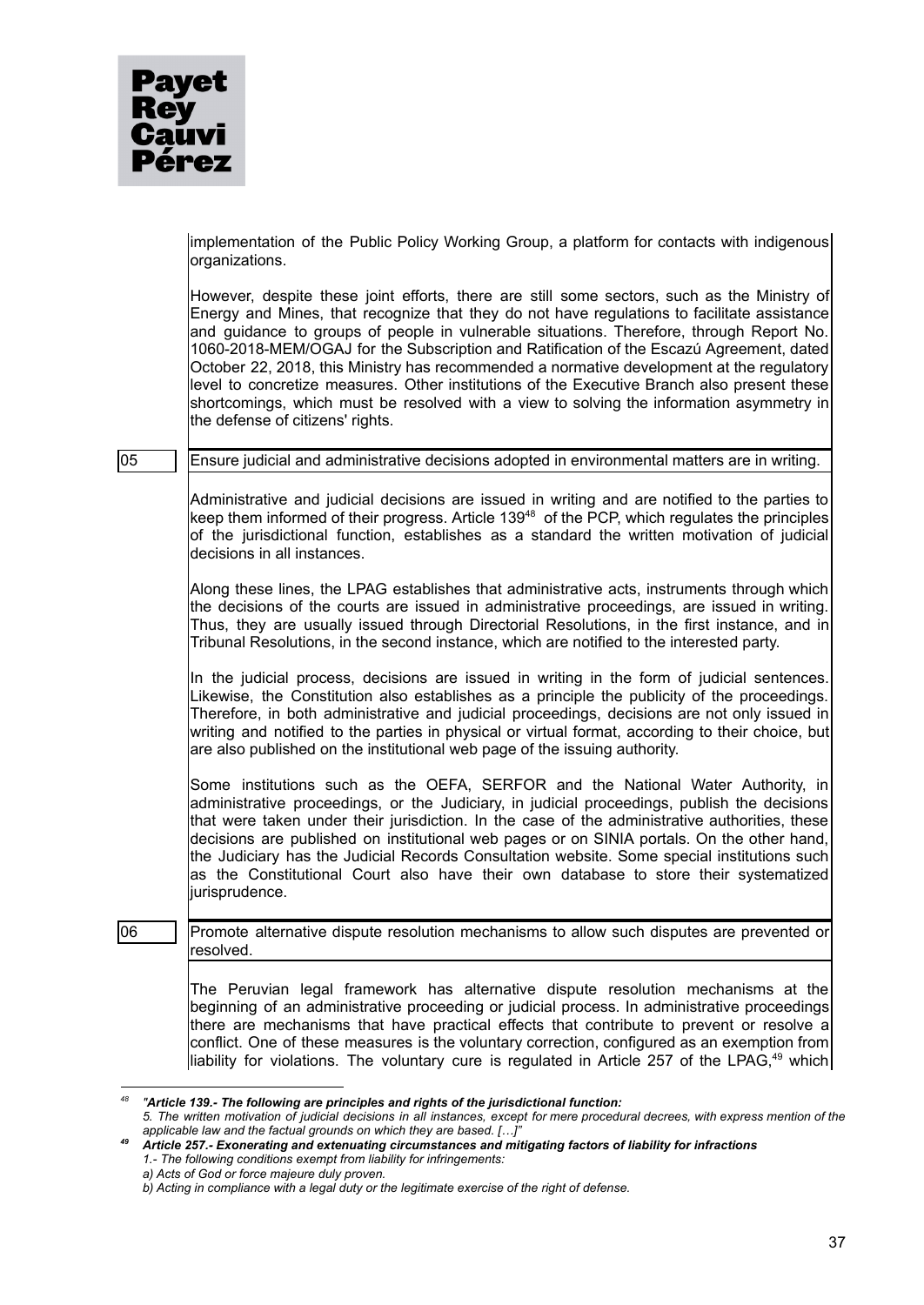

means that it is a general regime applicable to administrative proceedings initiated before any administrative authority.

This measure can be requested when someone who commits an administrative infraction corrects it immediately, prior to the initiation of a sanctioning procedure by the authority. Thus, in the case of an infraction that may affect the health or environmental rights of a person or group of persons, the initiative to correct it before the intervention of the authority can avoid the generation of a conflict and avoid a controversy through an administrative procedure or judicial process. However, although the LPAG enables this scenario, the decision to remedy is unilateral and depends on the individual who committed the infringement. It is worth noting that depending on the damage caused, not all breaches can be remedied. Therefore, whenever it is possible to remedy the infringement, it is possible to opt for this route.

Regardless of the voluntary correction, there are no alternative mechanisms in administrative proceedings that allow the parties to a dispute to settle a controversy before the initiation of an administrative sanctioning proceeding. What has been applied is that the institutions can regulate measures that contribute to the resolution of a possible dispute. The OEFA, for example, highlights its participation in dialogue tables and worktables as measures to deal with complaints or denunciations presented by a certain sector of the population with respect to investment projects under its jurisdiction.

Through these activities, the OEFA actively participates as a guarantor of compliance with environmental standards. In this line, it carries out environmental monitoring, supervisions, training workshops, among other activities. Thus, if a community complains about contamination issues related to a company's activities or a special environmental emergency situation, the OEFA can deploy these activities to support the solution of the potential conflict.

As well as the OEFA, there are other institutions that, within the framework of their functions, can apply measures that contribute to the prevention or resolution of controversies before initiating a procedure. However, the application of these measures may be limited depending on the particularities of the institution that applies them. In the case of the OEFA, they are restricted to investment projects under its jurisdiction (mining, hydrocarbons, energy, industry, fishing, aquaculture, agriculture and solid waste) and to situations that, due to a special relevance identified by the institution, merit its intervention before initiating an administrative sanctioning procedure.

In practice, the current tendency is to initiate sanctioning proceedings. There is a persistent distrust on the part of the population with respect to the legitimacy of the institutions to demand that individuals comply with their obligations in environmental matters. In this sense, the tendency of the affected party to request that compliance with the obligations be demanded by means of a sanctioning procedure is reasonable.

In judicial proceedings there are more widely developed mechanisms. In fact, Article 152 of the LGA regulates the most widely used: arbitration and extrajudicial conciliation.<sup>50</sup> Arbitration

c) Mental incapacity duly proven by the competent authority, provided that such incapacity affects the aptitude to understand the *offense.*

*d) The mandatory order of a competent authority, issued in the exercise of its functions.*

*e) Error induced by the Administration or by a confusing or illegal administrative provision.*

 $\hat{\eta}$  The voluntary correction by the possible sanctioned party of the act or omission charged as constituting an administrative *infraction, prior to the notification of the charge referred to in subsection 3) of Article 255.*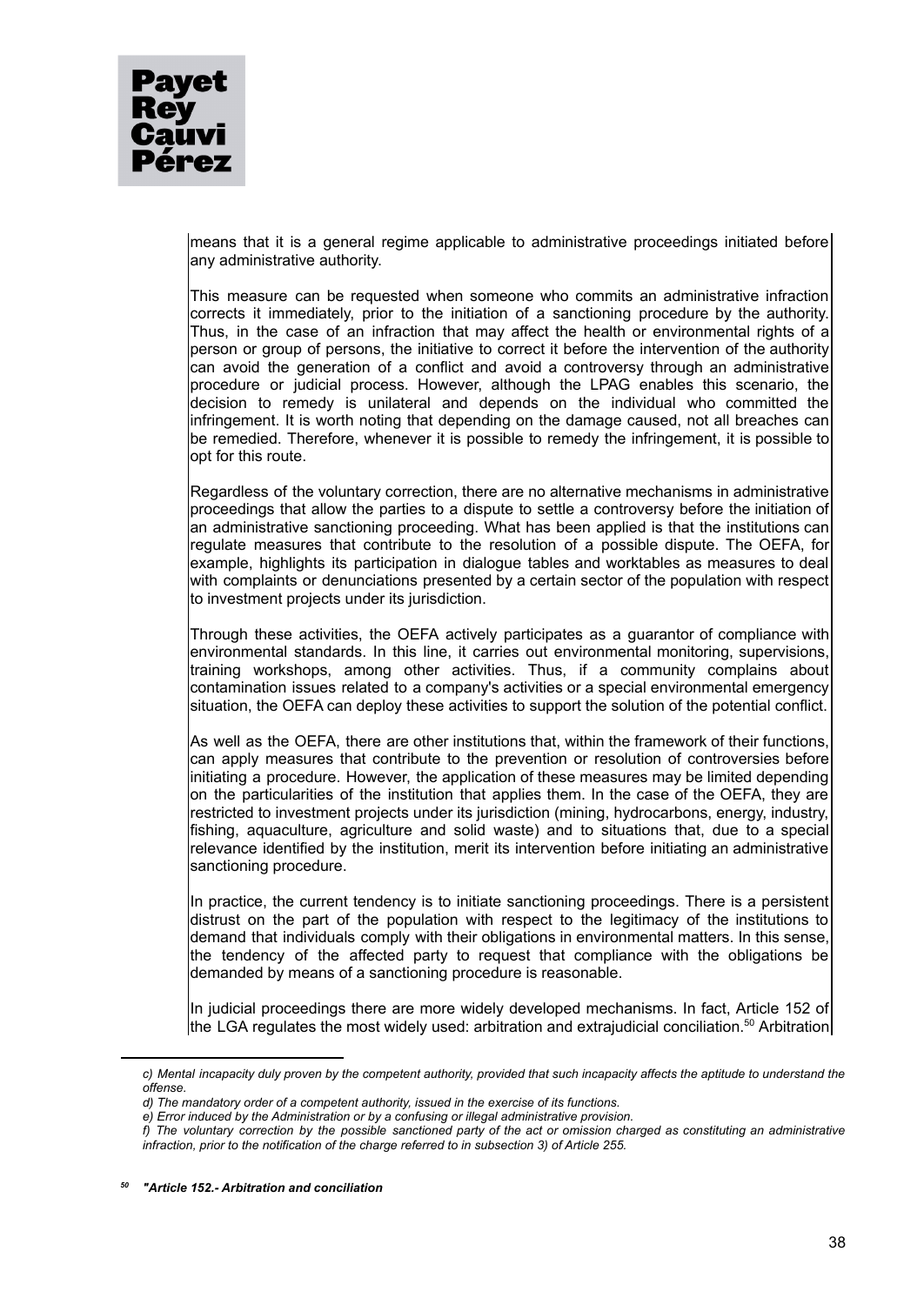tends to be mostly used in disputes between companies or between companies and the State. In this sense, the most widespread mechanism among the population is the extrajudicial conciliation, defined as a procedure or alternative to the judicial process that involves the participation of a conciliator and the parties. It is essentially a negotiation, but with the intervention of a third party who helps in the communication process. The result of this mechanism is a conciliation act with the agreements reached by the parties, it has the value of a sentence and can be executed in this way.

These alternative mechanisms entail several advantages for the administered party. The main one is that it allows the parties in conflict to solve their problem in a faster way, since it avoids the judicial processes that can take years due to the judicial burden. Another important point is that the parties involved decide in an equitable manner the solution to the problem.

On the other hand, in criminal matters we have the principle of opportunity, a principle that has a similar purpose to the voluntary correction in administrative proceedings. By means of this mechanism, enabled for certain crimes that do not represent a greater seriousness, the person under investigation may agree to a reparatory agreement, which involves the payment of a pecuniary penalty or compensation in favor of the injured party with the intervention of the Prosecutor. This principle puts an end to the criminal investigation before initiating the judicial process. However, it is only applicable when the Prosecutor allows it in cases where the offenses are minor and do not involve, for example, irreparable environmental damage. Therefore, its application is usually more restricted.

It is worth mentioning that, in parallel to these mechanisms, in the framework of the implementation of environmental impact studies, citizen participation mechanisms can also provide some solutions. Among them are the Consultation Mailboxes, which are communication mechanisms so that the people administered can send queries, complaints or suggestions to the owner. Therefore, in order to avoid any controversy, these measures and others that the project owner may implement, such as workshops, dialogue tables, among others, contribute to channel requests before resorting to administrative or judicial channels. Along these lines, the Prior Consultation of indigenous peoples has also provided some solutions to the resolution of conflicts that may exist.

Other attempts to resolve conflicts have also been made by the Presidency of the Council of Ministers of the Executive Branch. In this office, dialogue tables have been set up to listen to the requests of both parties and reach agreements that make the execution of large investment projects

viable. Likewise, the Ombudsman's Office, in its role of defending constitutional and fundamental rights, has also carried out actions to promote dialogue, such as monitoring social conflicts. As part of these functions, it mediates in conflicts and issues monthly periodical publications that are disseminated to the sectors to promote the resolution of controversies. However, due to the mistrust that exists among the population regarding the activities of the institutions, there is a tendency to activate administrative sanctioning

Certain or determinable environmental controversies or claims concerning property rights or other rights freely available to the parties may be submitted to arbitration and conciliation. In particular, the following cases may be submitted to these means:

a. Determination of indemnification amounts for environmental damages or for the commission of crimes against the *environment and natural resources.*

b. Definition of compensatory obligations that may arise from an administrative process, whether monetary or not

*c. Disputes in the execution and implementation of contracts for access and use of natural resources.*

d. Precise in the case of limitations to property rights that existed prior to the creation and implementation of a national *protected natural area.*

<sup>.&</sup>lt;br>e. Conflicts between users with overlapping and incompatible rights over spaces or resources subject to environmental *management or zoning "*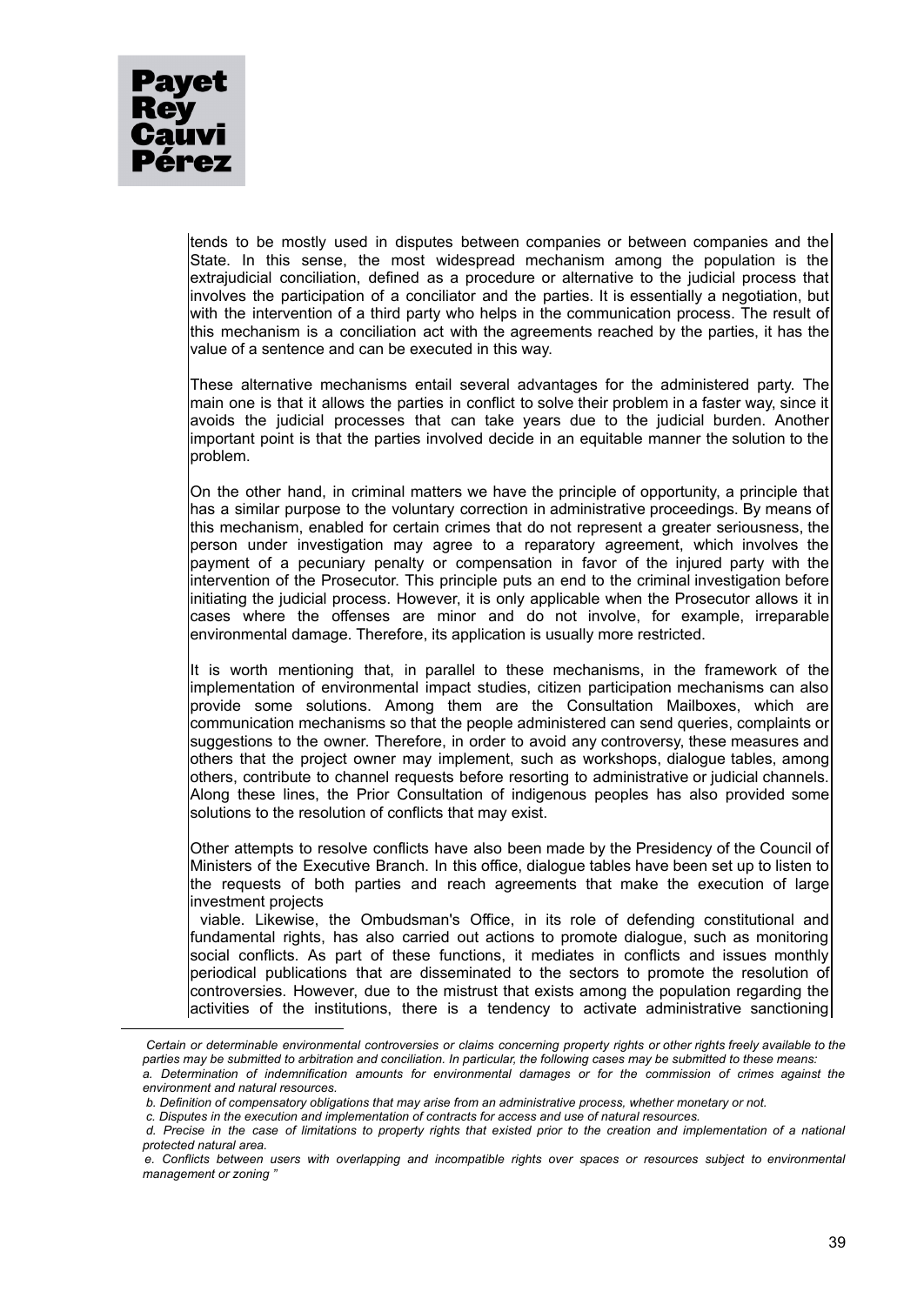

procedures or judicial processes in order to ensure the enforceability of compliance with the obligations. Therefore, the focus should be on strengthening the institutions' capacity for timely response and working on their prestige to generate confidence in the population to seek ways of resolving conflicts before activating the corresponding processes.

|    | Human rights defenders in environmental matters                                                                                                                                                                                                                                                                                                                                                                                                                                                                                                                                               |
|----|-----------------------------------------------------------------------------------------------------------------------------------------------------------------------------------------------------------------------------------------------------------------------------------------------------------------------------------------------------------------------------------------------------------------------------------------------------------------------------------------------------------------------------------------------------------------------------------------------|
| 01 | Guarantee a safe and enabling environment for persons, groups and organizations that<br>promote and defend human rights in environmental matters.                                                                                                                                                                                                                                                                                                                                                                                                                                             |
|    | In recent years, Peru has adopted measures for the protection of the rights of human rights<br>defenders in environmental matters ("Environmental Defenders"). From the international<br>level, the measures have been supported by the following main instruments:                                                                                                                                                                                                                                                                                                                           |
|    | - The 1998 Declaration on the Right and Responsibility of Individuals, Groups and Organs of<br>Society to Promote and Protect Universally Recognized Human Rights and Fundamental<br>Freedoms;                                                                                                                                                                                                                                                                                                                                                                                                |
|    | - The Reports of the IACHR of the Organization of American States (OAS);<br>- The Advisory Opinions and judgments of the IACHR Court;<br>- The recommendations issued by the Human Rights Committee;<br>- The opinions of the Committee on the Rights of the Child;                                                                                                                                                                                                                                                                                                                           |
|    | - The recommendations of the Committee against Torture;<br>- The recommendations of several States in the sessions of the Universal Periodic Review of<br>Peru; and                                                                                                                                                                                                                                                                                                                                                                                                                           |
|    | - The reports of the Special Rapporteur on the situation of human rights defenders of the<br>United Nations ("Special Rapporteur").                                                                                                                                                                                                                                                                                                                                                                                                                                                           |
|    | Specifically with respect to a certain group of them, such as Amazonian or peasant leaders,<br>other instruments have also been important, such as (i) ILO Convention 169, (ii) the United<br>Nations Declaration on the Rights of Indigenous Peoples, (iii) the United Nations Declaration<br>on the Rights of Peasants and Other People Working in Rural Areas, as well as the main<br>human rights treaties of the Inter-American Human Rights System.                                                                                                                                     |
|    | At the national level, the role of promoter and protector has been mainly assumed by the<br>Executive Branch, the Ombudsman's Office and a small sector of the Congress. Normative<br>advances began in 2018, however, these are still insufficient in the face of the serious social<br>problem involving threats to the rights of Environmental Defenders.                                                                                                                                                                                                                                  |
|    | According to the Global Witness "Defendiendo el Mañana" report <sup>51</sup> , in 2019 the murder of<br>two hundred and twelve (212) environmental defenders was reported worldwide, of which<br>more than two thirds of them occurred in Latin America. This information should be read in<br>conjunction with the data reported by the National Human Rights Coordinator ("CNDDHH",<br>acronym in Spanish), which records twenty (20) murders of environmental defenders<br>between the years 2013 and 2021, twelve (12) of them were indigenous leaders from the<br>Amazon <sup>52</sup> . |
|    | Likewise, Front Line Defenders, a human rights defense organization, reported that during<br>2020 the murders of Human Rights Defenders in Peru amounted to eight (8) people, with the                                                                                                                                                                                                                                                                                                                                                                                                        |

<sup>51</sup> Global Witness (July, 2020). "*Defending tomorrow: Climate crisis and threats against land and environmental defenders*". Retrieved from: [https://www.globalwitness.org/documents/19941/Defending\\_Tomorrow\\_ES\\_low\\_res\\_-\\_July\\_2020.pdf](https://www.globalwitness.org/documents/19941/Defending_Tomorrow_ES_low_res_-_July_2020.pdf)

<sup>52</sup> Ojo Público (2021). "*Morir por la tierra: catorce indígenas asesinados en la Amazonía desde 2013*". Updated March 10, 2021. Retrieved from: <https://ojo-publico.com/1779/morir-por-la-tierra-indigenas-asesinados-en-la-amazonia>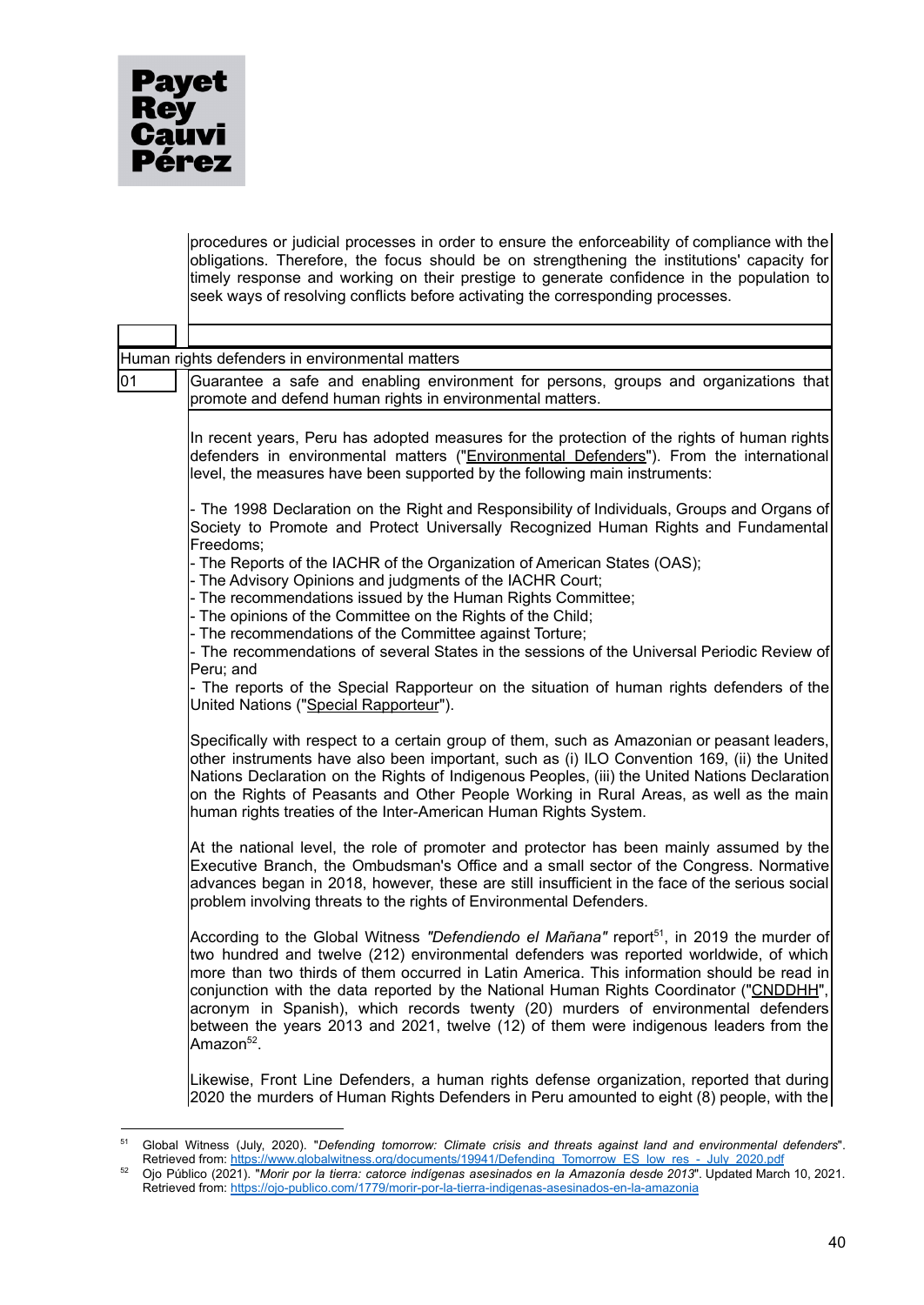majority of the victims being part of indigenous organizations or the State as Environmental Defenders<sup>53</sup>. Along these lines, reported sources from MINJUSDH indicate that, since the "Protocol to Guarantee the Protection of Human Rights Defenders" (the "Protocol") came into force, a norm that establishes the implementation of an early warning system in the face of threats or attacks on human rights defenders, twenty-nine (29) requests for the application of protection measures were registered from 2019 until the beginning of the year 2021. Eighteen (18) cases of them correspond to Environmental Defenders and rights of indigenous peoples<sup>54</sup>. However, the number could be higher. There is another number of cases that, due to limitations of access to complaints or poor accessibility to data, are not part of the official figures.

This reality, which is accompanied by inefficient state actions to prevent and punish those responsible for threats and attacks on Environmental Defenders, means that there is no environment of protection and security for them. According to the Report presented by the Special Rapporteur as a result of his visit to Peru from January 21 to February 3, 2020, four (4) main threats faced by human rights defenders ("Human Rights Defenders") in the country were identified, which includes Environmental Defenders<sup>55</sup>.

First, Human Rights Defenders are not recognized by the authorities and are subject to stigmatization. During his visit, the Special Rapporteur verified that most of the authorities of the central, regional and municipal public administration did not recognize human rights defenders or were indifferent to their work. As a result, they do not support them through public statements and are reluctant to provide the necessary protection measures. This is compounded by stigmatization under terms such as "*opponents of development*" and "*radical anti-mining groups*" 56 .

Secondly, it was identified that human rights defenders are usually criminalized through the improper use of criminal law by prosecutors at the local, provincial and national levels. The Special Rapporteur highlighted a tendency of the National Prosecutor's Office to investigate and accuse human rights defenders, which results in these defenders being dissuaded and abandoning their activities in defense of the environment<sup>57</sup>.

Thirdly, there are obstacles to the right of peaceful assembly of Human Rights Defenders, regulated in the International Covenant on Civil and Political Rights. Although it was identified that the Peruvian legal system includes and recognizes the right to peaceful assembly, it was possible to identify problematic factors in the exercise of this right by Environmental Defenders, especially in the protests carried out and the lack of protection from the PNP<sup>58</sup>.

As a fourth point, it was reported that Human Rights Defenders are, in fact, not granted protection when they are at risk. The Special Rapporteur found three main deficiencies: a) the authorities do not register complaints of threats; b) there is a lack of effective systems to guarantee the physical security and protection of human rights defenders; and c) the lack of serious investigations and sanctions for those responsible for attacks on human rights

<sup>5</sup>[3](https://www.frontlinedefenders.org/sites/default/files/fld_global_analysis_2020.pdf) Front Line Defenders (2020). *"Front Line Defenders Global Analysis 2020", pp. 4.* Retrieved from: -<br>[https://www.frontlinedefenders.org/sites/default/files/fld\\_global\\_analysis\\_2020.pdf](https://www.frontlinedefenders.org/sites/default/files/fld_global_analysis_2020.pdf)

<sup>54</sup> Actualidad Ambiental (May 5, 2021). "*What proposals on environmental defenders should the next Government prioritize*?" Retrieved from: the contract of the contract of the contract of the contract of the contract of the contract of the contract of the contract of the contract of the contract of the contract of the contract of the contract o

<sup>55</sup> Report of the Special Rapporteur on the situation of human rights defenders (December 22, 2020). *Report A/HRC/46/35/Add.2.* Visit to Peru (January 21 - February 3, 2020). Submitted to the United Nations General Assembly: Human Rights Council 46th session. Retrieved from: [https://undocs.o](https://undocs.org/pdf?symbol=es/A/HRC/46/35/ADD.2)rg/pdf?symbol=es/A/HRC/46/35/ADD.2.. Versión en español: <https://undocs.org/en/A/HRC/46/35/ADD.2> <https://www.actualidadambiental.pe/que-propuestas-debe-priorizar-el-nuevo-gobierno-respecto-a-defensores-ambientales/>

<sup>56</sup> Ibid., p. 5

<sup>57</sup> Ibid., p. 6

<sup>58</sup> Ibid., p. 9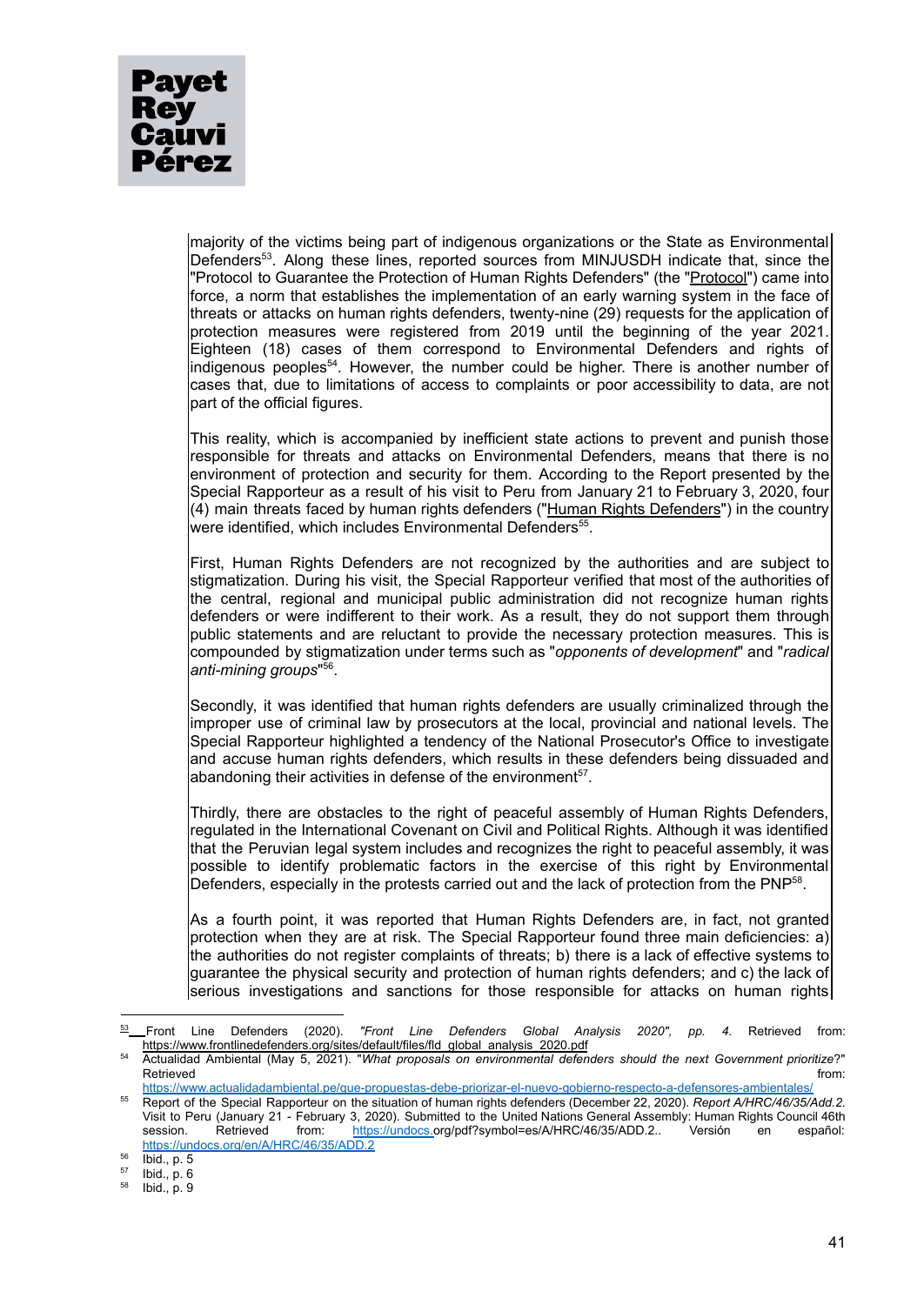

defenders 59 .

Finally, it has recognized that Human Rights Defenders, and in particular Environmental Defenders, leaders or members of indigenous or peasant communities, are exposed to greater risks due to the defense of human rights that they exercise against large extractive industries, both legal and illegal.

02 Recognize, protect and promote rights and ability to access such rights of human rights defenders.

> Peru has made progress in the recognition, protection and promotion of the rights of Human Rights Defenders through concrete measures directed mainly from the Executive Branch and the Ombudsman's Office. Thus, since 2018, there is a National Human Rights Plan 2018-2021 ("2018-2021 Plan"), approved by Supreme Decree No. 2-2018-JUS.

> Previously, Peru had other National Human Rights Plans from 2006-2011 and 2014-2016; however, the 2018-2021 Plan was the first of them to recognize for the first time that Human Rights Defenders need special protection. What is remarkable about the referred Plan is that, unlike the two previous ones, it incorporates baselines, goals and indicators, which allow for a more efficient implementation, monitoring and evaluation. Nevertheless, the 2018-2021 Plan has weaknesses in that it does not report a baseline for this group, as there is no statistical record of the current situation. This represents a limitation for the design of policies or regulations, since the real magnitude of the problem is not known exactly. Likewise, another limitation to consider is that the treatment of the problem regarding the protection of Environmental Defenders has only been assumed by the MINJUSDH and some authorities of the Executive Branch.

> Subsequently, in 2019, Ministerial Resolution No. 159-2019/JUS, the Protocol to Guarantee the Protection of Human Rights Defenders (the "Protocol") was approved. The most noteworthy points of this instrument reside in the following points: (i) the conceptualization of what is understood as Human Rights Defenders; (ii) the identification of specific state obligations, in charge of MINJUSDH, specifically to publish annual reports on risk situations and attack patterns; (iii) coordination on the work of Human Rights Defenders with state entities; and, (iv) the possibility of granting them protection measures against the threat or violation of rights such as participation in public affairs, access to public information, due process, among others.

> On the other hand, the least remarkable aspect of the Protocol is that it has a lower rank than that of a Law and does not bind to the same extent elementary institutions in the attention of these cases, such as the PNP. These measures were later complemented with the creation of the Registry on Risk Situations of Human Rights Defenders (the "Registry of Human Rights Defenders"), approved by Ministerial Resolution No. 255-2020-JUS. The purpose of this registry was to gather information regarding attacks or threats against human rights defenders. In addition, it allowed for the collection of important data on the areas of greatest risk, groups of greatest vulnerability, monitoring the implementation of protection measures, among other provisions.

> In 2020, the Ombudsman's Office took the initiative to approve, through Administrative Resolution No. 29-2020/DP-PAD, the "Guidelines for Ombudsman's Intervention in Cases of Human Rights Defenders"<sup>60</sup> (the "<u>Ombudsman's Guidelines</u>"). This instrument standardizes

 $59$ Ibid., p. 13

Resolution No. 29-2020/DP-PAD, dated June 25, 2020: https://cdn.www.gob.pe/uploads/document/file/1182934/Resoluci%C3%B3n-Administrativa-N\_-029-2020-DP-PAD.pdf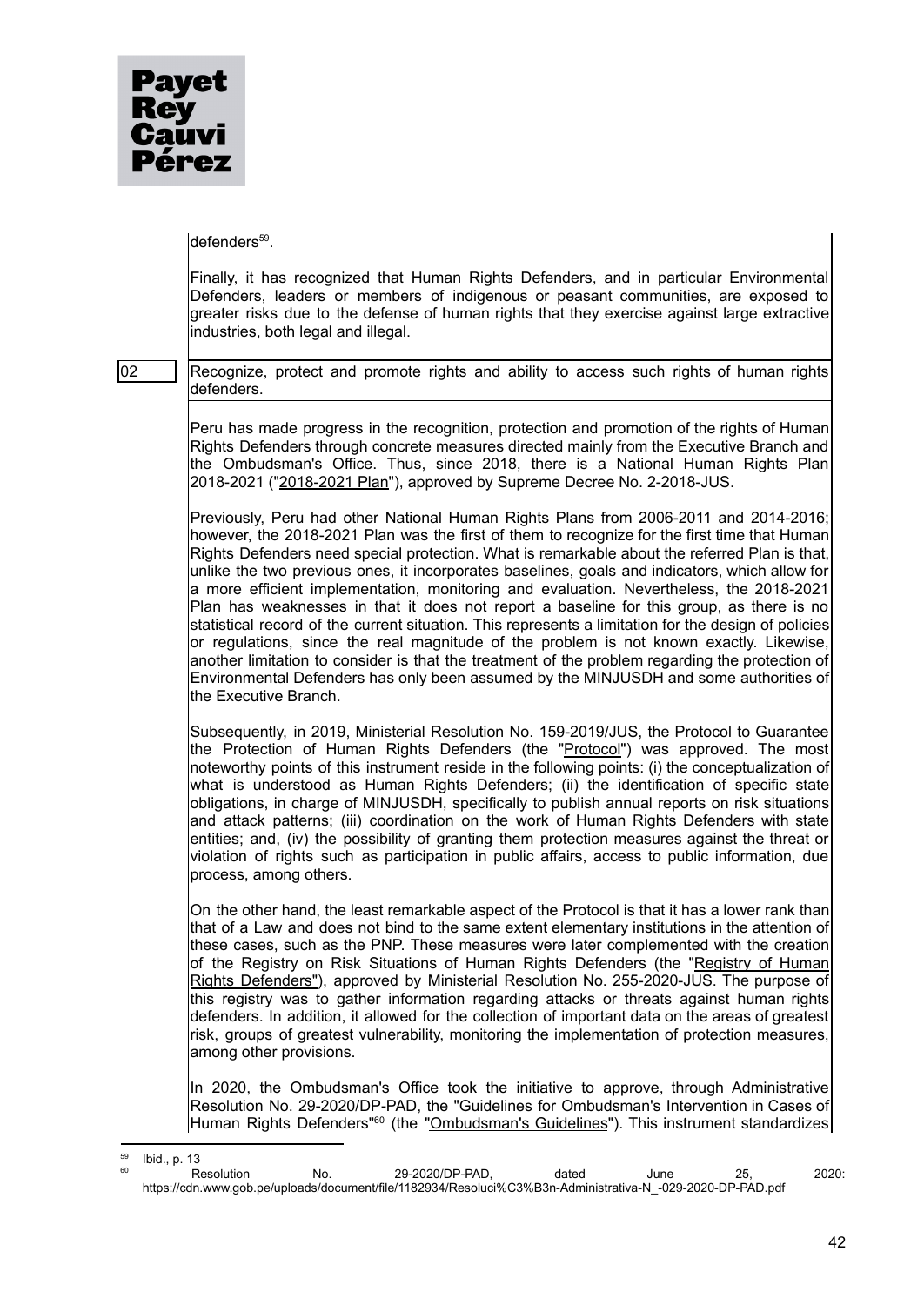

and establishes parameters and criteria for the Ombudsman's Office's attention and follow-up of cases.

Subsequently, in April of this year, through Supreme Decree No. 004-2021-JUS, the Intersectoral Mechanism for the Protection of Human Rights Defenders<sup>61</sup> (the "Intersectoral Mechanism") was approved. This instrument seeks to emphasize the coordinated work of state entities in the implementation of protection or urgent protection measures. Thus, although the protection measures will be approved by the MINJUSDH, they will also be the responsibility of the other institutions involved. In addition, it replaced the Protocol and included some of its measures, as well as included the Registry of Human Rights Defenders as part of its provisions. This Mechanism has just been approved, so the analysis of its effectiveness should be tested in the following months. The most important thing about the Intersectoral Mechanism is that it links the following eight (8) Ministries:

- MINJUSDH;

- Ministry of Interior, where the PNP is included;

- Ministry of Environment;

- Ministry of Culture;

- Ministry of Women and Vulnerable Populations;
- Ministry of Foreign Affairs;
- Ministry of Energy and Mines; and
- Ministry of Agrarian Development and Irrigation.

Recently, on July 25, 2021, MINAM approved the Sectorial Protocol for the Protection of Environmental Defenders<sup>62</sup> ("MINAM Protocol"), which is applicable to the programs, special projects and entities under MINAM. The MINAM Protocol is the first regulation approved by MINAM that establishes the general guidelines for the prevention, recognition and protection of the rights of Environmental Defenders in the environmental sector. The MINAM Protocol contains provisions related to prevention measures, collection of information on risk situations and evaluation and protection measures. In addition, the MINAM Protocol also establishes the functions of the Environmental Crimes Functional Unit ("UNIDA"), as the managing and coordinating entity in charge of the implementation of the protocol with MINAM.

It is hoped that, with this general framework for action, the authorities will be able to implement concrete measures to protect human rights defenders. However, there is still no real initiative from other authorities. As reported by MINJUSDH, the Attorney General's Office is working on guidelines for action to implement the guidelines of the Intersectoral Mechanism; however, to date, only the Ombudsman's Office has been approved.

As indicated, none of the measures taken are contained in a Law, which weakens their legitimacy and the urgency to develop concrete measures. In fact, there are two bills pending approval by Congress. Bill 6625/2020-CR, which proposes the "Law for the Protection of Human Rights Defenders" and Bill 6762/2020-CR called "Law that Promotes, Recognizes and Protects Human Rights Defenders". Both law proposals seek to strengthen the institutional framework for the protection of the rights of human rights defenders, standardize

<sup>&</sup>lt;sup>61</sup> Supreme Decree No. 004-2021-JUS, dated April 22, 2021: https://busquedas.elperuano.pe/normaslegales/decreto-supremo-que-crea-el-mecanismo-intersectorial-para-la-decreto-suprem o-n-004-2021-jus-1946184-4/

<sup>62</sup> Ministerial Resolution No. 134-2021-MINAM, that approved the Sectorial Protocol for the Protection of Environmental<br>Defenders, dated July 25, 2021: Defenders, dated July 25, 2021: https://cdn.www.gob.pe/uploads/document/file/2037171/RM.%20134-2021-MINAM%20con%20anexo%20Protocolo%20Sectoria l.pdf.pdf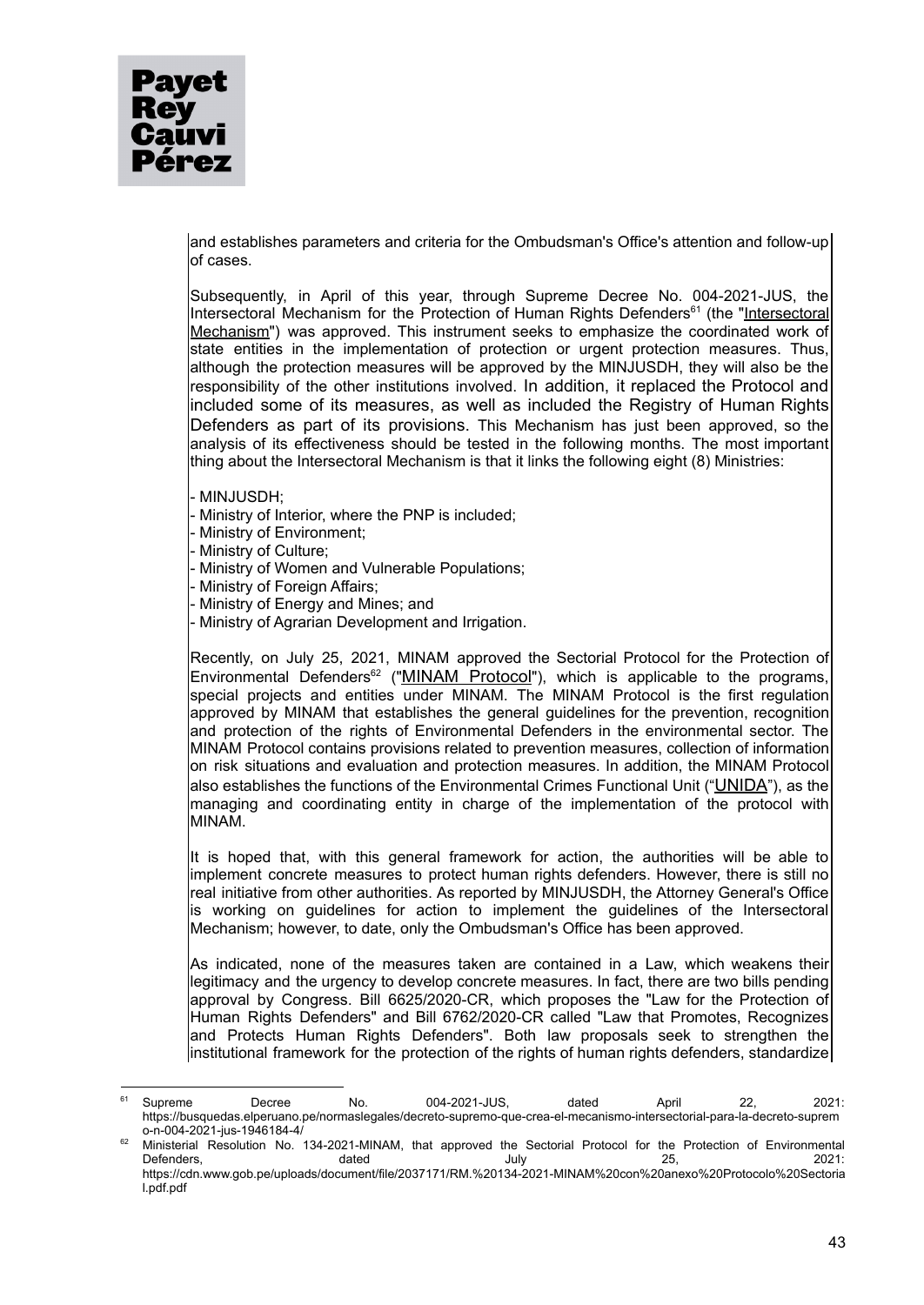

their concept, their rights and limits, as well as the State's obligations towards them.

Likewise, the creation of a National System for the Protection of Human Rights Defenders, which seeks to generate an articulation of sectors for their protection, has been highlighted from these bills. However, both bills are still awaiting approval and there are no major indications that this will happen in the near future. Although progress has been made with hopeful goals, the situation continues to be worrisome. The rates of threats and murders have not ceased since the establishment of these norms.

The main limitation to be taken into account and that must be addressed is that all measures developed should be supported by a Law, since it is required that actions for the protection of Human Rights Defenders have legitimacy and, at the same time, that the panorama of institutional actions is extended. Another issue that must be corrected is the volatility of the current legal framework for the protection of human rights defenders. The Protocol and the Register, approved in 2019 and 2020 respectively, have been repealed, but some of their provisions have been reformed and included in the Intersectoral Mechanism and the Human Rights Plan 2018-2021. Thus, although the objective was to integrate under a single instrument these measures, it is revealed at the same time that there is still no firm protection framework for HRDs.

On the other hand, it is important to note that the legal framework that currently exists is headed by the Human Rights Plan 2018-2021; the Regulation that approves the Intersectoral Mechanism, the Guidelines of the Ombudsman's Office and the MINAM Protocol. Of the four instruments mentioned above, for practical purposes, only the Intersectoral Mechanism is binding and widely applicable to various institutions. The Human Rights Plan is valid until 2021, and the Ombudsman's Guidelines are only binding for this institution, as well as the MINAM Protocol. Likewise, although the Mechanism has established the general framework of actions, the implementation of these measures requires a catalog of specific actions developed for each institution.

In addition to the Ombudsman's Office, the need for an "Action Protocol for the Implementation of Protection Measures or Urgent Protection Measures" has been established, which will be in charge of the PNP. This Protocol is still pending approval and there are no action protocols for other institutions such as the Judiciary or the Public Prosecutor's Office. In this line, the greatest initiatives in the implementation of this type of measures have come from a high level of the Executive Power.

It is necessary to work with the authorities that are in greater contact with human rights defenders, which should involve the Judiciary, the Public Prosecutor's Office and, essentially, the PNP. It is necessary to work on processes of sensitization and strengthening of their response capacity, through norms that support and guide their actions, as well as the allocation of the necessary budget to execute these measures.

On the other hand, there is also no concrete incorporation of the actions that could be carried out by regional and local authorities, civil society and indigenous organizations in the State's response to the threats faced by these groups of people. This has led to the fact that, despite the published norms, in practice, groups of human rights defenders still feel unprotected.

In this regard, two indigenous leaders of the Aidesep Ucayali Regional Organization ("ORAU"), who requested the activation of the early warning procedure and urgent protection  $l$  actions, declared to the newspaper La República that these were insufficient and, beyond life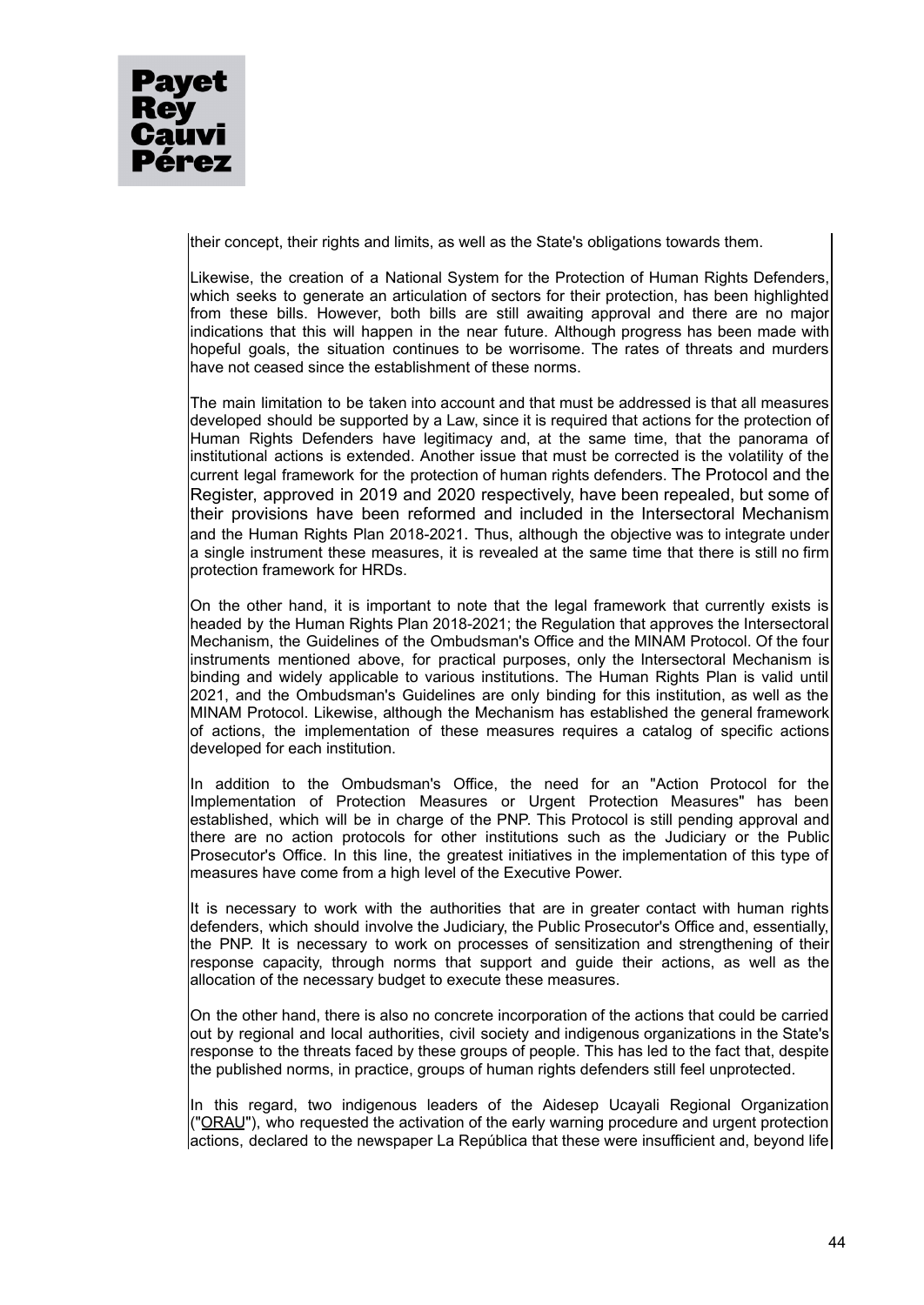

guarantees, no additional measures were identified.<sup>63</sup> Likewise, there is a clear sense of impunity as a result of the insufficient measures to punish those who attack environmental defenders. As a result, many of them prefer to leave their homes or refrain from denouncing for fear of reprisals.

# $\vert$   $\vert$  Prevent, investigate and punish attacks, threats or intimidations directed to human rights defenders.

In a prevention phase, the Peruvian State through MINJUSDH designed three (3) important instruments. First, the Human Rights Plan 2018-2021, which points out important issues such as the recognition of the special importance of the protection of environmental defenders, its definition, and identifies goals for the implementation of support and defense policies. However, the first step should be to identify the reality and the problems to be solved.

In this sense, as part of this Human Rights Plan, the creation of a Registry of situations of risk for Human Rights Defenders by 2019 and an Intersectoral Mechanism for their protection by 2021 were proposed. Note that this registry was previously conceived, but the regulations that created it were repealed. However, it was implemented again with the Intersectoral Mechanism. To date, despite the changes that the Registry has undergone this year, both instruments have been implemented. The Registry, in effect, has made it possible to identify, through the early warning procedure regulated by the Protocol, the cases and their risk levels. Likewise, the Intersectoral Mechanism, which replaced the Protocol, made it possible to identify the relevant measures according to risk levels.

The Guidelines of the Ombudsman's Office also cite specific actions to be taken by this institution. It is hoped that the creation of the Registry will be useful in providing a baseline for the next policies to be designed. To this end, it will also be useful to have the synergy of other institutions such as the Prosecutor's Office, the PNP or the Judiciary and even institutions such as the Human Rights Coordinator. It will also be necessary to recognize the shortcomings of current policies and improve them in order to guarantee compliance with the State's obligation of prevention.

In this regard, the MINAM Protocol was approved by the governing body of the national environmental sector and established the biannual publication of a national report on the situation of environmental defenders in Peru by UNIDA, that will analyze, within the framework of a participatory process, the main challenges and risks faced by Environmental Defenders. Based on this document, recommendations will be formulated to strengthen public policies and the institutional and legal framework related to their protection.

In addition to the above, there are recommendations issued by the United Nations through the Human Rights Committee; the Committee on the Rights of the Child; the Committee against Torture; the Office of the Special Rapporteur; the recommendations of several States in the sessions of the Universal Periodic Review of Peru since 2012; and even NGOs. At this point it is important to highlight that the main institutions that manage the actions of prevention, investigation and punishment involve the PNP, the National Prosecutor's Office, the Ombudsman's Office and the Judiciary.

<sup>6</sup>[3](https://larepublica.pe/sociedad/2021/03/11/urge-proteger-a-los-defensores-ambientales-y-acabar-con-la-sociedad-del-crimen-medio-ambiente-defensores-ambientales/) La República Newspaper (March 11, 2021). "*Urge to protect environmental defenders and end the crime society"*. Retrieved from: [https://larepublica.pe/sociedad/2021/03/11/urge-proteger-a-los-defensores-ambientales-y-acabar-con-la-sociedad-del-crimen-medio](https://larepublica.pe/sociedad/2021/03/11/urge-proteger-a-los-defensores-ambientales-y-acabar-con-la-sociedad-del-crimen-medio-ambiente-defensores-ambientales/) [-ambiente-defensores-ambientales/](https://larepublica.pe/sociedad/2021/03/11/urge-proteger-a-los-defensores-ambientales-y-acabar-con-la-sociedad-del-crimen-medio-ambiente-defensores-ambientales/)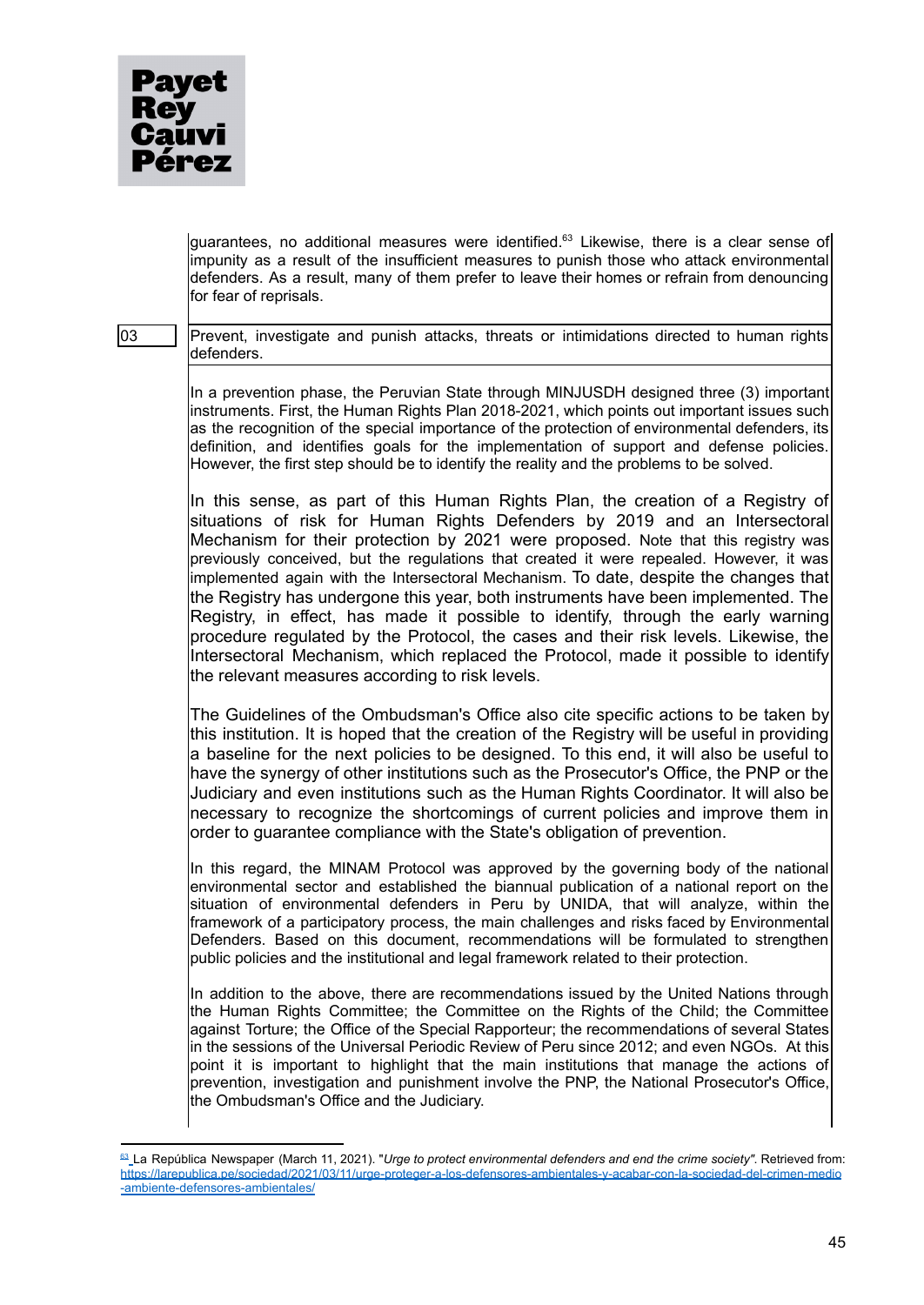Despite being involved with the Intersectoral Mechanism, only the Ombudsman's Office has a Protocol for action in cases of threats and attacks on human rights defenders. Therefore, there is no real political will to address this situation as a matter of urgency. The existence of guidelines, protocols and directives is necessary so that the authorities who are in direct contact with these cases can act. This situation should also involve local and regional governments, which have yet to be involved in the issue.

On the other hand, as long as there is no concrete solution to the requests of groups of Human Rights Defenders, they will always be exposed to these risks. The issues that HRDs advocate for are due to structural problems such as drug trafficking, land titling, land trafficking, environmental crimes, or deforestation. As long as there is no concrete action by the State to address these requests, they will always be exposed to direct confrontation, often against mafias that have greater resources, are better organized and willing to commit criminal acts.

Finally, the protection measures indicated in the Intersectoral Mechanism have not represented a specific solution either. Thus, in cases of threats or harassment, the relevant measure is the granting of personal guarantees, which is manifested in an administrative act issued by the sub-prefect of the locality. However, in practice, the guarantee provided is limited to a document and not to effective protection.

Implementing security measures implies an investment of time, human and economic resources that many institutions are not capable of executing or do not possess. For this reason, it has been suggested that these measures should have their own budget, i.e. a budget allocated directly from the Ministry of Economy and Finance. At present, this is not the case, since the budget for the implementation of protection measures is financed by the general institutional budget.

Regarding the investigation measures, since there are no concrete norms that develop the guidelines to be followed by the authorities in the process of these cases, the treatment follows the course of a regular process and no measures are taken with an approach based on the unique problems of human rights defenders in environmental matters. The current norms are of general application, therefore the PNP and the Public Prosecutor's Office attempt to make up for the lack of measures directed at this specific group since the primary phase of the investigation stages. However, investigation efforts are hindered since these bodies do not have a targeted approach to the affected group and the specific conditions of the cases. Some factors may favor the collection of useful evidence for the investigation of a crime affecting the rights of human rights defenders in environmental matters, such as threats to the people around the victim, and witness testimonies.

Another important factor that does not contribute to a fair investigation is when the police and prosecutorial authorities involved in the cases stigmatize Human Rights Defenders. This stigmatization delegitimizes the PNP's activities and makes the defenders' requests and denunciations of people who threaten or violate their rights invisible. These labels can even have an impact on the investigation activities carried out by the PNP or the Prosecutor's Office, biasing their role. As reported by the Observatory for the Protection of Human Rights Defenders in its February report this year<sup>64</sup>, this bias in their functions also occurs as a result of protection agreements for extraordinary services between companies and the PNP and national legislation that favors impunity.

<sup>64</sup> Observatory for the Protection of Human Rights Defenders (February 2021). *"Report Undermining Rights: The defense of human rights hindered by economic interests."* pp. 8-9. Retrieved from: <https://www.fidh.org/IMG/pdf/obs-peru-socavandoderechos-esp-250221-vf.pdf>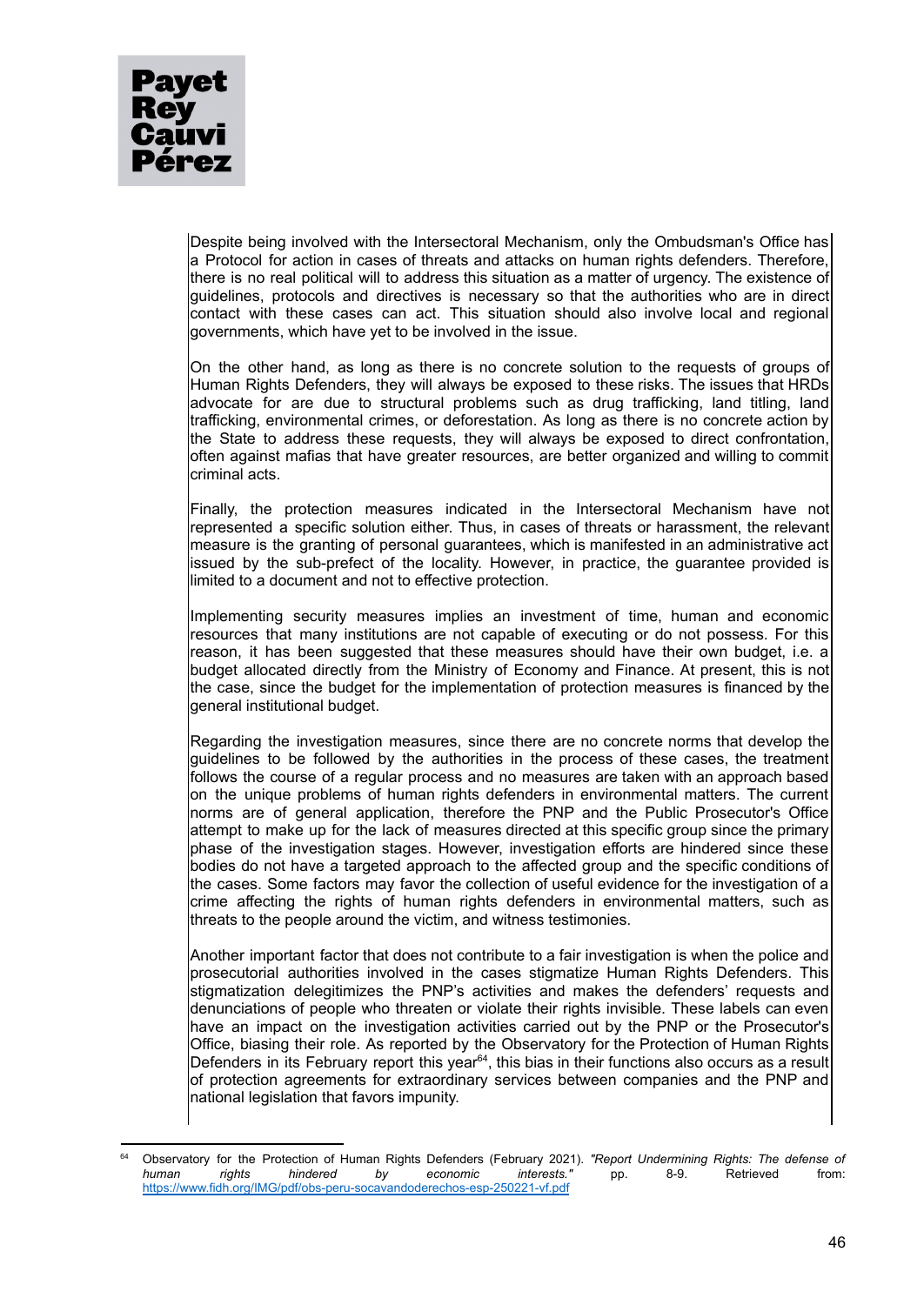Thus, one of the most relevant regulations is Law No. 30151, which allows the unimpeachability of members of the Armed Forces and the PNP when they use their weapons and cause injuries or deaths in the line of duty. All these factors impact the investigation phase. The criminal investigation stage is usually the phase in which cases of threats or attacks against human rights defenders are usually stopped. This explains why not all cases are sanctioned. This situation is under the objective of being changed. However, as recognized by Edgardo Rodriguez, General Director of Human Rights of MINJUSDH, to the Actualidad Ambiental portal of the Peruvian Society of Environmental Law, it has not been possible to adequately manage the cases of crimes committed prior to the Protocol, approved in 2019<sup>65</sup>. As a result, it is frequent that the cases in which the threats have materialized have though not resulted in a sanction. Thus, there is a sense of impunity as a result of unsuccessful investigations of crimes committed against human rights defenders in environmental matters, which instead of preventing violations, compels many defenders to abandon their activities and flee the country with their families.

Among the most emblematic and closely followed cases, no positive result has been achieved despite the support of international entities and NGOs to promote the process in the search for justice. This is the case of Gonzalo Pío Flores, leader of the Native Community Nuevo Amanecer Hawaii and murdered on May 17, 2020. In May 2013, the murder of his father Mr. Mauro Pío Peña, and community leader, was reported. Community leaders and members reported suffering constant threats and attacks for years by logging traffickers operating in their community's territory. To date, both crimes, the murder of the father and the son, remain unpunished.

Another more widely publicized situation is the case of leaders Edwin Chota, Jorge Ríos Pérez, Leoncio Quintisima Meléndez and Francisco Pinedo Ramírez, all from the Saweto native community, murdered in 2014. According to an investigation carried out by the journalistic portal Ojo Público,<sup>66</sup> the indigenous leaders had been denouncing the crime of illegal logging of a mafia of timber traffickers on the Peru-Brazil border since 2008. Edwin Chota and the other leaders reported several denouncements and even registered the place where they carried out their illegal activities with photographs and exact coordinates. However, for reasons such as the remoteness of the community's location and lack of resources to get there, the authorities refused to carry out an inspection in the area and shelved the case in 2010. The threats from the traffickers did not cease, so in 2013 the human rights defenders requested guarantees for their lives before the Prefecture of the Ucayali region, identifying by name and surname those who threatened to kill them. The request for guarantees was rejected and it was recommended to request the guarantees in the district where the events occurred. Finally, in April 2014, only the Ombudsman's Office arranged a meeting with the Presidency of the Council of Ministers, after which a date was set for an inspection in the area. However, that same year in August, the four leaders were murdered.

It was only after the death of the leaders that the investigation into the illegal logging complaint was resumed and the titling of their territory was accelerated. However, after six years of investigation, those responsible have not been punished. Two of the four killed are still reported missing and the PNP abandoned their search. Currently, according to the same portal, the process "*is in the accusatory stage against Segundo Atachi Felix, Josimar Atachi Felix and Hugo Soria Flores*", for whom five (5) years in prison have been requested for the

<sup>65</sup> In Actualidad Ambiental (September 21, 2020). *"What actions are being taken to protect environmental defenders in Peru?"* Retrieved from: the contract of the contract of the contract of the contract of the contract of the contract of the contract of the contract of the contract of the contract of the contract of the contract of the contract o

<sup>6</sup>[6](https://ojo-publico.com/1525/saweto-la-violencia-de-la-impunidad-en-la-amazonia) Ojo Público report (February 3, 2020). *"Saweto: The violence of impunity in the Amazon"*. Retrieved from: <https://ojo-publico.com/1525/saweto-la-violencia-de-la-impunidad-en-la-amazonia> <https://www.actualidadambiental.pe/que-acciones-se-estan-realizando-para-proteger-a-los-defensores-ambientales-en-el-peru/>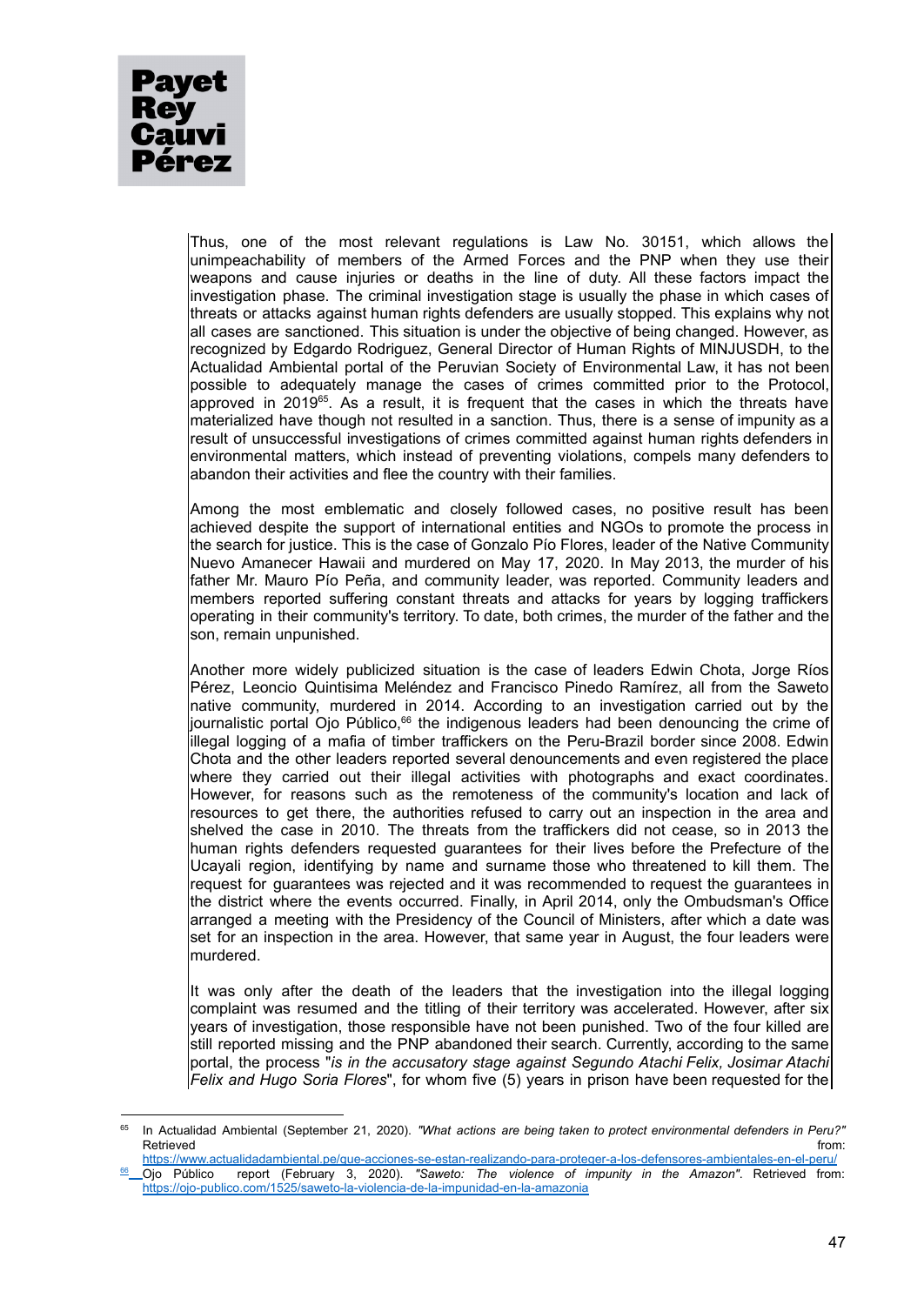

crime of illegal timber trafficking and thirty-five (35) years for murder.

This has been confirmed by the Special Rapporteur who reiterates that these are not isolated cases, but a generalized situation that was also reported in other parts of the country such as Piura and Madre de Dios. $67$  This indicates that there has been no success in preventing impunity in the most emblematic cases, which also has negative repercussions in other less publicized cases. Budget deficiencies, geographical distance, stigmatization and criminalization, poor coordination between institutions and corruption have limited and hindered the punishment of those who have committed these crimes.

Compliance and implementation of the Escazú Agreement 01 **Commit to provide resources for national activities needed to fulfill the obligations defined by** the agreement. The Peruvian State has not ratified the Agreement. The legislative commission in charge of its evaluation filed the case in October 2020, so it was never discussed in the Plenary of Congress. The Agreement, being an international human rights instrument, must comply with a prior approval mechanism, established in Article 56<sup>68</sup> of the PCP. In this sense, the Agreement should have been approved by the plenary of the Congress of the Republic before its ratification by the President. However, even before being discussed in the Congress, the Foreign Relations Commission of the Congress, which oversaw its evaluation, approved its filing. Considering that the Agreement has not been ratified, the Peruvian State has no obligation to adopt its provisions. Nevertheless, considering the international framework of which Peru is a part, initiatives have been presented to ensure the implementation of similar provisions so that these rights are not left unprotected. This is shown in the current regulations that guarantee the rights of access to information, civic participation, access to justice in environmental matters and protection of environmental defenders. In the last decade, the Peruvian State has focused on strengthening the institutions that lead the action to ensure these rights. In contrast to the incipient role that still exists respect to the protection of Environmental Defenders, efforts have been made to guarantee the right of access to information. In addition, important institutions were created, such as ANTAIP and TTAIP, with supervisory and control functions in the exercise of the right of access to information. Citizen participation in environmental matters is also a constitutional right recognized in the PCP and in environmental regulations. This right must be implemented before executing investment projects, as well as government plans and programs that cause environmental

*Financial obligations of the State.*

<sup>67</sup> Report of the Special Rapporteur on the situation of human rights defenders (December 22, 2020). *Report A/HRC/46/35/Add.2.* Visit to Peru (21 January - 3 February 2020). Presented to the United Nations General Assembly: Human Rights Council 46th session, pp. 25. Retrieved from: [https:/](https://undocs.org/pdf?symbol=es/A/HRC/46/35/ADD.2)/undocs.org/pdf?symbol=es/A/HRC/46/35/ADD.2. English version: <https://undocs.org/en/A/HRC/46/35/ADD.2>

*<sup>68</sup>* "Article 56.- Treaties must be approved by the Congress prior to their ratification by the President of the Republic, provided they *deal with the following matters:*

*Human Rights.*

*<sup>2.</sup> Sovereignty, dominion or integrity of the State.*

*National Defense.*

Treaties creating, modifying or suppressing taxes; those requiring modification or repeal of any law and those requiring *legislative measures for their execution must also be approved by Congress."*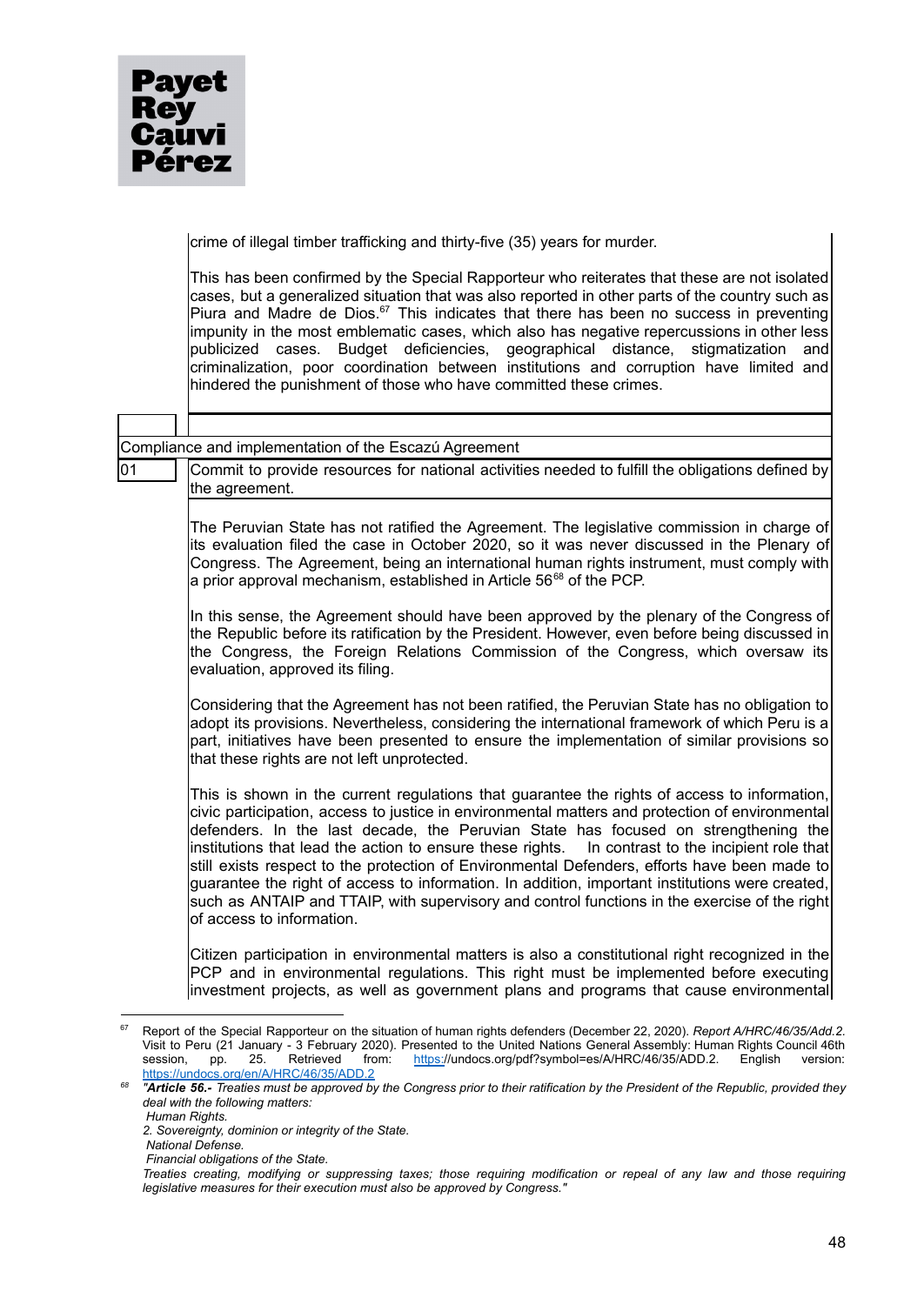

|                 | impacts. Considering that sometimes workshops, hearings and other methods by which<br>citizen participation is carried out are limited to a formality, legislative advances and state<br>actions point to the need for a constant involvement of citizens in decisions on environmental<br>matters.                                                                                                                                                                                                                                                                                     |
|-----------------|-----------------------------------------------------------------------------------------------------------------------------------------------------------------------------------------------------------------------------------------------------------------------------------------------------------------------------------------------------------------------------------------------------------------------------------------------------------------------------------------------------------------------------------------------------------------------------------------|
|                 | In fact, a type of citizen participation is the right to prior consultation, which, as previously<br>developed, involves the indigenous peoples affected by a legislative or administrative<br>measure in the decision-making process. Also, access to justice through the installation of<br>novelties such as the creation of the FEMAs, the implementation of environmental courts in<br>some regions such as Madre de Dios, the strengthening of the EFAs and recently the<br>Environmental Crimes Functional Unit of the Ministry of the Environment, has been making<br>progress. |
|                 | Finally, regarding to protection of the rights of Environmental Defenders, proposals are being<br>put forward to provide greater guarantees. No notable progress has been made, but it is<br>hoped that even with the deficient legal framework, efforts will be consolidated, and<br>objectives will be achieved. Even with its limitations, important measures have been<br>identified that were fully compatible with the Agreement's proposals; however, due to political<br>decisions, it was decided not to consider its ratification.                                            |
| $ 02\rangle$    | Cooperate with other parties to the agreement with the objective to strengthen national<br>capabilities to implement the agreement.                                                                                                                                                                                                                                                                                                                                                                                                                                                     |
|                 | There has been no specific cooperation between Peru and the States Parties of the<br>Agreement in the application of its provisions other than the negotiations and alliances that<br>were formed for its elaboration and signature. Since the Peruvian State has not ratified the<br>Agreement, it is only subject to the international obligations deriving from the Treaties to<br>which it is a party and the Universal Declarations.                                                                                                                                               |
|                 | In this sense, the regional normative framework that is enforceable for Peru, and which it<br>shares with other States party to the Agreement, is formed by the ACHR, the Protocol of San<br>Salvador, as well as the recommendations and reports of the IACHR and the jurisprudence of<br>the Inter-American Court of Human Rights.                                                                                                                                                                                                                                                    |
|                 | Likewise, the Rio Declaration on Environment and Development, the ILO Convention 169,<br>the Paris Agreement, among other Treaties and Declarations that promote a standardization<br>of commitments of the States in environmental matters, are also applicable. However, as<br>Peru is not a party to the Agreement, no alliances have been established with the States<br>Parties to enable cooperation on its provisions.                                                                                                                                                           |
| $\overline{03}$ | Encourage partnerships with non-parties to the agreement (states from others regions,<br>private organizations, civil society organizations, etc.).                                                                                                                                                                                                                                                                                                                                                                                                                                     |
|                 | Peru has signed several international agreements that also establish environmental<br>measures. One of the initiatives that seeks to focus on environmental justice is the<br>International Environmental Justice Congresses led by the Peruvian Judiciary. This is an<br>academic event that brings together national and international specialists and is attended by<br>more than one hundred and fifty (150) Peruvian judges and judges from other South<br>American countries and other representatives of institutions interested in environmental<br>issues.                     |
|                 | Peru is also a member of other environmental alliances. The Andean Community of Nations<br>("CAN", acronym in Spanish), formed by Bolivia, Colombia, Ecuador and Peru as member                                                                                                                                                                                                                                                                                                                                                                                                         |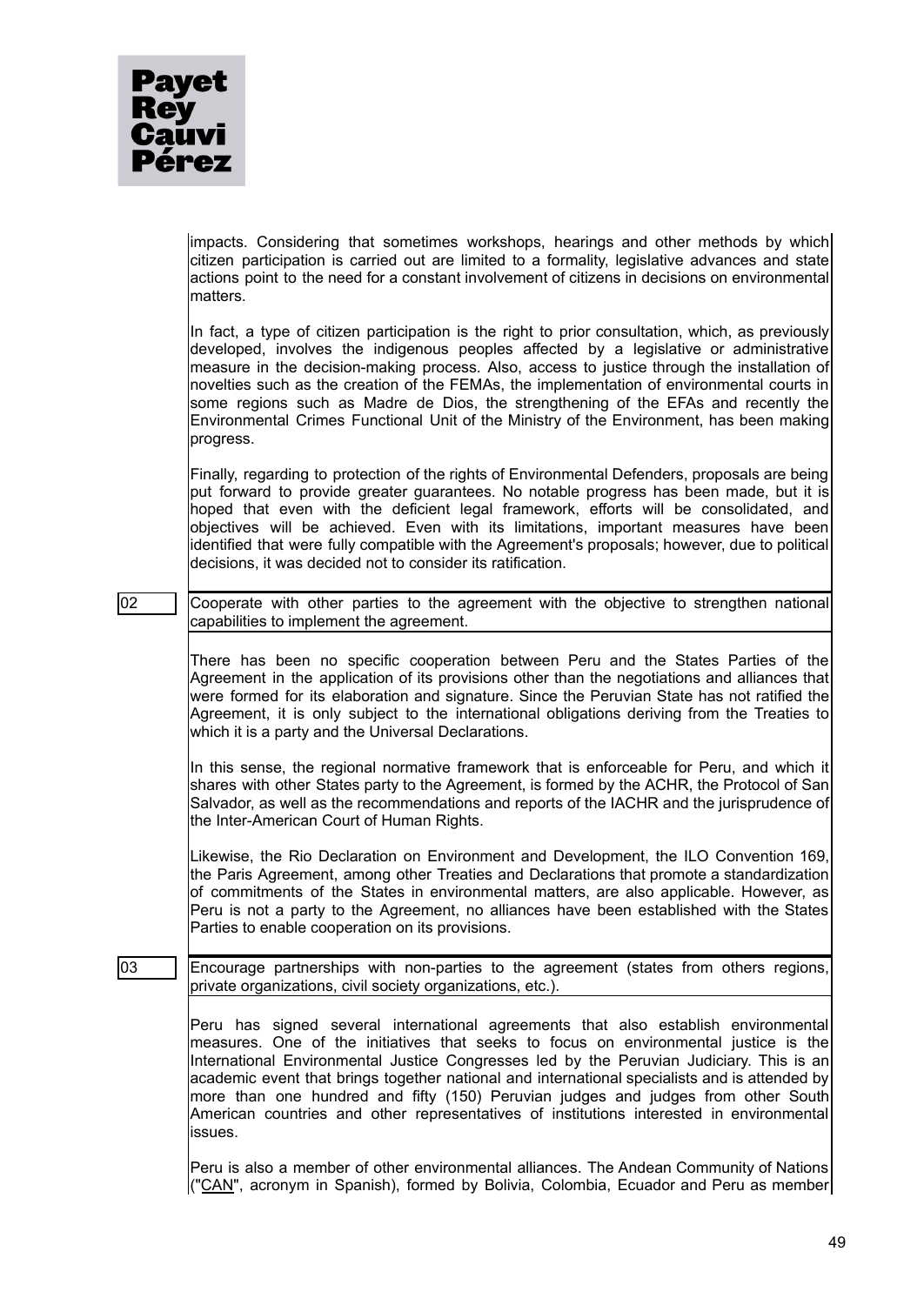

|    | countries and Argentina, Brazil, Chile, Paraguay and Uruguay as associate countries, has<br>implemented some proposals such as the Andean Environmental Charter, which establishes<br>guidelines, thematic axes and goals for the implementation of the 2030 Agenda and the<br>Sustainable Development Goals.                                                                                                                                                                                                                                                                                                                                                                                                                                                                                                                                                                                                                                   |
|----|-------------------------------------------------------------------------------------------------------------------------------------------------------------------------------------------------------------------------------------------------------------------------------------------------------------------------------------------------------------------------------------------------------------------------------------------------------------------------------------------------------------------------------------------------------------------------------------------------------------------------------------------------------------------------------------------------------------------------------------------------------------------------------------------------------------------------------------------------------------------------------------------------------------------------------------------------|
|    | The CAN, which is formed by countries that share an important diversity of ecosystems -such<br>as the Andes Mountains or the Amazon- has also committed to promote the integrated<br>management of water resources, face the effects of climate change, among others.                                                                                                                                                                                                                                                                                                                                                                                                                                                                                                                                                                                                                                                                           |
|    | The Pacific Alliance, which promotes the economic and commercial integration of its member<br>countries (Peru, Chile, Colombia and Mexico), has a specialized area called the<br>"Environment and Green Growth Technical Group". This area develops and implements<br>actions for sustainable development, based on the regulations of each country.                                                                                                                                                                                                                                                                                                                                                                                                                                                                                                                                                                                            |
|    | The Asia-Pacific Economic Cooperation ("APEC", acronym in Spanish), has also<br>emphasized a sustainable approach as an important issue in business transactions. APEC<br>supports the 2030 Agenda for Sustainable Development. In that sense, according to the<br>Report "20 years of Peru in APEC", prepared by the Peruvian Exterior Commerce Society<br>("COMEXPERÚ", acronym in Spanish) in 2017. APEC policies have revealed to maintain a<br>preference for investments in green growth, as well as drives a transition towards low carbon<br>impact and resilient economies to climate change. Along these lines, this objective is also<br>reflected in the efforts to expand the scope of ethical codes aimed at sustainability to more<br>than nineteen thousand (19,000) companies. It also highlights food security issues, where<br>APEC has proposed models for sustainable agriculture, forestry management and<br>aquaculture. |
| 04 | Recognize that regional cooperation and information sharing shall be promoted in relation to<br>all aspects of illicit activities against the environment.                                                                                                                                                                                                                                                                                                                                                                                                                                                                                                                                                                                                                                                                                                                                                                                      |
|    | There is an implicit recognition of the importance of strengthening cooperation with other<br>countries in the region with respect to the environmental infractions reported from the actions<br>carried out by the Peruvian State. This is verified when, despite not having ratified the<br>Agreement, Peru was an active member in the previous phases of negotiation and signature,<br>demonstrating a willingness to collaborate internationally. In addition, the national legal<br>framework shows the relevance of the right of access to information through the development                                                                                                                                                                                                                                                                                                                                                           |

framework shows the relevance of the right of access to information through the development of a strengthened system of Transparency, Access to Public Environmental Information, Participation and Consultation, as well as the growing importance of the investigation of environmental infractions and crimes. This is a useful tool in the event that this information is required for collaboration between countries with a view to clarifying environmental infractions. Therefore, the conditions for an eventual cooperation in this aspect are given. However, since the Agreement has not been ratified, there is no uniform and firm pronouncement from the Peruvian State expressly stating an intention of international collaboration with respect to illegal activities against the environment.

Other questions regarding topics not defined as obligations of the parties:

01 Has the country taken steps to engage with the virtual and universally available clearing house Observatory on Principle 10?

Yes, Peru has established a legal framework that guarantees the access rights established in Principle 10 of the Rio Declaration on Environment and Development. According to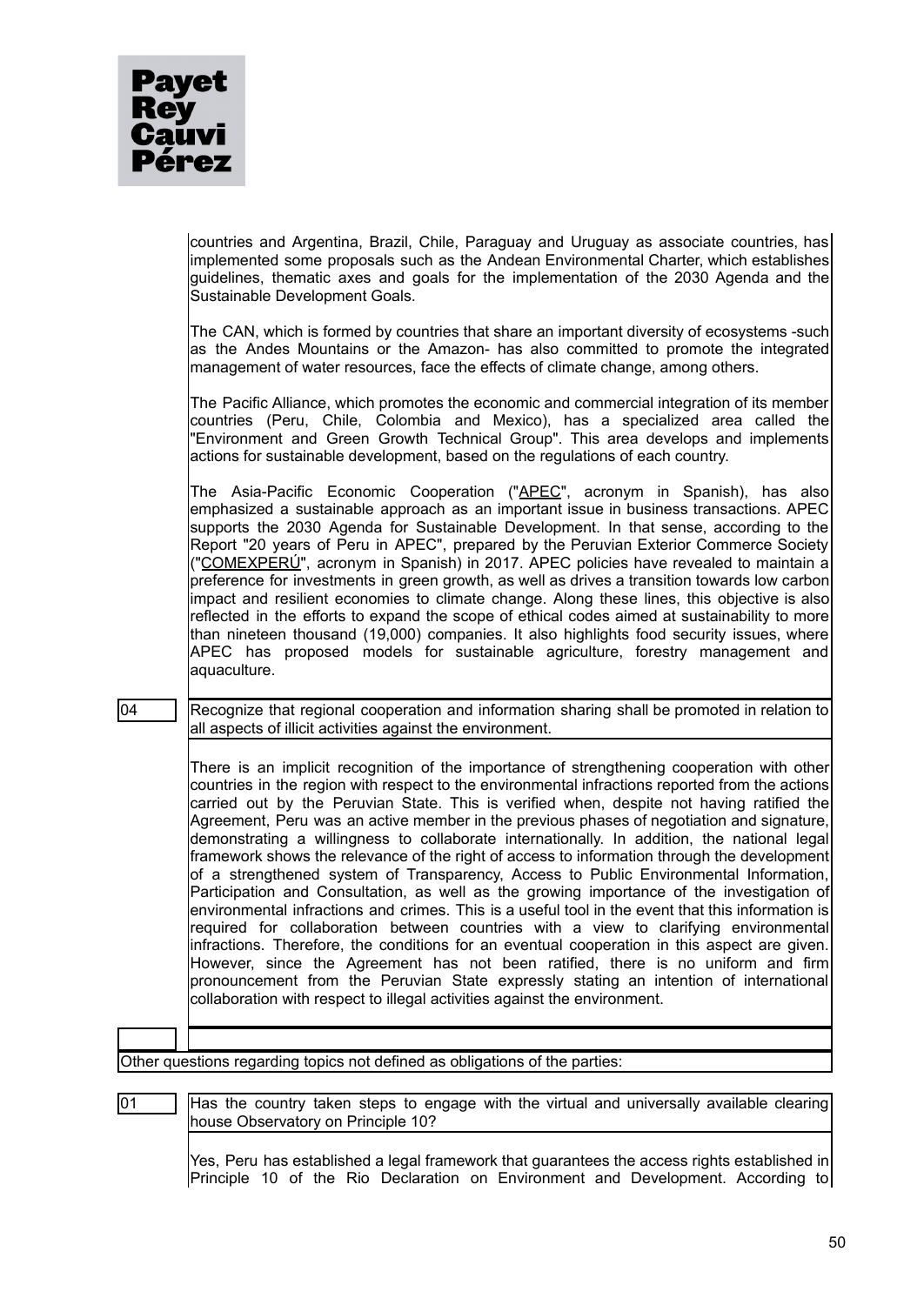

information gathered in the Observatory of Principle 10 in Latin America and the Caribbean by the Economic Commission for Latin America and the Caribbean (ECLAC), Peru has implemented the following:

(i) The right of access to information has ten (10) policy instruments, one judicial pronouncement and, seventeen (17) International treaties,

(ii) The right to public participation has thirteen (13) policy instruments and has signed ten (10) International treaties and, finally,

(iii) The right of access to justice has nine (9) policy instruments, one (1) Judicial pronouncement and three (3) international treaties.

All these advances maintain challenges in practice, which we have reviewed in each of the previous sections. However, the state is implementing measures that ensure the protection of these rights and guarantee their exercise.

02 Has the country taken steps to make contributions to the Voluntary Fund created by Article 14 of the Escazú Agreement?

> Peru has not ratified the Agreement and therefore has not taken any actions to contribute to the Voluntary Contributions Fund created by the Agreement. Nonetheless, at the time, MINAM had stated that the financing of the payment of voluntary contributions could be considered in the formulation of the institutional budget, once the ratification process of this international instrument was completed.

03 Has the country taken steps to engage in the Conference of the Parties to the Escazú Agreement?

> No. Currently, the file of the Agreement remains filed in the Foreign Affairs Committee of the Congress.

> Additionally, we should note that on July 28, 2021, Pedro Castillo assumed the presidency of Peru for the period 2021-2026. President Pedro Castillo, whose political party "Peru Libre" represents the conservative left, won the elections with a Government Plan that although it contains some initiatives in environmental matters, also presented proposals that attempt against the compliance of Treaties and the decisions of International Tribunals and Multilateral Organizations, under the logic that the State should not abdicate its competences and that foreign countries should not interfere in the activities of the State.

> Notwithstanding the above, the Minister of Foreign Affairs, who was recently appointed by Castillo, declared that he would promote the ratification of the Escazu Agreement. To date, it is uncertain whether the current government will ratify the Agreement and whether the Congress, which contains a large conservative sector, will support such decision.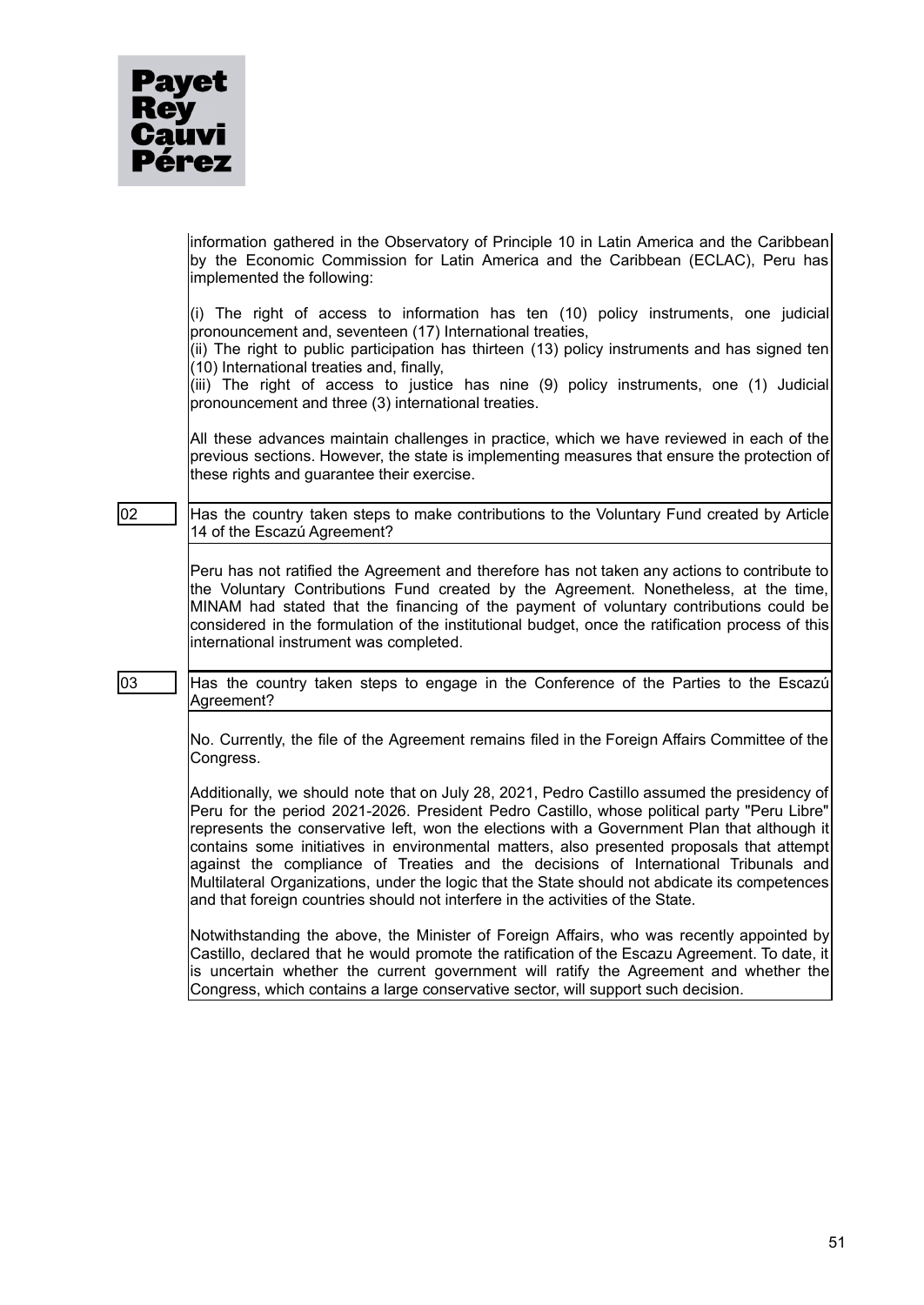

# **Appendix I**

## **I. Peru's Legal framework**

The main normative sources used for the preparation of the report are the following:

- a) Political Constitution of Peru of 1993 ("PCP").
- b) American Convention on Human Rights ("ACHR").
- c) Law No. 28611, General Environmental Law ("LGA").
- d) Law No. 28237, Constitutional Procedural Code.
- e) Law No. 27806, Law on Transparency and Access to Public Information ("TAIP Law").
- f) Law No. 29325, Law of the National System of Environmental Evaluation and Control ("SINEFA Law").
- g) Law No. 28245, Framework of the National Environmental Management System ("SNGA Law").
- h) Law No. 27446, Law of the National System of Environmental Impact Assessment ("SEIA Law").
- i) Supreme Decree No. 43-2003-PCM, Sole Ordered Text of the Law of Transparency and Access to Public Information.
- j) Supreme Decree N° 2-2009-MINAM, Regulation on Transparency, Access to Environmental Public Information and Citizen Participation and Consultation in Environmental Matters ("RTAIPA").
- k) Supreme Decree N° 21-2019-JUS, Regulation of the Law of Transparency and Access to Public Information.

# **II. Abbreviation List**

**"Agreement":** Escazú Agreement

**"Amparo":** Amparo Process

**"ACHR":** American Convention on Human Rights

**"AJPV Commission":** Permanent Commission for Access to Justice for Persons in Condition of Vulnerability and Justice

**"ANTAIP":** National Authority of Transparency and Access to Public Information

**"APEC":** Asia-Pacific Economic Cooperation

**"APL":** Cleaner Production Agreements

**"CAN":** Andean Community of Nations

**"CMARN":** Environmental and Natural Resources Code

**"CNDDHH":** National Human Rights Coordinator

**"COMEXPERÚ":** Peruvian Exterior Commerce Society

**"Constitutional Court":** Peruvian Constitutional Court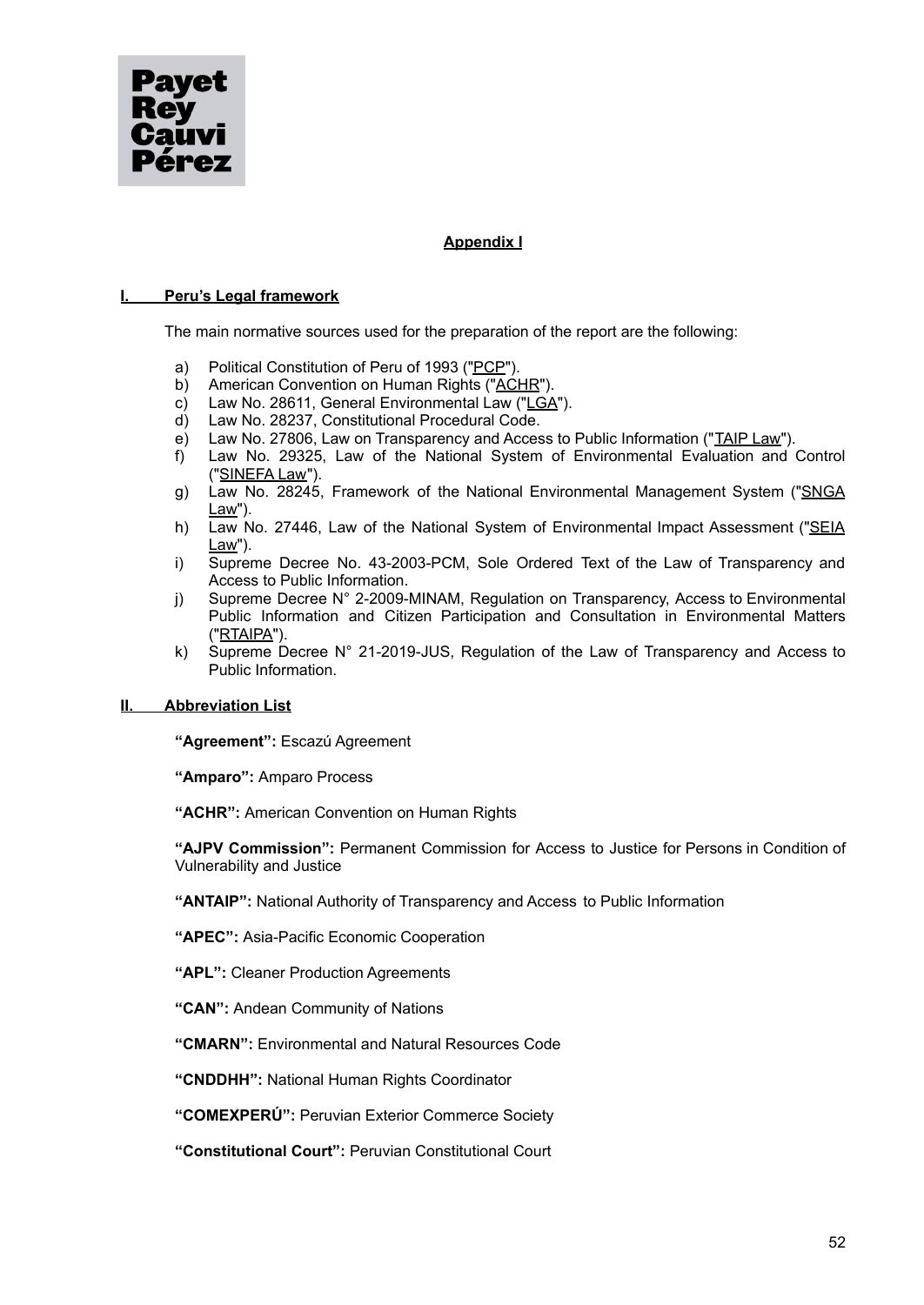

**"DAP":** Environmental Diagnosis of Peru

**"DEA":** Declaration of Environmental Emergency

**"DIREPMA":** Environmental Protection Directorate

**"DL 757":** Legislative Decree No. 757, Framework Law for the Growth of Private Investment

**"ECLAC":** Economic Commission for Latin America and the Caribbean

**"EFA":** Environmental Oversight Entities

**"EFOMA":** Environmental Forensic Team

**"Environmental Defenders":** Human rights defenders in environmental matters

**"Environmental Observatory":** Observatory of the Environmental Judiciary

**"EO-RS":** Registry of Solid Waste Operating Companies

**"FEMA":** Specialized Environmental Prosecutor's Offices

**"IACHR Court":** Inter-American Court of Human Rights

**"IACHR":** Inter-American Commission on Human Rights

**"ILO Convention 169":** International Labor Organization concerning Indigenous and Tribal Peoples in Independent Countries

**"INEA":** Report on the State of the Environment

**"Intersectoral Mechanism":** Intersectoral Mechanism for the Protection of Human Rights Defenders, approved through Supreme Decree No. 004-2021-JUS

**"LGA":** Law No. 28611, General Environmental Law

**"Madre de Dios Pact for Environmental Justice":** The Madre de Dios Pact (*Pacto de Madre de Dios por la Justicia Ambiental*) signed by the Executive Branch, Judicial Branch, Attorney General's Office and civil society.

**"MATPEL Law":** Law No. 28256, Land Transportation of Hazardous Materials and Waste Law

**"MIDAGRI":** Ministry of Agriculture

**"MINAM":** Ministry of the Environment

**"MINAM Protocol":** Sectorial Protocol for the Protection of Environmental Defenders, approved by Ministerial Resolution No. 134-2021-MINAM

**"MINEDU":** Ministry of Education

**"MINJUSDH":** Ministry of Justice and Human Rights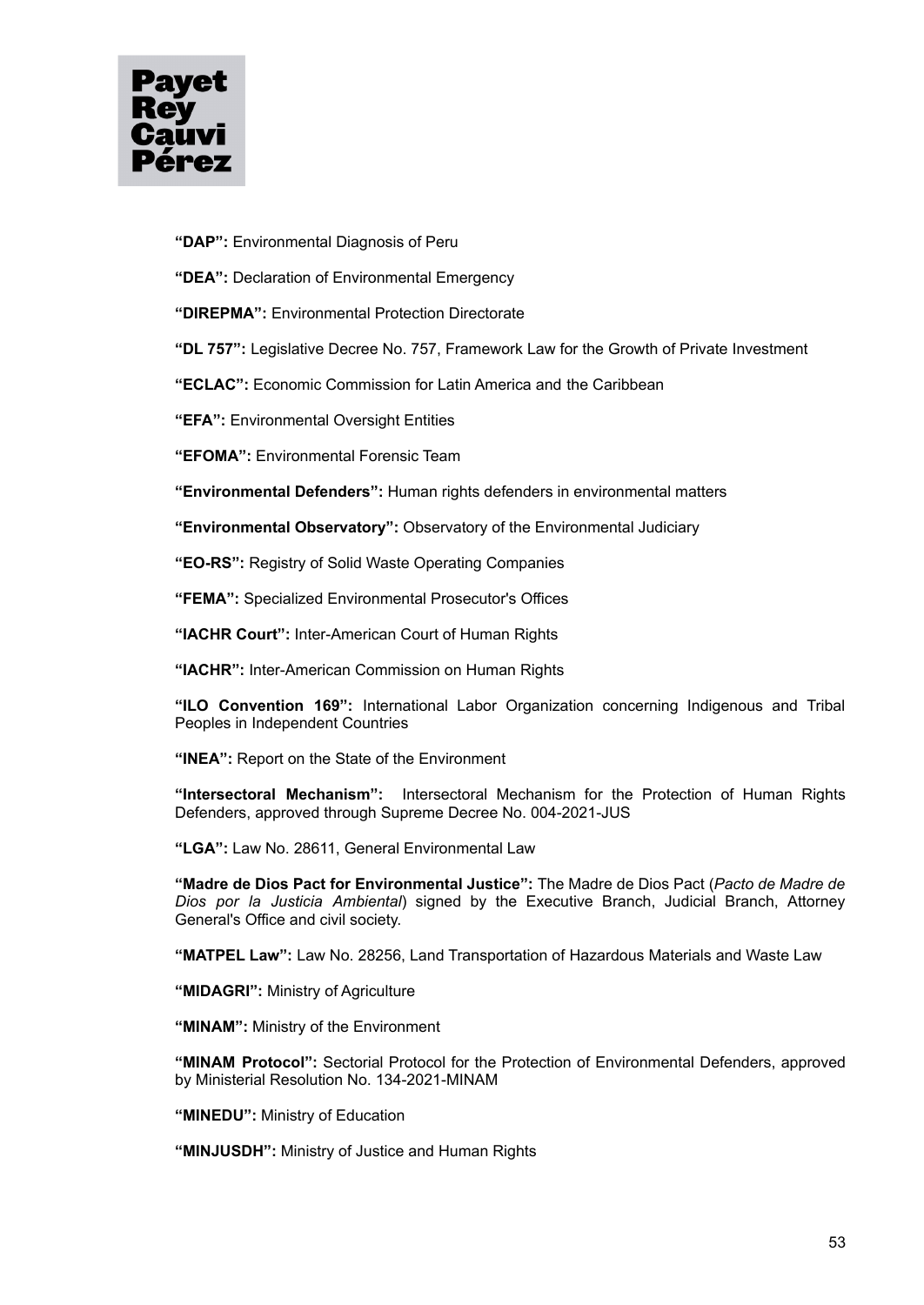

**"MPL":** Maximum Permissible Limits

**"MTC":** Ministry of Transportation and Communications

**"MVCS":** Ministry of Housing, Construction and Sanitation

**"NGOs":** Non-Governmental Organizations

**"OEFA":** Agency for Environmental Assessment and Enforcement

**"OEFA Directive":** Directive N° 1-2012-OEFA/CD, Directive that promotes greater transparency with respect to information managed by the OEFA

**"Ombudsman's Guidelines":** Guidelines for Ombudsman's Intervention in Cases of Human Rights Defenders, approved by Administrative Resolution No. 29-2020/DP-PAD

**"ONIA":** National Environmental Research Observatory

**"ORAU":** Aidesep Ucayali Regional Organization

**"PCP":** Political Constitution of Peru of 1993

**"PLANAA":** National Environmental Action Plan

**"PNP":** Peruvian National Police

**"Prior Consultation Law"**: Law No. 29785, Law on the Right to Prior Consultation of Indigenous or Native Peoples

**"PRODUCE":** Ministry of Production

**"Protocol":** Protocol to Guarantee the Protection of Human Rights Defenders

**"PRTR":** Pollutant Release and Transfer Register

**"PTE":** Standard Transparency Portal

**"Registry of Human Rights Defenders":** Registry on Risk Situations of Human Rights Defenders, approved by Ministerial Resolution No. 255-2020-JUS

**"RTAIPA":** Supreme Decree N° 2-2009-MINAM, Regulation on Transparency, Access to Environmental Public Information and Citizen Participation and Consultation in Environmental **Matters** 

**"SAIP 2020 Report":** Annual Report on Requests for Access to Public Information Processed by Public Administration Entities

**"SEIA Law":** Law No. 27446, Law of the National System of Environmental Impact Assessment

**"SEIA":** National Environmental Impact Evaluation System

**"SENACE":** National Environmental Certification Service for Sustainable Investments